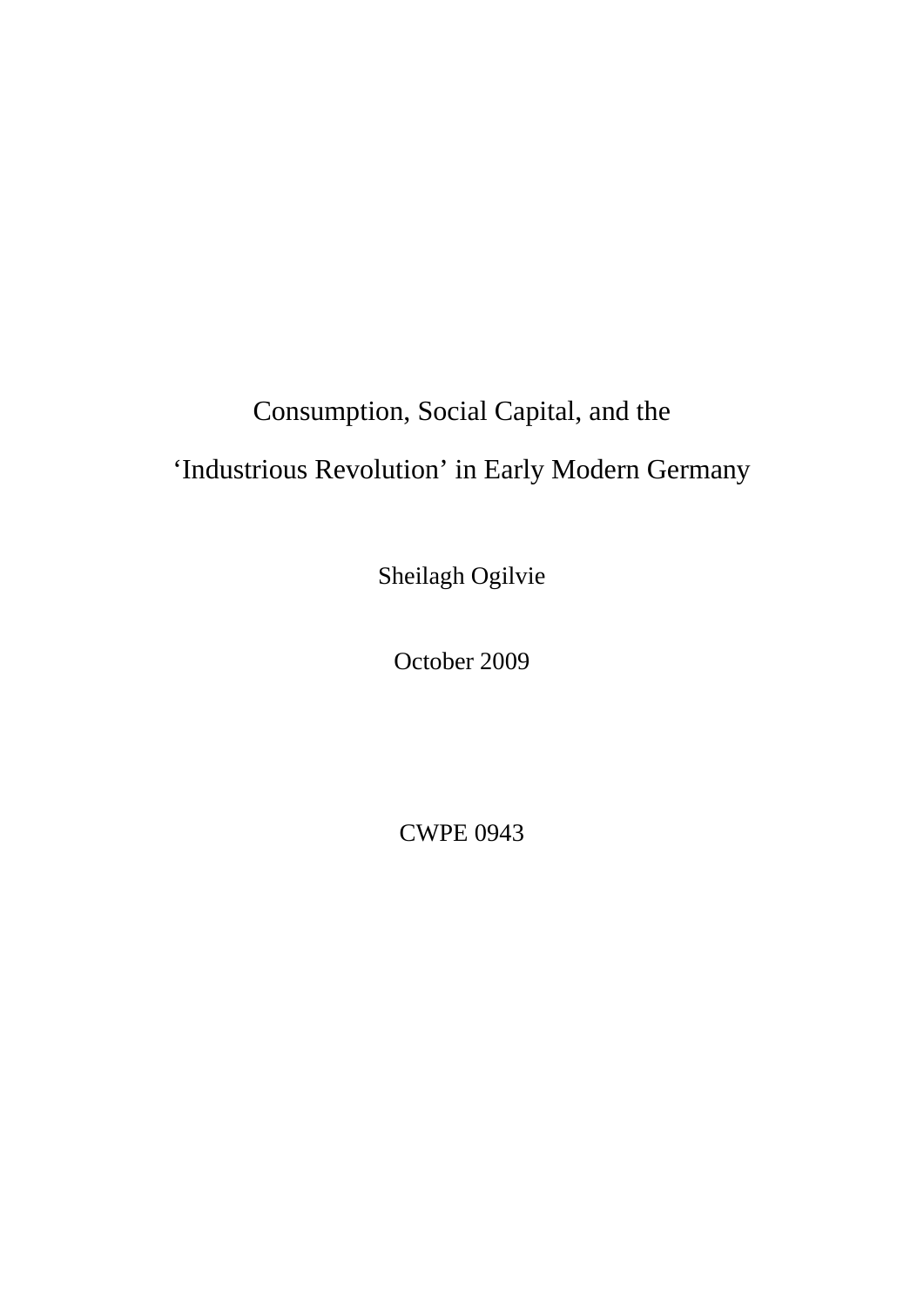**Consumption, Social Capital, and the "Industrious Revolution"** 

**in Early Modern Germany** 

## **SHEILAGH OGILVIE**

### **Faculty of Economics, University of Cambridge**

*Acknowledgements:* I am grateful to Marco Belfanti, André Carus, Tracy Dennison, Jeremy Edwards, Stan Engerman, Giovanni Favero, Claudia Goldin, Tim Guinnane, Phil Hoffman, Alexander Klein, Markus Küpker, Naomi Lamoreaux, Paola Lanaro, Anne McCants, Janine Maegraith, Ben Polak, Jean-Laurent Rosenthal, Ulinka Rublack, Francesca Trivellato, Danielle van den Heuvel, and participants at seminars at Caltech, Cambridge, Harvard, Venice and Yale for stimulating comments on earlier versions of this paper. I also gratefully acknowledge the financial support of a Leverhulme Trust Major Research Fellowship (F/09 722/C) and an ESRC Large Research Grant (RES-062-23-0759).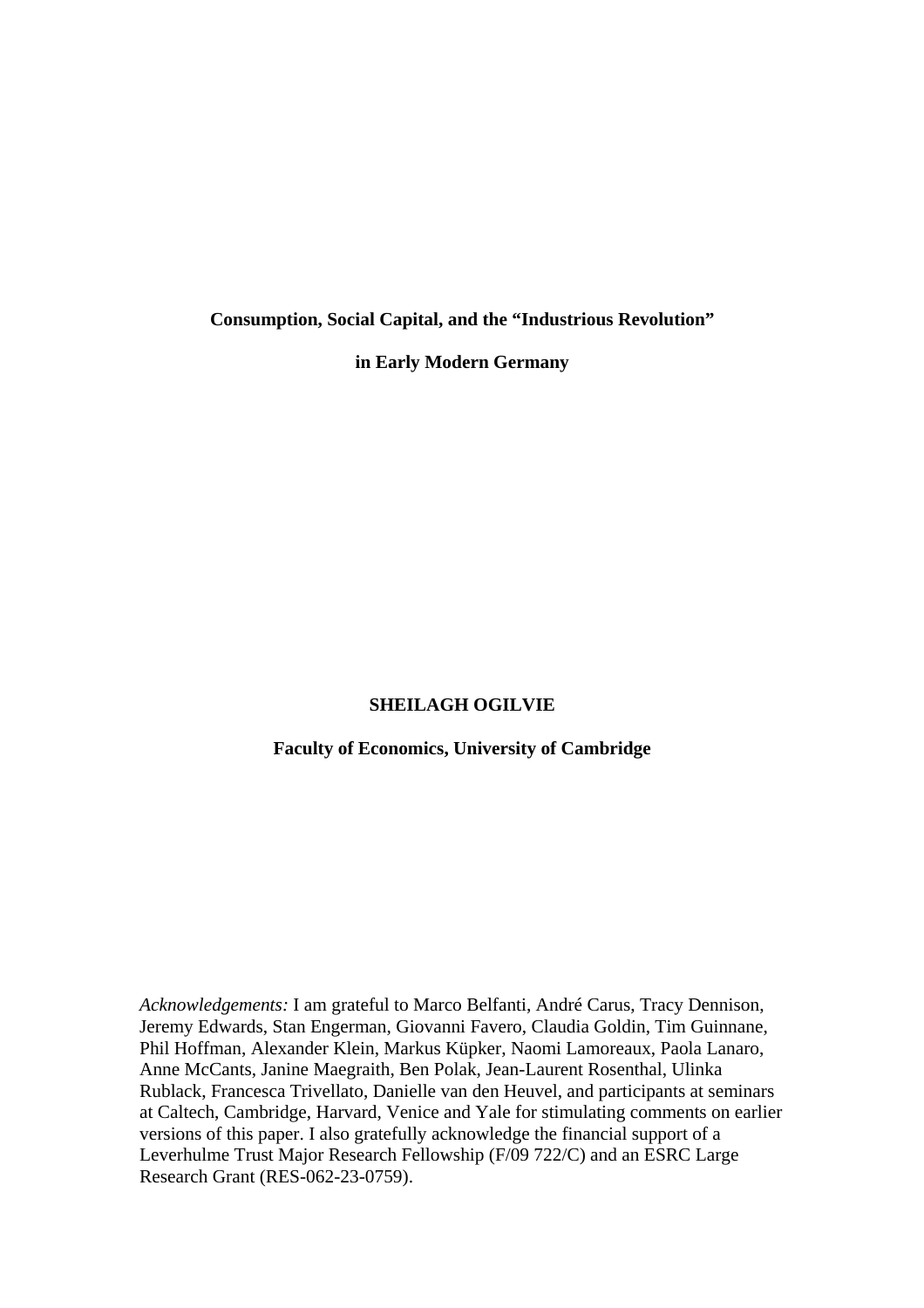#### *Abstract*

This paper uses evidence from German-speaking central Europe to address open questions about the Consumer and Industrious Revolutions. Did they happen outside the early-developing, North Atlantic economies? Were they shaped by the "social capital" of traditional institutions? How were they affected by social constraints on women? It finds that people in central Europe did desire to increase market work and consumption. But elites used the "social capital" of traditional institutions to oppose new work and consumption practices, especially by women, migrants, and the poor. Although they seldom blocked new practices wholly, they delayed them, limited them socially, and increased their costs.

JEL Classifications: N0; N33; N43; N63; N73; N93; J13; J22; J31; J4; J7; O15; O17

Keywords: economic history; consumption; social capital; institutions; guilds; communities; labour; discrimination; gender; Germany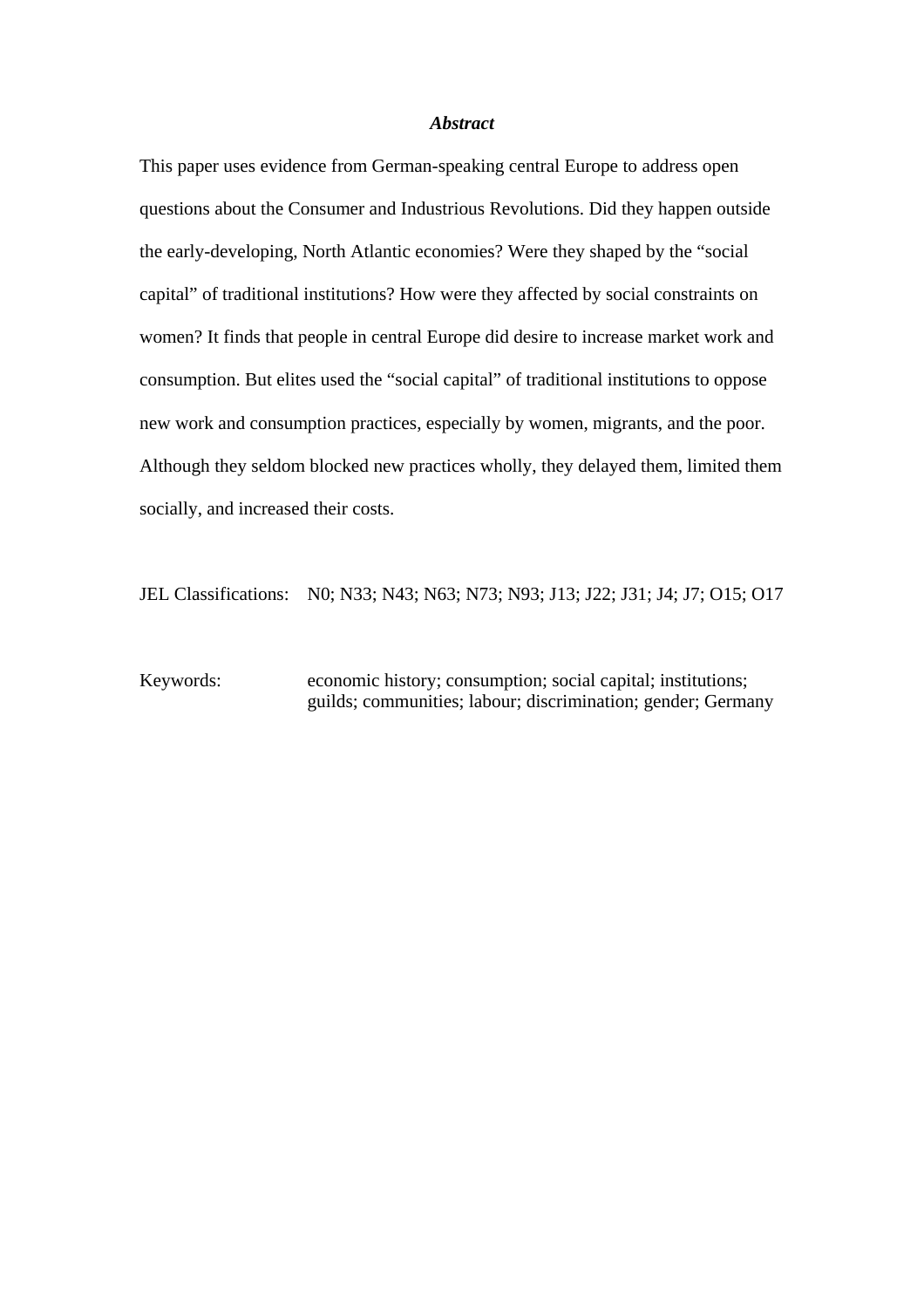Expanding market consumption is widely ascribed a key role in European economic growth before industrialization. A "Consumer Revolution" between 1650 and 1800 is thought to have seen the middle classes spending lavishly on luxuries and the masses buying cheap fashions and comestibles.<sup>1</sup> In a parallel "Industrious Revolution", it is argued, a growing demand for market goods motivated households – especially women and children – to re-allocate time from leisure and household production to incomeearning work.<sup>2</sup> New norms of market consumption and market work are supposed to have become self-reinforcing, drawing hitherto unused supplies of human time and ingenuity into productive activities and increasing the demand for new goods. These Consumer and Industrious Revolutions, it is believed, fuelled the agricultural revolution, proto-industrialization, and factory industrialization – setting the stage for the Industrial Revolution and modern economic growth.<sup>3</sup> Theories of the Consumer and Industrious Revolutions thus have far-reaching implications not only for economic history but for economic development more widely. However, they also pose significant open questions.

 For one thing, nearly every early modern economy – in northern, central, and southern Europe, as well as parts of Asia – is now supposed to have had its Consumer and Industrious Revolution.<sup>4</sup> But supportive evidence – inventories showing a proliferation of market goods, sources hinting at longer working hours – comes almost

<sup>&</sup>lt;sup>1</sup> McKendrick (1974), esp. 197-200; Berg (1985), 169-72; Brewer and Porter (1993).

<sup>&</sup>lt;sup>2</sup> De Vries (1992), esp. 106, 110, 112-4, 118-9; De Vries (1994), esp. 257, 261; De Vries (2008).

<sup>&</sup>lt;sup>3</sup> De Vries (1992), esp. 106, 110, 112-4, 118-9; De Vries (1994), esp. 257, 261, 264 (quote); De Vries (2008), 6-9, 17, 22-8, 70-85, 93-100, 111-32.

<sup>4</sup> For German-speaking central Europe, see De Vries (2008), x, 19, 103-04, 123-24, 159-63, 179, 182; see Safley (2005), 348; Beck (2003); and Maynes (2004), 59-60. For France, see De Vries (1992), 114; De Vries (2008), x, 38, 51, 60, 88, 92-93, 96, 101-02, 106, 117-19, 124-27, 132, 134-39, 147-49, 157- 61, 164-8, 179, 182-85; Maynes (2004), 60. For Italy, see Belfanti and Guisberti (2000); Pinchera (2006), 6. For Spain, see Ringrose (1996), 287; Ramos (2004), 1-2, 30-34. For China, see Bayly (2004), 52; Pomeranz (2000), 94-5. For Japan, see Bayly (2004), 52, although for an opposed view see Saito (2005), 37-9. For applications of the Industrious Revolution thesis to economies as various as Scandinavia, Spain, Japan, Bangladesh, India, Britain, Flanders and the Northern Netherlands, see the papers presented at Session H4 ("Industrious women and children of the world?") of the XVth World Economic History Congress, Utrecht, 4 Aug. 2009 [http://www.wehc2009.org].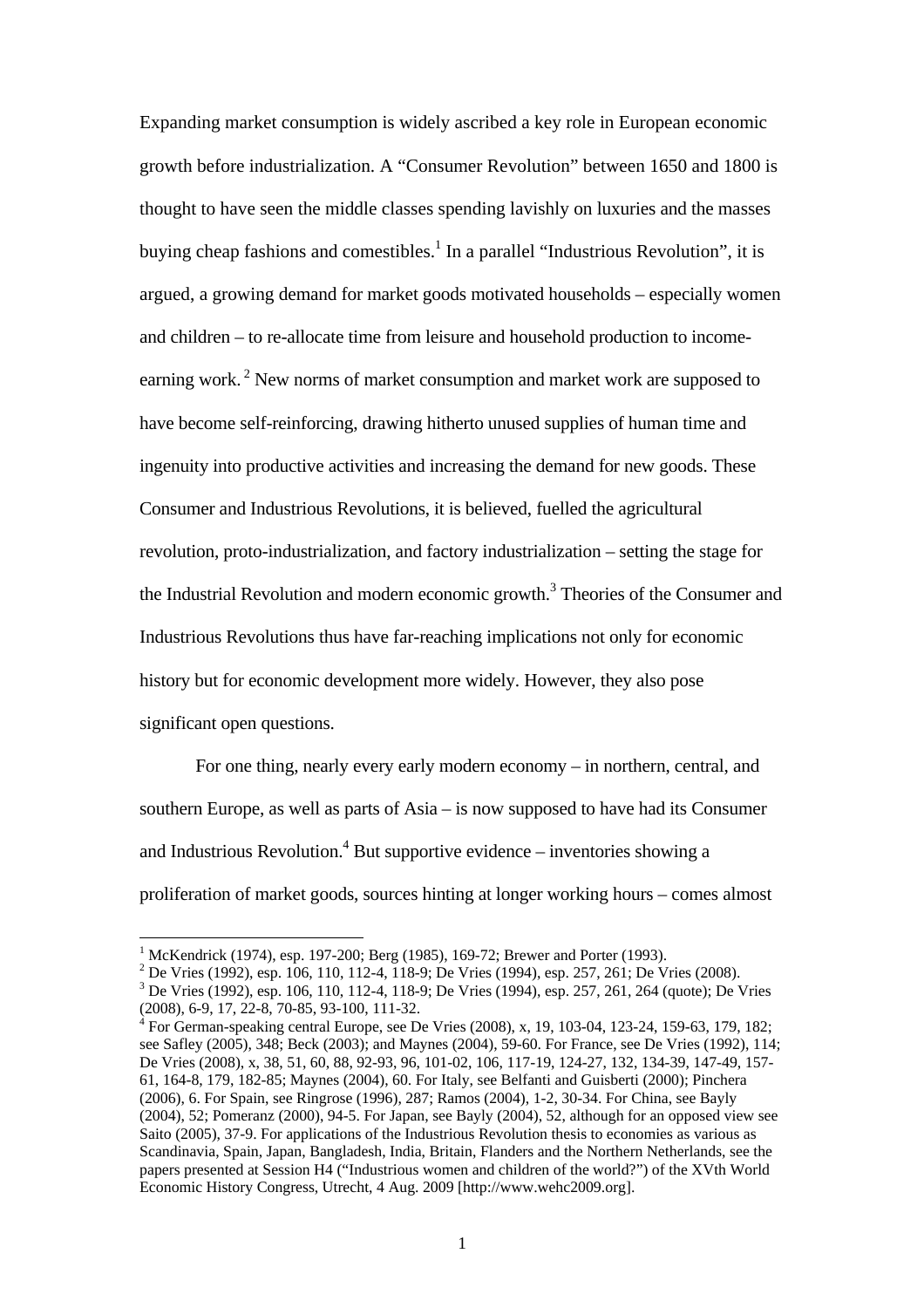exclusively from the north Atlantic economies. Indeed, most of it applies specifically to the Netherlands and England which, as the early modern "miracle economies", may have been exceptional in other ways.<sup>5</sup> Until we explore the Consumer and Industrious Revolutions more thoroughly for later-developing economies we will not fully understand how crucial a shift toward market consumption and market industriousness actually was for modern economic growth and development.

 This raises a second question. Consumption and work are social activities, yet theories of the Consumer and Industrious Revolutions invoke only two social institutions: the family and the market.<sup>6</sup> This may be justified for the Netherlands and England, with their nuclear family households and precocious market economies. But most early modern European economies had active non-familial, non-market institutions: craft guilds, merchant associations, village communities, urban corporations, manorial systems, religious bodies, privileged corporate "orders", political authorities, and many more.<sup>7</sup> Political scientists regard many pre-modern institutions (particularly guilds and communities) as exemplars of the closely-knit and multi-stranded social networks that generate "social capital" – the stock of norms, information, sanctions, and collective action that are believed to play a key role in economic development.<sup>8</sup> Social institutions and their associated social capital varied greatly across early modern Europe, but their impact on the Consumer or Industrious Revolutions has yet to be explored.

 This leads to a third open question. These early modern "revolutions" are supposed to have been spearheaded by females, who increasingly purchased clothes and comestibles in the market, using cash they earned from reallocating time from

<sup>5</sup> Berg (2005); McKendrick (1982); De Vries (2008); McCants (2006).

<sup>6</sup> See, e.g., De Vries (2008), 19.

<sup>7</sup> See Ogilvie (1996, 1997, 2003, 2007a).

 $8$  For positive views of this role, see Putnam et al. (1993), pp. 163-185; Putnam (2000), pp. 319, 322-3,

<sup>325, 346-8.</sup> For a more critical evaluation, see Ogilvie (2003, 2004a, 2004b).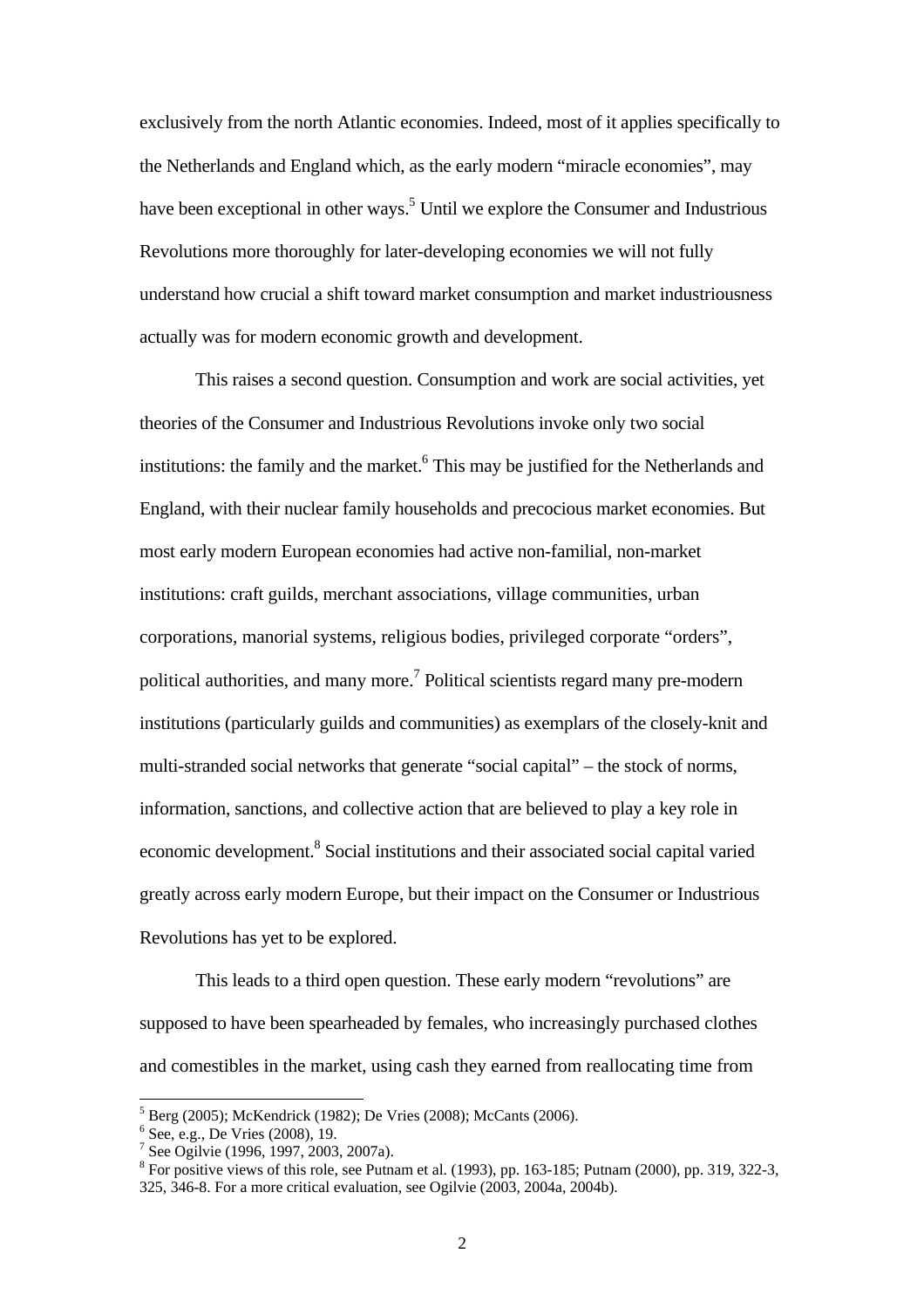unpaid household work to market jobs. $9$  This might seem perfectly consistent with what we know about the Netherlands and England, where early modern travellers remarked on the astonishing degree of freedom manifested by Dutch females,<sup>10</sup> and the Duke of Württemberg wrote on his 1598 visit to England that "the women have much more liberty than perhaps in any other place; they also know well how to make use of it, for they go out dressed in exceedingly fine clothes ... [England is] a paradise for women, a prison for servants, and a hell or purgatory for horses ... for the females have great liberty and are almost like masters, whilst the poor horses are worked very hard".<sup>11</sup> But in most early modern European economies women faced a huge array of institutional constraints on their work and consumption choices. Did these widely varying restrictions on women have no impact on the Consumer and Industrious Revolutions?

 This paper addresses these questions by focusing on an economy in latedeveloping Central Europe which, although market-oriented in many ways, had strong non-market institutions, which differed from those of the classic Consumer Revolution economies and imposed very serious economic constraints on women. The southwest German territory of Württemberg differed from the Low Countries and England, but resembled many other parts of continental Europe, in the enduring powers of its guilds, communities, and local religious institutions. Württemberg retained occupational guilds until 1862, not just in traditional handicrafts, but also in exportoriented proto-industries, shopkeeping, and merchant trading.<sup>12</sup> Württemberg also had powerful local communities, whose courts, councils, officials, and citizens'

 9 De Vries (1992), esp. 118-9; De Vries (1994), 261; Noordegraf / Van Zanden (1995); McKendrick (1974), 199-200; Berg (1985), 169-72 .

 $10$  See the contemporary descriptions quoted in Laurence (1994), 129-35; and Schama (1987), 404, 407-12.

 $11$  Frederick Duke of Wirtemberg, "A true and faithful narrative of the bathing excursion", in Rye (1865), 7, 14.

<sup>&</sup>lt;sup>2</sup> See Medick (1996), esp. 65-140; Ogilvie (1997), 72-9, 106-11, 419-37; Ogilve (2004a).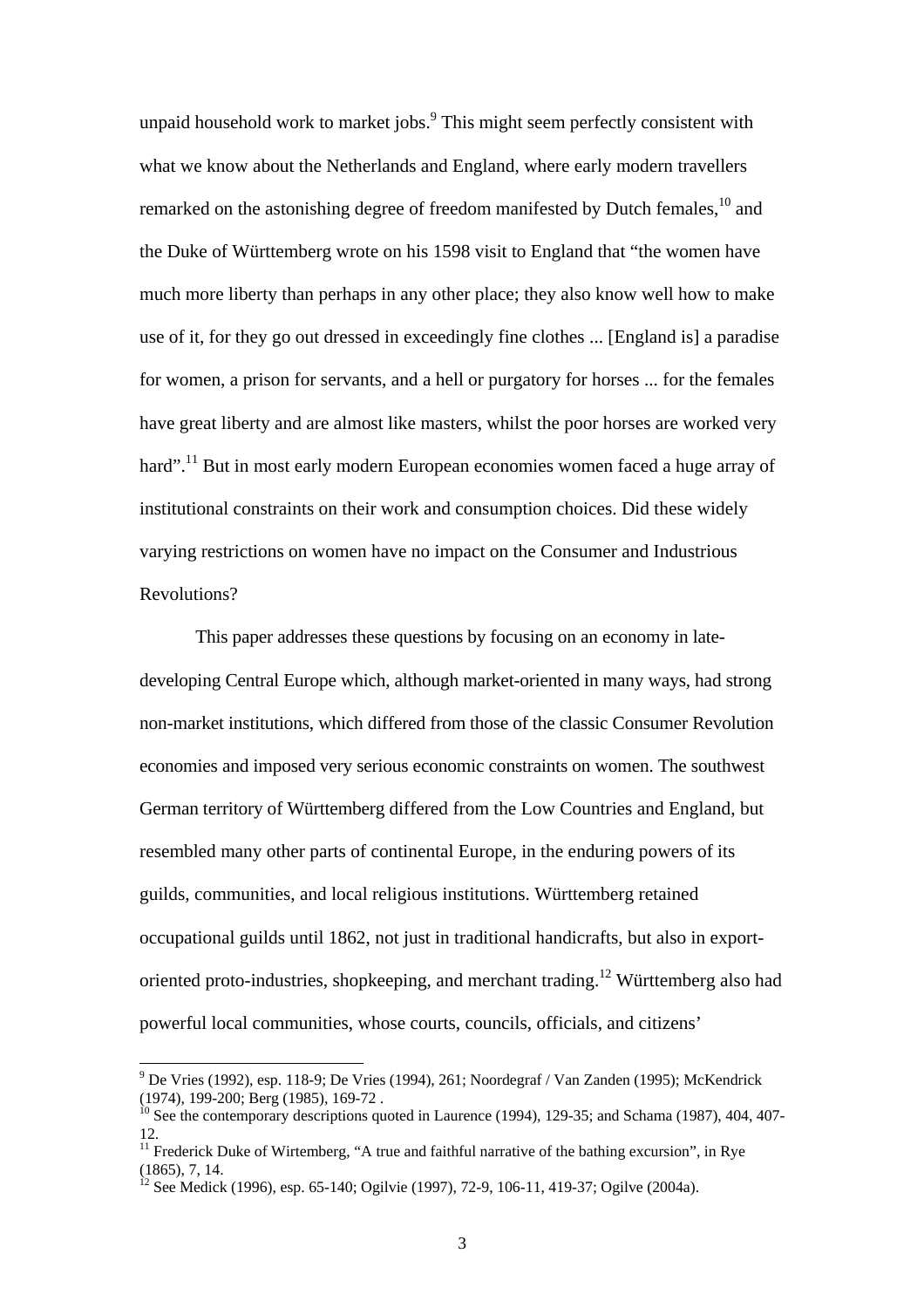assemblies enabled them to monitor and regulate work, leisure, consumption, education, marriage, sexuality, and economic transactions.13 Württemberg established local church courts in the 1640s which remained active until c. 1890, had the power to impose fines and incarceration as well as religious penances, and closely regulated work, consumption, sociability, sexuality, poor relief, and cultural practices.<sup>14</sup> Detailed micro-studies have shown how these guilds, communities, and religious institutions generated a rich "social capital" of shared norms, information, sanctions, and collective action, which significantly influenced the economic options of an otherwise highly market-oriented population.15 Württemberg is thus a good test case for exploring the Consumer and Industrious Revolutions in a late-developing economy permeated by the "social capital" of non-market institutions.

 What would we expect to observe if "social capital" affected the Consumer and Industrious Revolutions? For one thing, traditional institutions often enforce social norms about labour, particularly for women, youths, and the labouring poor. So the first section of this paper examines whether social institutions, by regulating work and wages, observably changed people's incentives and capacity to reallocate time from household to market production. Second, traditional institutions often enforce norms about commerce – who can trade, in what goods, in what ways. Section 2 therefore explores whether social institutions, by regulating commerce, affected how retailers made new market wares available to wider social strata. Third, traditional institutions also typically impose social norms about the quantity, quality, and style of consumption deemed appropriate for particular social groups – particularly women and the lower orders. Section 3 therefore investigates whether sumptuary controls observably affected

<sup>13</sup> Ogilvie (1986); Ogilvie (1997), 42-72; Ogilvie (2003); Sabean (1990), 106, 109, 148, 160-1; Warde (2002), esp. 22.

<sup>&</sup>lt;sup>14</sup> Popkin (1996); Ogilvie (2003).

<sup>&</sup>lt;sup>15</sup> See Maisch (1992); Medick (1996); Ogilvie (1997); Ogilvie (2003); Rublack (1999); Sabean (1990); Warde (2002).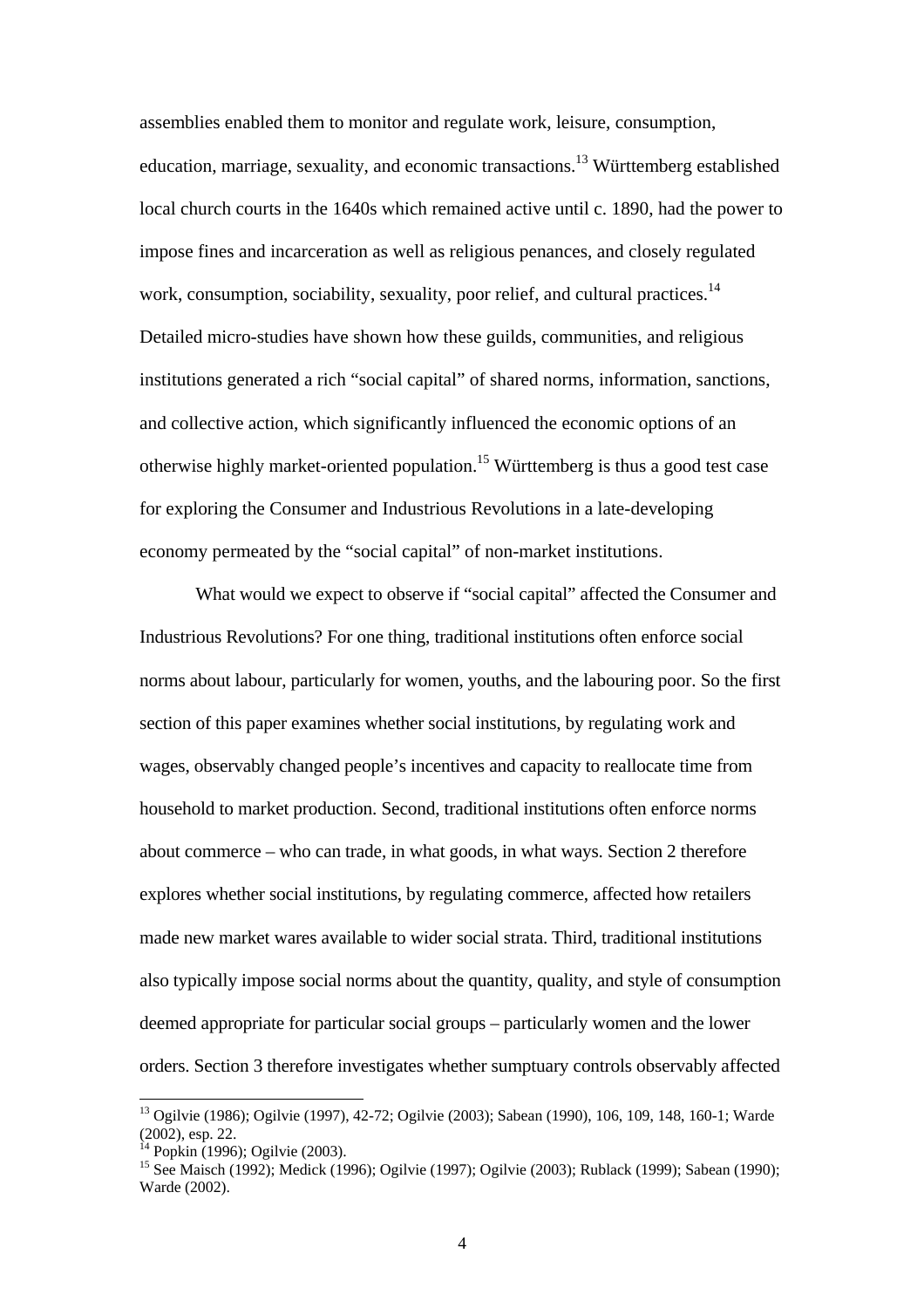people's consumption practices. Finally, traditional institutions often enforce norms about gender roles and household authority. Section 4 therefore examines whether nonfamilial social institutions, by intervening in family conflicts, observably altered women's ability to increase market work and market consumption.

### 1. Social Capital and "Industriousness"

For the Industrious Revolution to succeed, economic agents mainly active in household production and leisure – particularly women – had to be free to shift into market employments. They also had to be offered remuneration that motivated them to make this move. Historians of the Netherlands and England have pointed out two of the institutional preconditions for this to happen: a family system permitting women to work outside the household, and labour markets for both sexes – both satisfied under the European Marriage Pattern.<sup>16</sup> But *other* institutions also affected the extent to which women could shift from household to market, as we see by broadening the analysis to other parts of Europe.

 Württemberg, as Table 1 shows, had all the hallmarks of the European Marriage Pattern – late female marriage, high female celibacy, low fertility, small and simple nuclear-family households. Indeed, female celibacy rates and marriage age increased during the early modern period, as male emigration soared. Had the family system been all that mattered, low sex ratios and high female celibacy should have created generous labour market opportunities for women.

<sup>&</sup>lt;sup>16</sup> De Vries (2008), 9-19.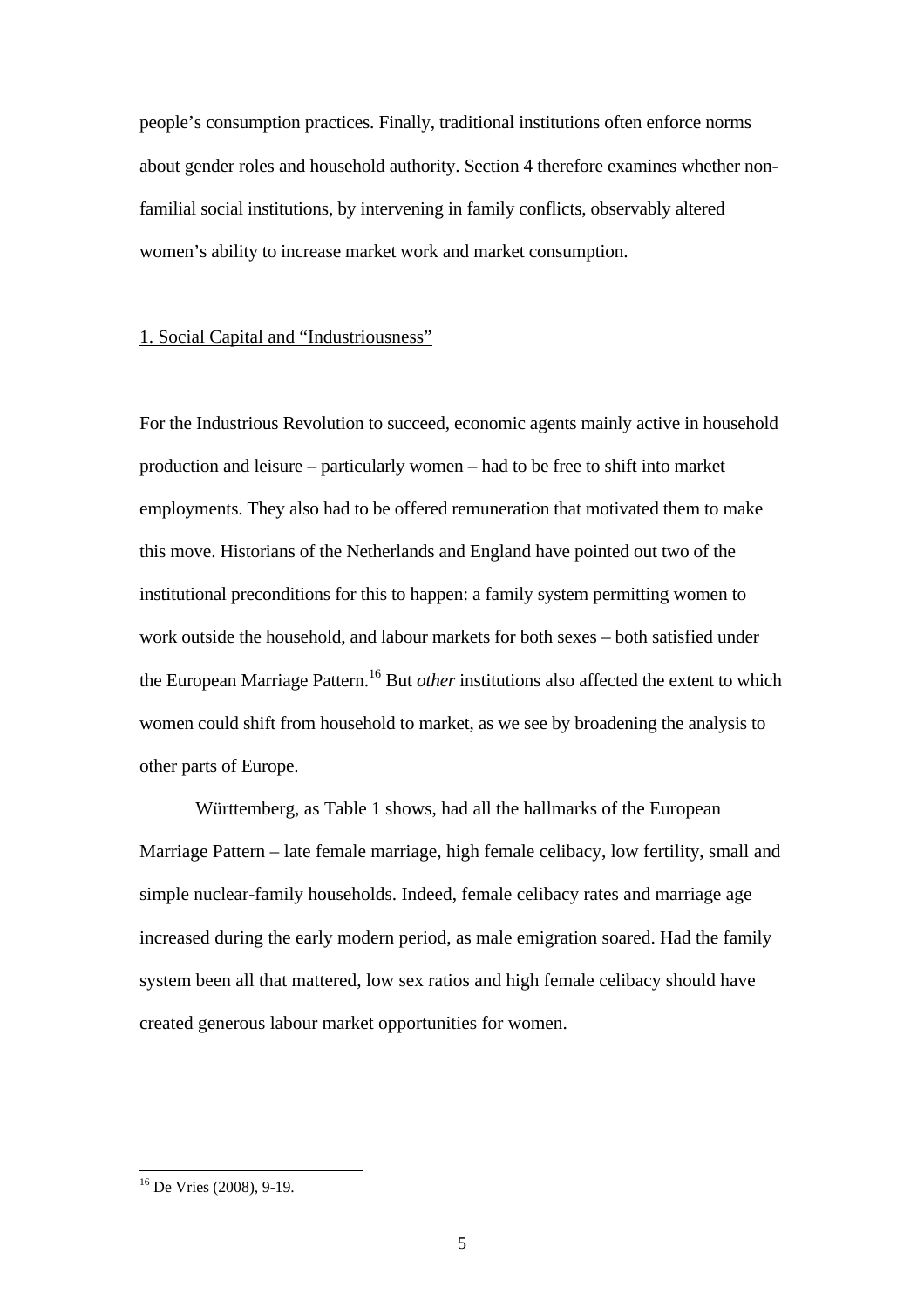| <b>Benchmark</b>                                | <b>Date</b> | Place               | <b>Value</b> |
|-------------------------------------------------|-------------|---------------------|--------------|
| Mean age at first marriage for females          | 1575-1624   | Wildberg            | 23.5         |
|                                                 | 1659-1722   | Wildberg            | 26.0         |
|                                                 | 1693-1746   | Wildberg            | 26.0         |
|                                                 | 1658-1884   | Laichingen          | 26.7         |
|                                                 | 1652-1875   | Böhringen           | 24.6         |
|                                                 | 1700-1749   | Öschelbronn         | 24.6         |
|                                                 | 1750-1799   | Öschelbronn         | 24.7         |
|                                                 | 1800-1824   | Öschelbronn         | 25.8         |
|                                                 | 1780-1789   | Neckarhausen        | 26.4         |
| % of females over age 49 dying unmarried        | 1615-1699   | Wildberg            | 7.8          |
|                                                 | 1700-1799   | Wildberg            | 15.7         |
|                                                 | 1800-1834   | Wildberg            | 17.4         |
|                                                 | 1615-1834   | Wildberg            | 14.0         |
| % of females over age 45 dying unmarried        | 1625-1699   | Laichingen          | 8.7          |
|                                                 | 1700-1799   | Laichingen          | 8.1          |
|                                                 | 1800-1874   | Laichingen          | 17.5         |
|                                                 | 1625-1874   | Laichingen          | 11.8         |
| % of females over age 49 alive and unmarried    | 1717/1722   | Wildberg            | 14.0         |
|                                                 | 1744        | Wildberg            | 13.0         |
| % of females not currently married (all ages)   | 1717/1722   | Wildberg            | 65.0         |
|                                                 | 1744        | Wildberg            | 70.0         |
| % of females not currently married (aged 15-64) | 1717/1722   | Wildberg            | 50.0         |
|                                                 | 1744        | Wildberg            | 47.0         |
| Sex ratio (males per 100 females)               | 1626/1631   | Wildberg            | 91           |
|                                                 | 1717/1722   | Wildberg            | 82           |
|                                                 | 1744        | Wildberg            | 77           |
|                                                 | 1736/1737   | Bietigheim town     | 87           |
|                                                 | 1736/1737   | Bietigheim villages | 86           |
| <b>Estimated GRR</b>                            | 1717/1722   | Wildberg            | 2.08         |
| Mean household size                             | 1717/1722   | Wildberg            | 4.2          |
| % nuclear-family households                     | 1717        | Wildberg            | 87           |

**Table 1: Women and the European Marriage Pattern in Pre-Industrial Württemberg**

*Sources:* Knodel (1988), 122-3; Maisch (1992), 226-33; Medick (1996), 319, 633; Ogilvie (1997), 225-307; Ogilvie (2003), 40-78; Sabean (1998), 218.

 Women in Württemberg did often work in the market, as I have shown in detail elsewhere, and as is illustrated below in Table 3. But the jobs they did and the wages they earned were affected by institutions other than family and market.<sup>17</sup> For one thing, community officials and community courts in Württemberg often ordered women to work inside households for husbands, parents, or masters rather than taking market employment. Communities imposed obstacles on women of all marital

<sup>&</sup>lt;sup>17</sup> Ogilvie (2003, 2004b, 2004c).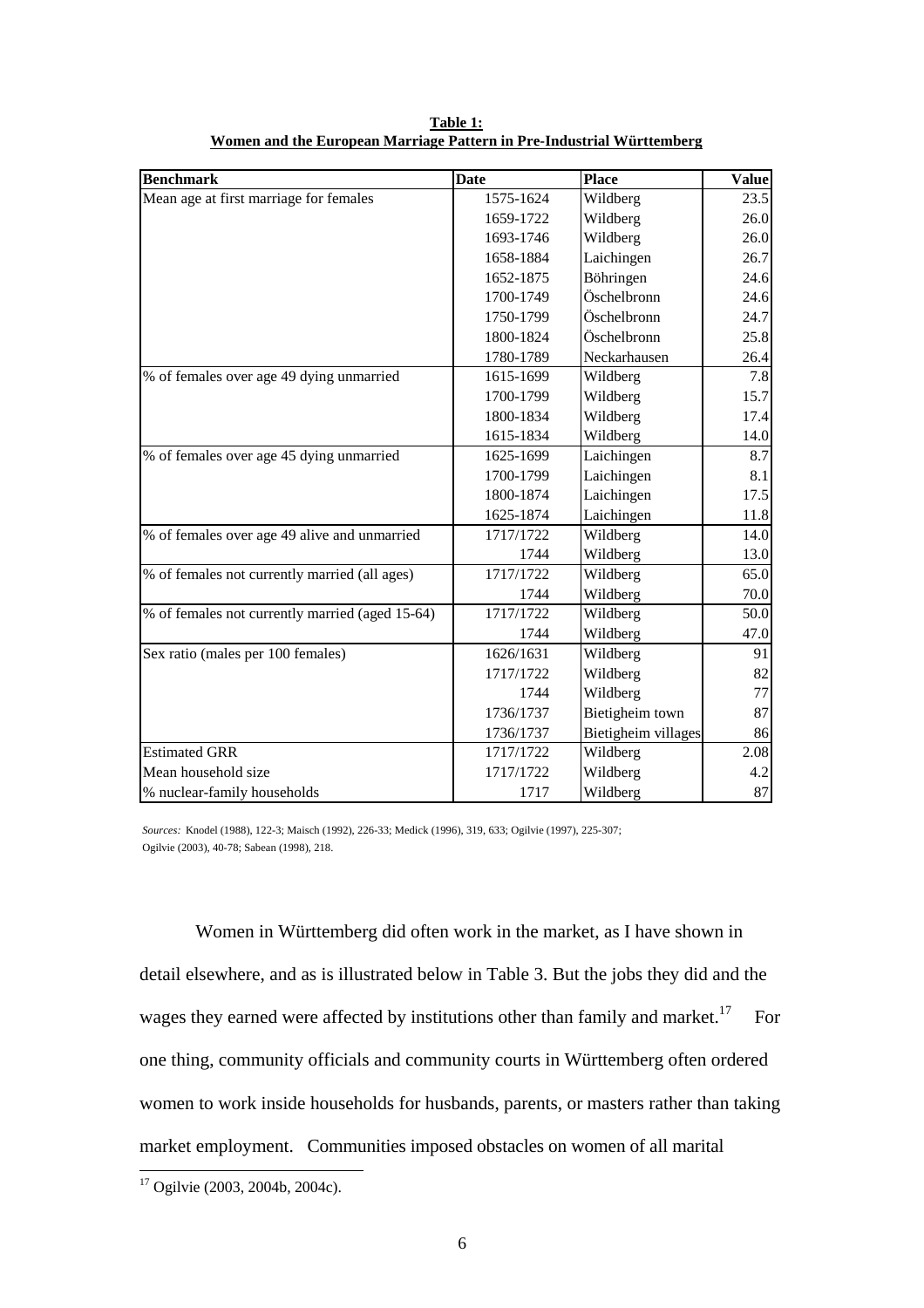statuses in shifting from household to market employment. This included the married women whose shift from household to market work would have been important in any Industrious Revolution. Thus, for instance, in 1742 the Ebhausen village court ordered a knitter's wife who was working independently to return to her prodigal husband.<sup>18</sup> Likewise in 1793 a Wildberg citizen complained that the wife of an itinerant basketmaker was collecting rags for a village paper-miller without an official licence, whereupon the communal assembly ordered the village to eject the couple.<sup>19</sup>

 The Industrious Revolution also depended on unmarried women shifting from household production for fathers or masters (who also provided their clothes and comestibles) to market production in which they earned their own wages (and controlled their own consumption choices).<sup>20</sup> In Württemberg, however, such independent unmarried women were given an especially pejorative name – *Eigenbrötlerinnen* (literally "own-breaders") – and were routinely harassed. Communities tolerated them only as long as they did not encroach on guild privileges, demand wages above the legally fixed rate, deprive male relatives of household labour, take risks that might burden the welfare system, annoy respectable citizens, or violate other social norms. In 1646, for example, when a Wildberg citizen complained that "several unmarried girls are lodging with several citizens here, and should, in his view, be instructed to engage themselves to masters", the community assembly immediately ordered all *Eigenbrötlerinnen* to take service within three weeks on pain of a fine of 3 *Gulden* (almost one year's earnings for a maidservant).<sup>21</sup> It was not uncommon for an *Eigenbrötlerin* to be ordered, like Barbara Waltz in 1687, "either to

<sup>18</sup> PAE KKP Vol. III, fol. 166r, 27.4.1742.

<sup>19</sup> HStAS A573 Bü. 100, fol. 28r-v, 1793.

<sup>&</sup>lt;sup>20</sup> De Vries (2008), 86, 97, 100-02, 128, 142-43, 151, 168, 178, 187-88.

<sup>21</sup> Hauptstaatsarchiv Stuttgart [henceforth HStAS] A573 Bü. 86, fol. 265r, 24.11.1646: "bei etlichen burgern alhie, hielten sich etliche ledige magden auff, welche seines erachtens dahin anzuehallten weren, daß Sie sich verding. thetten".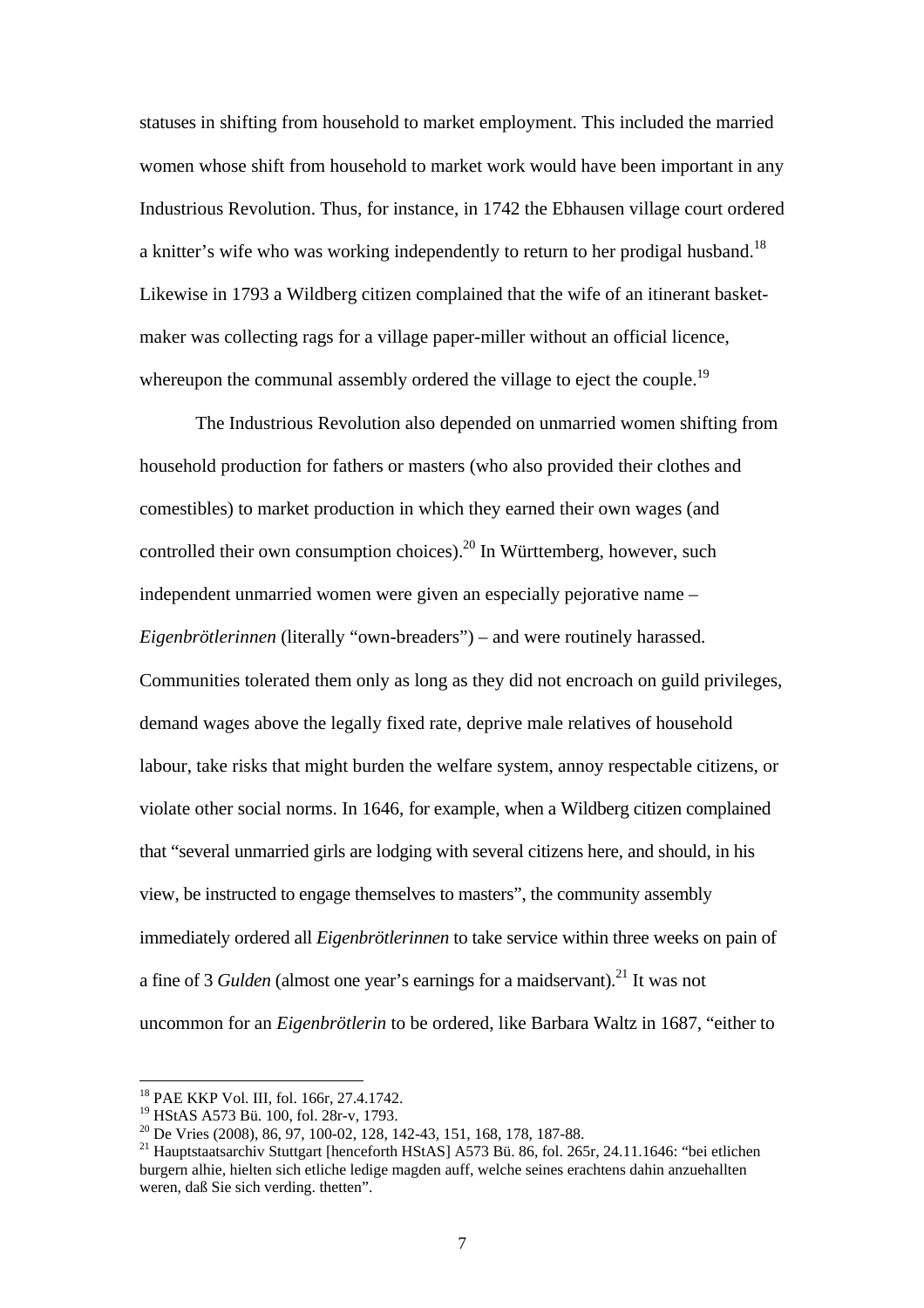enter into service or, if she has an honourable offer, to get married".22 *Eigenbrötlerinnen* who refused to shift back from market to household production could be ordered to leave the community, as in 1687 when the Ebhausen church court "summoned Barbara Hilber on account of her *Eigenbrötlen* [own-breading]" and "ordered her out of the hamlet",23 in 1717 when three Ebhausen *Eigenbrötlerinnen* were instructed to "move away within eight days",<sup>24</sup> or in 1752 when Barbara Kleiner was reported to the Wildberg court by her landlord for working independently as a lodger "although she could work as a servant" and was promptly ordered "to refrain from *Eigenbrötlen*, and instead enter into a proper job as a servant; otherwise she shall be driven out of the town by order of the authorities".25 Communities restricted the market production even of quite mature spinsters, such as the 45-year-old Friderika Mohlin who in 1796 moved into lodgings to earn her living as a seamstress, but was ordered by the communal court "to betake herself back into her father's house".26 Many Württemberg women did work in the market, but many others were prevented from doing so by the officials, courts and assemblies of the communities they lived in. Such institutional obstacles inevitably limited women's ability to contribute to any revolution in industriousness.

 Even when women were allowed to work, institutional controls limited what they could earn. Württemberg, like many other pre-modern European societies, set legal wage ceilings for servants and labourers.<sup>27</sup> The legislation was issued by the state, but the specific wage-rates were set by each community – that is, by male

<sup>&</sup>lt;sup>22</sup> PAE [henceforth Pfarrarchiv Ebhausen] KKP, Vol. I, fol. 28v, 2.2.1687: "entweder in ein diest geh. od, wann sie ein Ehrlich. anstand habe, sich verheurath.".

 $^{23}$  PAE KKP, Vol. I, fol. 32r, 9.12.1687: "barbara hilberin ist wegen des aigenbrötlens vorbescheyd. worden"; "Ist ... auß dem Fleckhen gehaisen word.".

 $^{24}$  PAE KKP, Vol. III, fol. 16, 16.4.1717: "innerhalb 8 tagen wegZiehen".

<sup>25</sup> HStAS A573 Bü. 95, fol. 31v, 14.12.1752: "die Zwar dienen könnte"; "sich deß Eigebrötlens zu bemüßigen, hingegen in einer ordenlichen dinst zugehen, widerigen falls sie aus der Stadt von obrigkeits wegen getriben werden solle".

<sup>&</sup>lt;sup>26</sup> HStAS A573 Bü. 62, fol. 24r-v, 18.1.1796: "Sich wider in ihres vatters Hauße zu begeben".

 $27$  Ogilvie (2003), 109-15, including examples from German economies other than Württemberg.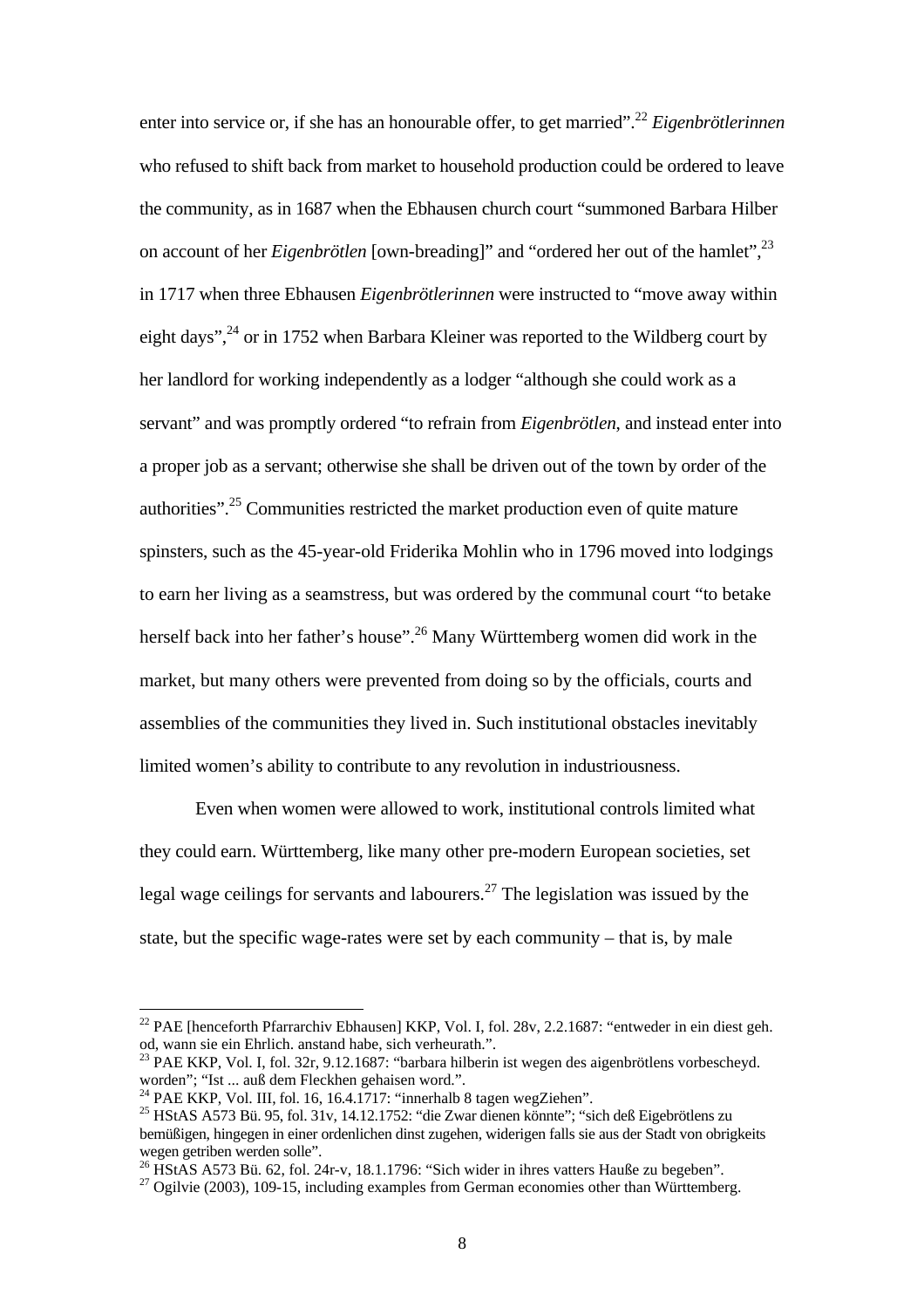employers, since it was they who manned community institutions.<sup>28</sup> Community courts also enforced these wage ceilings. To give just one example, in 1619 Hans Drescher demanded in the Wildberg community court that Burckhard Schlaiffer's wife "be punished according to the national ordinance" because she "enticed away a [maid]servant whom Drescher had at his place for several years during the inflation period".29 Unsurprisingly, with such communal enforcement, comparisons between ordinances and actual wages paid reveal few violations.<sup>30</sup>

| <b>Place</b>                      |            | Date Type of worker | <b>Measure</b>                                   | <b>Basis</b> | Ratio                         |
|-----------------------------------|------------|---------------------|--------------------------------------------------|--------------|-------------------------------|
| Wildberg, Württemberg             | 1631       | servants            | actual wages paid                                | mean         | $0.35$ $^{\rm a}$             |
| Wildberg, Württemberg             | 1631       | servants            | actual wages paid                                | maximum      | 0.36 <sup>a</sup>             |
| Ebhausen, Württemberg             | 1631       | servants            | actual wages paid                                | mean         | 0.48 <sup>a</sup>             |
| Ebhausen, Württemberg             | 1631       | servants            | actual wages paid                                | maximum      | $0.23$ <sup>a</sup>           |
| Sulz, Württemberg                 | 1631       | servants            | actual wages paid                                | mean         | $0.57$ <sup>a</sup>           |
| Sulz, Württemberg                 | 1631       | servants            | actual wages paid                                | maximum      | $0.31$ <sup>a</sup>           |
| Gültlingen, Württemberg           | 1631       | servants            | actual wages paid                                | mean         | $0.40$ $^{\rm a}$             |
| Gültlingen, Württemberg           | 1631       | servants            | actual wages paid                                | maximum      | $0.31$ $^{\rm a}$             |
| Oberjettingen, Württemberg        | 1631       | servants            | actual wages paid                                | mean         | $0.57$ <sup>a</sup>           |
| Oberjettingen, Württemberg        | 1631       | servants            | actual wages paid                                | maximum      | 0.38 <sup>a</sup>             |
| District of Wildberg, Württemberg | 1631       | servants            | actual wages paid                                | mean         | $0.42$ <sup>a</sup>           |
| District of Wildberg, Württemberg | 1631       | servants            | actual wages paid                                | maximum      | 0.36 <sup>a</sup>             |
| Duchy of Württemberg              | 1642       | servants            | wage ordinance                                   | maximum      | 0.33 <sup>a</sup>             |
| Leonberg, Württemberg             | 1648       | servants            | actual wages paid                                | mean         | $0.34$ $^{\mathrm{b}}$        |
| Leonberg, Württemberg             | 1648       | servants            | actual wages paid                                | maximum      | 0.40 <sup>b</sup>             |
| Schwäbisch Hall                   | 1657       | servants            | wage ordinance                                   | maximum      | $0.33$ $\degree$              |
| Bavaria                           | 1688       | servants            | monastery accounts                               | maximum      | 0.40 <sup>d</sup>             |
| Bavaria                           | 1797-8     | servants            | monastery accounts                               | maximum      | $0.40\ ^{\rm d}$              |
| England                           | 1388       | servants            | statute                                          | maximum      | $0.67$ -0.69 $^{\rm e}$       |
| England                           | 1444-5     | servants            | statute                                          | maximum      | $0.67 - 0.69$ <sup>e</sup>    |
| England                           | 1564-1724  | servants            | wage assessment                                  | median       | $0.60$ <sup>f</sup>           |
| England                           | 1563-1725  | servants            | wage assessment                                  | median       | 0.50 <sup>g</sup>             |
| England                           | 1614       | servants            | actual wages paid                                | mean         | $0.60\text{-}0.83$ $^{\rm h}$ |
| England                           | 1689       | servants            | actual wages paid                                | mean         | $0.62^{\mathrm{i}}$           |
| Belgium                           | 19C        | aged 20-40          | calorie consumption: actual                      | mean         | $0.73^{\text{ j}}$            |
| World Health Organization         | 1973       | aged 20-40          | calorie consumption: recommended                 | mean         | $0.64$ $^{\mathrm{k}}$        |
| <b>USA</b>                        | 20C        | soldiers            | physical productivity: endurance/own body-weight | mean         | $0.80 - 1.00$ <sup>1</sup>    |
| <b>USA</b>                        | 20C        | soldiers            | physical productivity: lifting outside weight    | mean         | 0.50 <sup>1</sup>             |
| USA/Britain                       | 19C        | farm workers        | physical productivity: farm-work                 | mean         | $0.61 - 0.67$ <sup>h</sup>    |
| <b>Biblical Near East</b>         | <b>BCE</b> | aged 20-60          | value when dedicated to God                      | mean         | $0.60$ $^{\rm m}$             |

**Table 2: Female-Male Wage Ratios, Calorie Consumption, and Physical Productivity, Various Economies**

Sources: \* Ogilvie (2003), 111; HSAS A573 Bü. 5593. <sup>b</sup> HSAS A572 Bü. 56, Nro. 3. " Dürr (1995), 151. <sup>4</sup> Hartinger (1975), 612-13. \* Bardsley (1999), p. 27. <sup>f</sup>Kussmaul (1981), 37, 143-4.<br><sup>5</sup> Roberts (1979, 19; Roberts (1

 $^{28}$  See, e.g., HStAS A573 Bü. 5280, fol. 46r, 9.3.1654.

<sup>&</sup>lt;sup>29</sup> HStAS A573 Bü. 15, fol. 436r, 2.12.1619: "ain ehehalten, so er drescher in der theüwerungs zeit etlich jarlang bey sich gehabt, ein ehehalten entfiehrt, begert man solle sie der landtsordnung nach abstraffen".

<sup>30</sup> Dürr (1995), 125-9, 151; Ogilvie (2003), 109-15.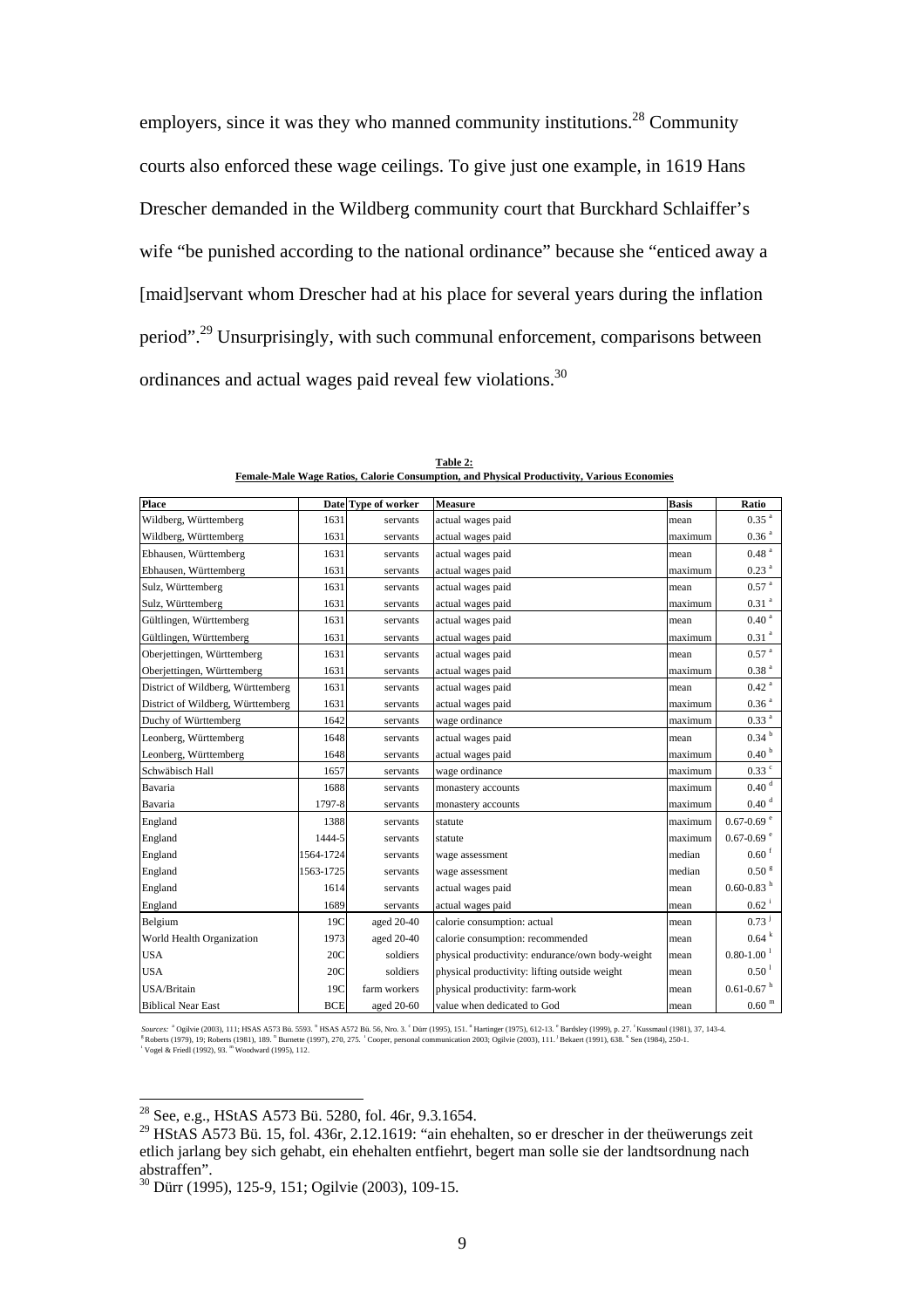Württemberg resembled certain other pre-modern European economies in fixing wage ceilings for both sexes, but setting them disproportionately lower for women.<sup>31</sup> As Table 2 shows, wage ordinances in Württemberg and other parts of southern Germany prescribed a ratio of about 0.3 between female and male wages. Surviving wage records, also shown in the table, indicate this was approximately the ratio paid. This was much lower than the 0.6-0.7 female-male productivity ratio in manual labour or the 0.64 female-male calorie consumption ratio observed in other developing economies, historical and modern. It was also much lower than the 0.6-0.7 ratio of wages actually paid in early modern England, which correspond much more closely to the ratios of labour productivity and calorie consumption between the sexes.<sup>32</sup>

 Wage ceilings were also imposed in the spinning sector, another major market employment for Württemberg women. Male employers – the weavers and the dyers – used their guild organizations to fix legal ceilings on spinners' piece-rates. Spinners who charged above the ceiling had their yarn confiscated, and weavers who paid above the ceiling – e.g. to secure scarce spinning labour or obtain finer yarn – were subjected to whispering campaigns in the community and fined by the guild.<sup>33</sup>

 Community and guild institutions thus enabled employers to fix wages, reducing potential earnings. This in turn reduced the incentives for wage-workers – particularly women – to reallocate time to market work, and thus their ability to consume market goods.

<sup>31</sup> Penn (1987), 4-5, 7, 9, 13; Ogilvie (2003), 287-95.

<sup>32</sup> Kussmaul (1981), 37, 143-4; Roberts (1979), 19; Roberts (1981), 189; Burnette (1997), 270, 275; Ogilvie (2003), 111; Vogel & Friedl (1992), 93.

<sup>33</sup> Ogilvie (1990), 86-8; Ogilvie (1997), 354-5; Ogilvie (2003), 292, 305-08.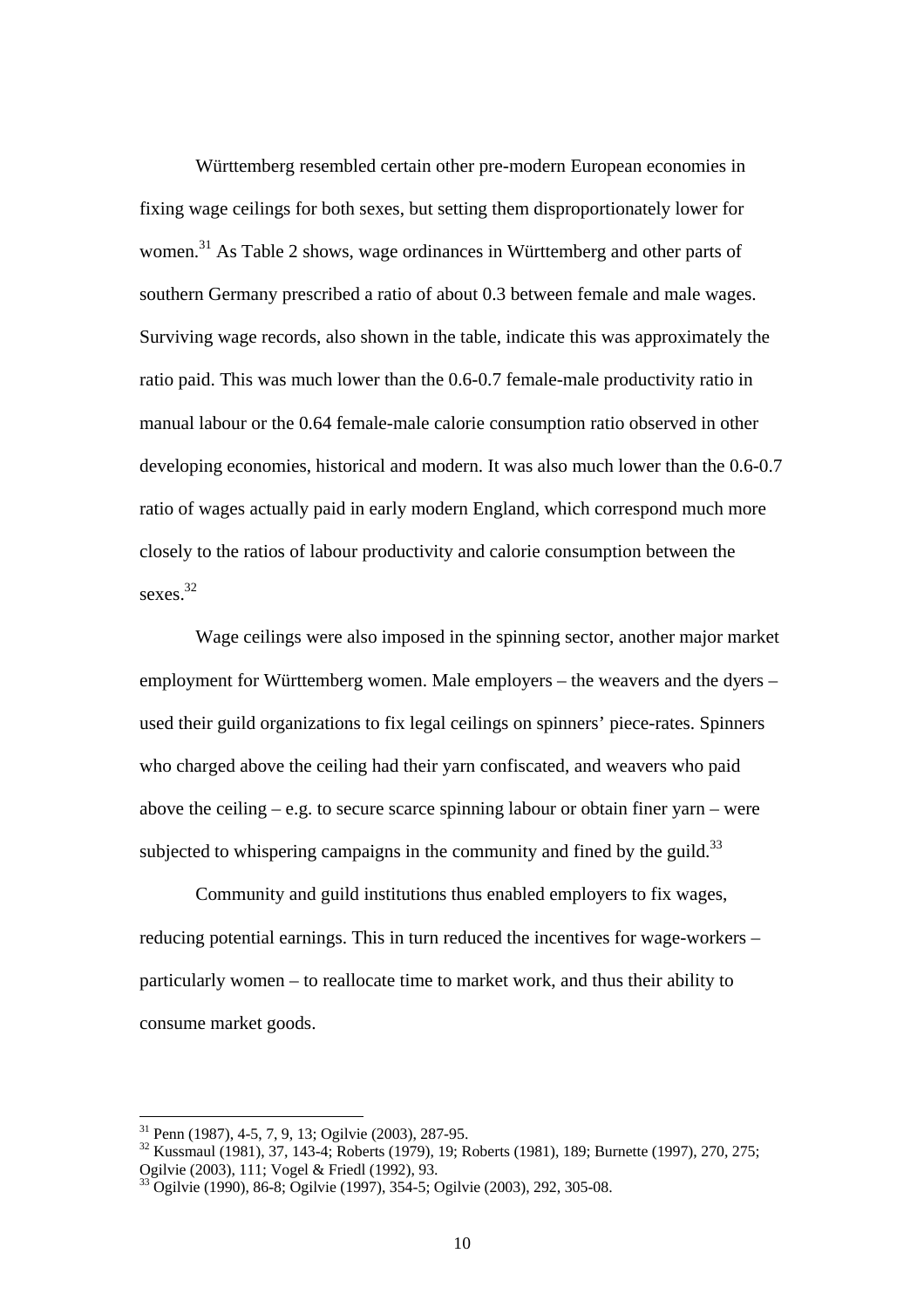A third way social capital affected "industriousness" in Württemberg was through controlling permission to do particular jobs. Women's physical capacities and domestic responsibilities make them more productive, on average, in industrial and service activities than in farming and labouring. But guilds limited women's work in most crafts and trades in early modern Europe. All guilds in Württemberg banned female apprentices, denying women formal vocational training.<sup>34</sup> Guilds forbade a married or widowed woman to practise any craft or trade unless her husband held the appropriate guild license, and communal courts enforced guild complaints against her if she tried to practise it illegally.<sup>35</sup> Even within a master's own household, guilds excluded daughters and maidservants from central aspects of craft work, as in 1669 when the Wildberg weaver Hannß Schrotter was fined three weeks' earnings by the community assembly because he "set his servant girl behind the loom and had her weave".36

 In principle, textile proto-industries created opportunities for women to increase their "industriousness", in relatively low-skilled and physically undemanding work such as wool-combing, yarn-spinning, or warp-making. But proto-industrial guilds reserved all but the most poorly paid auxiliary tasks for male masters, journeymen and apprentices. Weaving itself was forbidden to women other than masters' wives, and the guild fined illegal female weavers and anyone who employed them.37 Dyeing, too, was the preserve of the dyers' guilds, which excluded all women except for masters' wives and widows. Even an auxiliary task such as warp-making was prohibited on pain of a fine of 3-6 *Gulden* (1-2 years' wages for a local maidservant), so as to protect the livelihoods of guild masters, and "in order that such daughters might be kept to other and necessary domestic tasks and business, or be

<sup>34</sup> Ogilvie (2003), ch. 3.

 $35$ See the examples in Ogilvie (2008) and Ogilvie (2003), chs. 4-5.

<sup>&</sup>lt;sup>36</sup> HStAS A573 Bü. 92, fol. 5v, 1.11.1669: "Sein dienst mägdtlin ... hindern Stuehl zue sez. vnd weeben zuelaß.". For further examples of such prohibitions, see Ogilvie (2003), 109-15. <sup>37</sup> For examples, see Ogilvie (2004a), 304-7.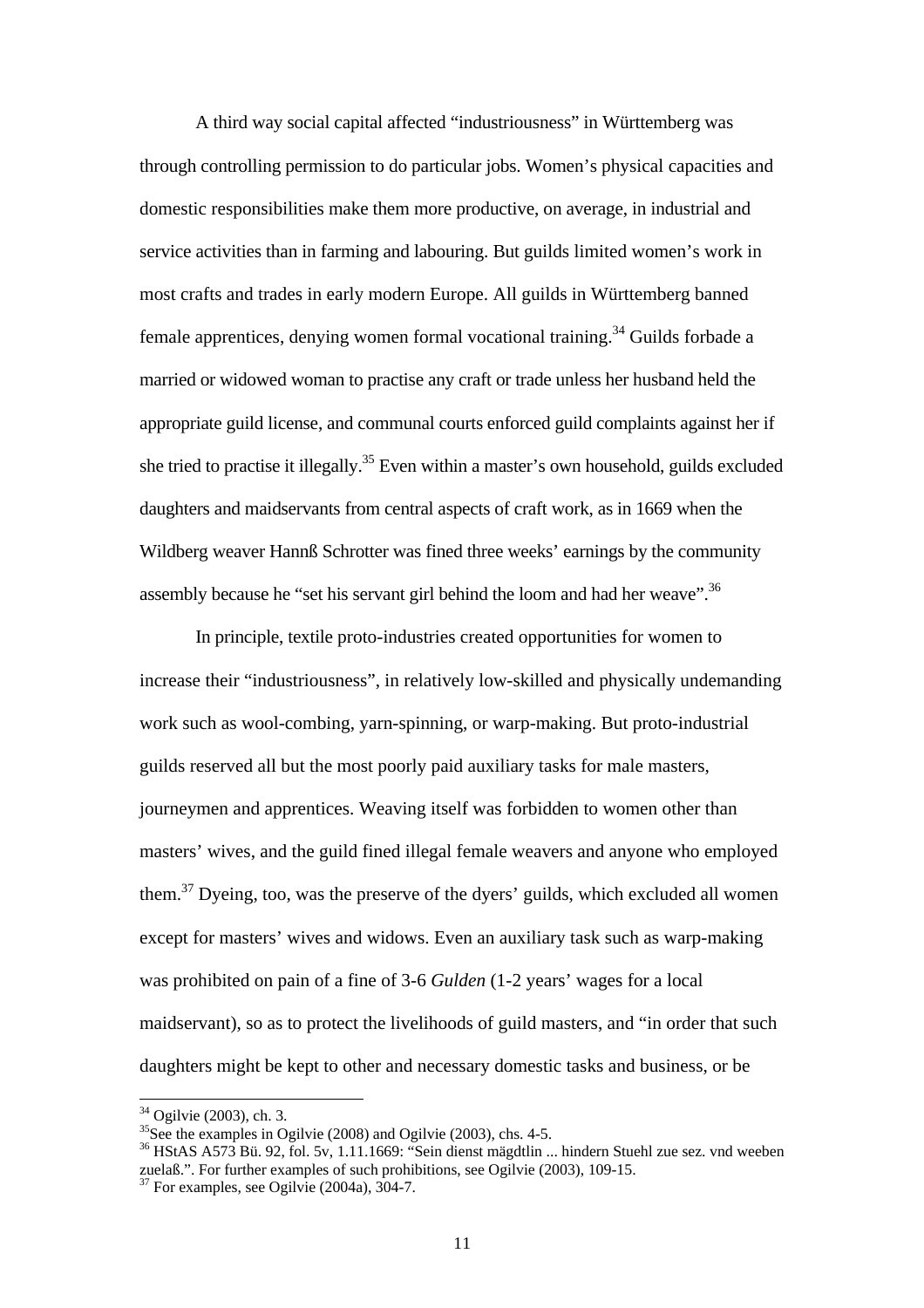caused to enter into honourable service".38 Guilds in nearly all other crafts and trades imposed similar restrictions. This left spinning, farming, and labouring as the only major employments in which women could work freely.

 The economic impact of such institutional constraints can be seen in a database of 2,828 observations of women and men working, extracted from c. 7,000 pages of court records for two Württemberg communities between 1646 and 1800, whose results are summarized in Table 3.39

 The institutional constraints we have discussed did not prevent women from working in the market, as shown by the fact that less than one-third of all observed work by females was in household production (housework, care, and healing). But, as Table 3 shows, the most important market activities for women were not the industrial and commercial occupations most suited to female physical capacities and domestic responsibilities. Rather, they were those that were unguilded, particularly heavy farmwork and day-labour, which together made up nearly one-third of all observed work by females. All industrial sectors combined (craft, proto-industry, spinning, and milling) made up only one-fifth of women's observed work, compared to nearly onethird for men. Within industry, men carried out 90 per cent of guilded activities, women 90 per cent of unguilded ones. It was easier for women to get jobs doing heavy farm work and manual labour than to break into the male preserve of guilded industry.40

<sup>38</sup> Troeltsch (1897), 435-53; here article 20, 446: "dergleichen Töchtern zue andern vnd nohtwendigen hauss Arbaiten vnd geschäfften Anzuehallten, oder sich In Ehrliche Dienst einzuelassen verursacht werden".

<sup>&</sup>lt;sup>39</sup> For detailed discussion of this database and its results, see Ogilvie (2003, 2004b, 2004c, 2008b).

<sup>40</sup> Ogilvie (2003), 320-52.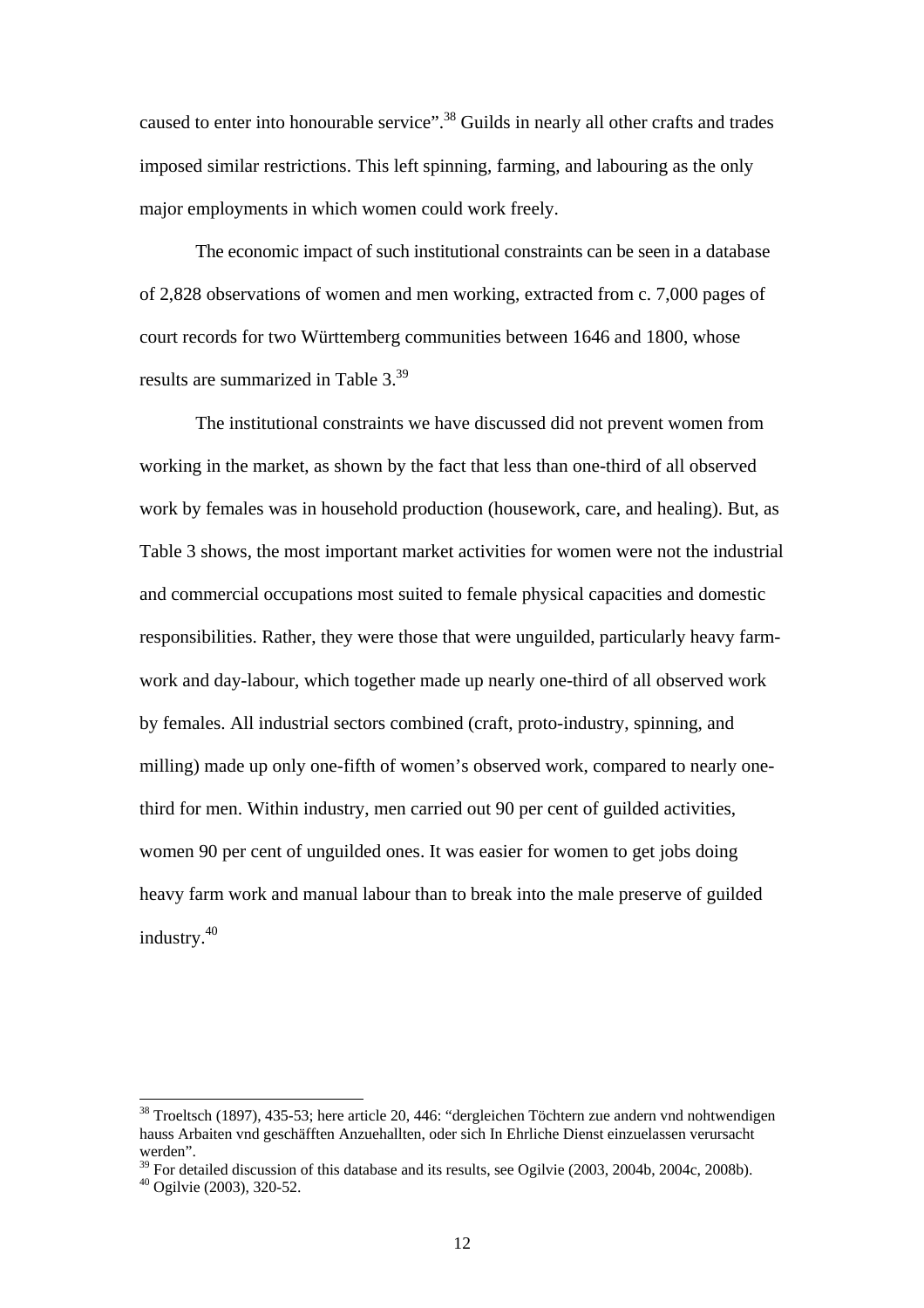| Table 3:                                                                                                 |
|----------------------------------------------------------------------------------------------------------|
| Observed Work According to Sex and Marital / Household Status, Wildberg 1646-1800 and Ebhausen 1677-1800 |

| Sex and household status | Agriculture |                 | Guilded craft |                 | Guilded proto-<br>industry |    | Unguilded<br>craft (esp.<br>spinning) |                | Mill     |    | Tavern   |    | Commerce                        |                | Labour | Service |          | Housework    |           | Care |                 | Healing  |    | Marginal<br>occupations |                 | Total |     |
|--------------------------|-------------|-----------------|---------------|-----------------|----------------------------|----|---------------------------------------|----------------|----------|----|----------|----|---------------------------------|----------------|--------|---------|----------|--------------|-----------|------|-----------------|----------|----|-------------------------|-----------------|-------|-----|
|                          | no.         |                 | no.           |                 | no.                        |    | no.                                   |                | no.      |    | no.      |    | no.                             |                | no.    | no.     |          | no.          |           | no.  |                 | no.      |    | no.                     |                 | no.   |     |
| Daughters                | 30          | 22              | ◠             |                 | 3                          |    | 30                                    | 22             | $\theta$ |    | $\Omega$ | 01 | ◠                               |                |        |         |          | 16           | 12        | 13   | 10              | $\Omega$ |    | 34                      | 25              | 136   | 100 |
| Maids                    | 43          |                 |               |                 |                            |    | 10                                    |                |          |    |          |    |                                 |                |        |         |          | 19           | 18        | 15   | 14              |          |    | 15                      |                 | 107   | 100 |
| Wives                    | 81          | 20              |               |                 |                            |    | 34                                    |                | 10       |    | 18       |    | 12                              |                |        |         |          | 111          | 28        | 43   |                 | 8        |    | 43                      |                 | 397   | 100 |
| Widows                   | 58          | 33              |               |                 |                            |    | 16                                    |                | 11       |    |          |    |                                 |                |        |         |          | 25           | 14        |      | 10              | h        |    |                         |                 | l 74  | 100 |
| Indep. unmarried women   | 34          | 27              |               |                 | 0                          |    | 42                                    | 33             | 0        |    |          |    |                                 |                |        |         |          | 8            |           | 14   |                 |          |    | 13                      | 10              | 126   | 100 |
| Unknown status           | 0           |                 |               |                 | $\theta$                   |    |                                       |                | $\left($ |    |          | OI |                                 | 50             |        |         |          |              | 50        |      |                 |          |    |                         |                 |       | 100 |
| Total females            | 246         | 26              | 22            |                 | 25                         |    | 132                                   | 14             | 23       |    | 23       |    | 23                              |                | 24     | 18      |          | 180          | 19        | 102  |                 | 15       |    | 109                     | 12              | 942   | 100 |
| Sons                     | 88          | 42              | 26            | 12              | 12                         |    |                                       |                | 12       |    | ◠        |    | $\rightarrow$<br>$\mathfrak{I}$ |                |        |         |          | <sub>0</sub> |           |      |                 | $\Omega$ |    | 42                      | 20              | 212   | 100 |
| Male servants            | 108         | 50              | 25            | 12              | 4                          |    |                                       |                | 27       |    |          |    |                                 |                | 15     |         |          | 3            |           |      |                 | $\Omega$ |    | 27                      | 12              | 217   | 100 |
| Husbands                 | 405         | 29              | 198           | 14              | l 70                       |    | 8                                     |                | 119      |    | 54       |    | 56                              |                | 75     | 63      |          | 58           |           | 25   |                 | 26       |    | 146                     | 10 <sup> </sup> | 1403  | 100 |
| Widowers                 | 6           | 33 <sub>1</sub> | $\Omega$      | ΩI              | ↑                          |    |                                       |                |          | 22 | $\theta$ | 01 | $\theta$                        |                |        |         | $\theta$ | 3            | 17        |      | 17 <sup>°</sup> | $\Omega$ |    |                         |                 | 18.   | 100 |
| Indep. unmarried men     |             | 15              |               |                 |                            |    |                                       | $\overline{2}$ |          |    |          |    |                                 |                |        |         |          | $_{0}$       |           |      |                 |          |    | 13                      | 50              | 26    | 100 |
| Unknown status           |             |                 |               |                 |                            |    |                                       | 10.            | $\left($ |    |          |    |                                 |                |        |         | 50       | ◠            | <b>20</b> |      | ΩI              |          | 10 |                         |                 | 10    | 100 |
| Total males              | 612         | 32              | 250           | 13 <sup> </sup> | 189                        | 10 |                                       |                | 163      |    | 58       | 3  | 61                              | 3 <sub>1</sub> | 98     | 76      |          | 72           |           | 35   |                 | 27       |    | 228                     | 12              | 1886  | 100 |
| Total persons            | 858         | 30 <sup>l</sup> | 272           | 101             | 214                        |    | 149                                   |                | 186      |    | 81       | 31 | 84                              |                | 122    | 94      |          | 252          |           | 137  |                 | 42       |    | 337                     | 121             | 2828  | 100 |

*Source:* PAW KKP Vols. I-VII (1646-1800); Pfarrarchiv Ebhausen, KKP Vols. I-VII (1674-1800).

*Notes:*

Agriculture = all forms of agricultural work and commerce.

Guilded craft = all guilded activities except for worsted-weaving.

Guilded proto-industry = making and trading in worsted cloths.

Unguilded craft = spinning, seamstressing, knitting, brewing, attending or holding spinning-bees.

Mill = operating mill, transporting materials to or from mill.

Tavern = operating or serving in tavern.

Commerce = as merchant, shopkeeper, peddler, or private person.

Labour = carting, day-labouring, building, repairing, military work.

Service = teaching, music, writing, magic, housekeeping, laundry, barbering, bathing, prostitution, miscellaneous service.

Housework = indoor and outdoor household chores, providing lodgings.

Healing = as barber-surgeon, physician, Feldscherer, bathman, Kleemeister, shepherd, midwife, sworn woman, private person.

Marginal occupations = doing errands, gathering, stealing.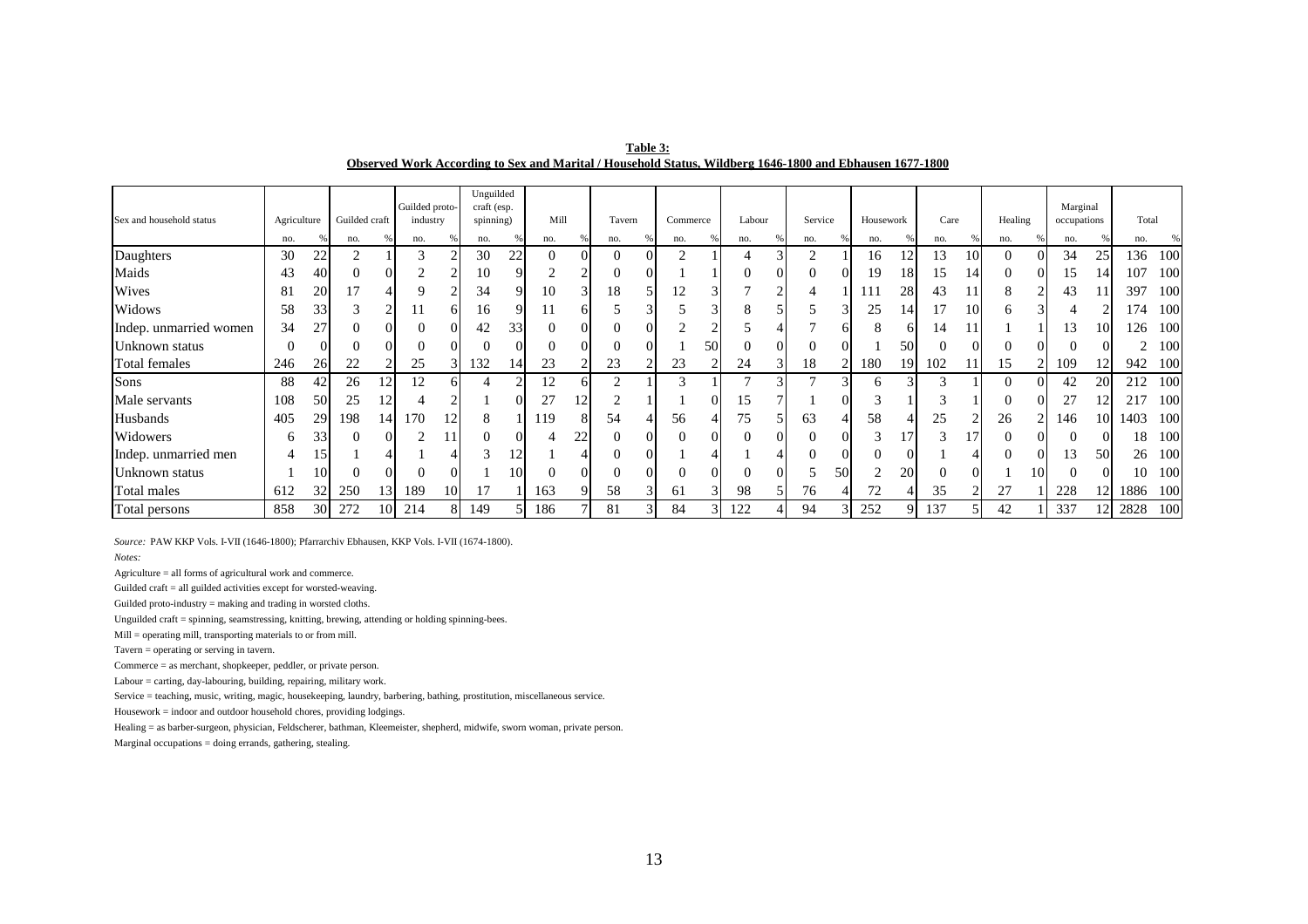Institutional barriers were thus reflected in economic outcomes. In early modern Württemberg, women could and did work in the market, but guild institutions excluded them from the secondary and tertiary occupations in which their productivity, and hence their potential earnings, were highest. This forced female workers into sectors such as labouring and farmwork in which their productivity, and hence their potential earnings, were low – even before they were further depressed by institutional wage ceilings. This inevitably stifled market "industriousness" by females, and the market consumption it might have fuelled.

 Religious institutions also affected how industrious people could be. Spinners, for instance, sought to minimize their costs by organizing nocturnal spinning-bees (*Spinnstuben*) to share light and reduce tedium. But church elders and male householders used communal councils and church courts to outlaw such gatherings, which they saw as fostering gossip and sexual license.<sup>41</sup> Barring spinning-bees increased spinners' costs, however, as Michel Kuch's wife pointed out in 1734 to the Ebhausen church court, explaining that "[working] alone she does not earn her lighting costs".<sup>42</sup> Religious prohibitions thus affected women's incentives to do market work and, in turn, their ability to consume market goods.

 Sabbath regulations operated analogously, prohibiting "all business [*Geschäft*] in house and field, inside and outside the village", not just on Sundays, but also on Saturday nights, Days of Prayer and Repentance, and other holy days.<sup>43</sup> Existing community officials such as constables, watchmen, and gate-wards were adjured to keep a diligent eye out for Sabbath work,44 and special officers called *Kirchenrüger*

<sup>&</sup>lt;sup>41</sup> See Medick (1984); Ogilvie (2003), 29, 31, 116, 118, 121-3, 126, 166, 184-5, 208, 241, 274, 277, 284, 313; Ogilvie (2004b), 355.<br><sup>42</sup> PAE KKP, Vol. III, fol. 178r, 28.2.1734: "weil sie alleine das liecht nicht verdiene".

<sup>&</sup>lt;sup>43</sup> PAE KKP, Vol. V, 6.5.1759, p. 111: "alles Geschäfft zu Haus- und feld, inn und außer dem flecken"; see also PAE KKP, Vol. II, fol. 121v, 2.3.1714.

<sup>44</sup> PAW [henceforth Pfarrarchiv Wildberg] KKP, Vol. I, fol. 204r, 18.11.1659.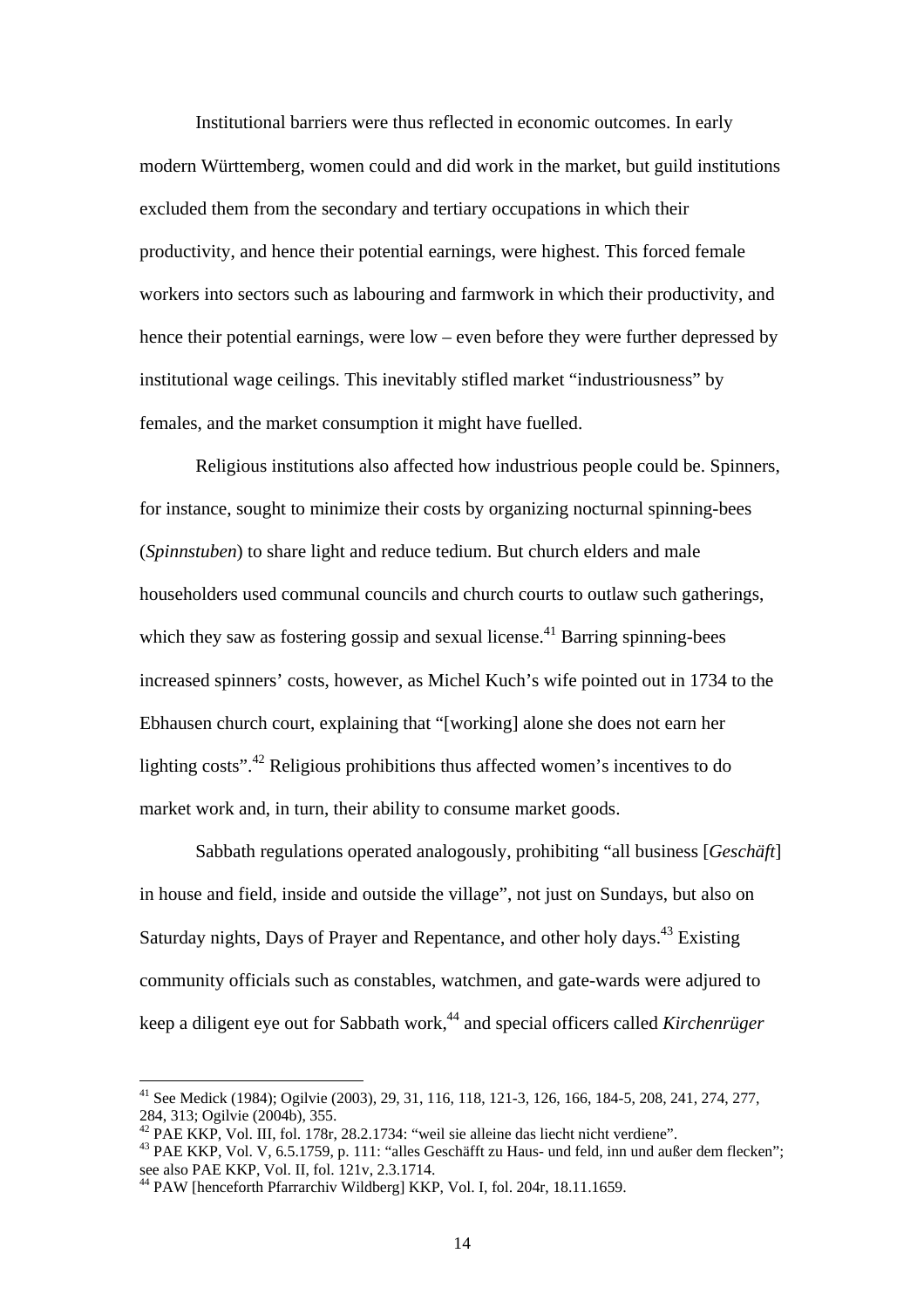were appointed by the communal church courts to patrol the streets, carry out internal inspections of suspect households, and "eavesdrop among the houses".45 Ordinary citizens who failed to report neighbours' Sabbath work were punished.<sup>46</sup>

|                          | <b>Total Cases</b> | <b>Percent Female</b> |
|--------------------------|--------------------|-----------------------|
| Village or town location |                    |                       |
| Villages                 | 547                | 24                    |
| Towns                    | 665                | 16                    |
| Unknown                  |                    |                       |
| Quarter-century          |                    |                       |
| 1646-1673                | 212                | 19                    |
| 1674-1700                | 298                | 16                    |
| 1700-1724                | 352                | 24                    |
| 1725-1749                | 223                | 19                    |
| 1750-1774                | 111                | 18                    |
| 1775-1799                | 18                 |                       |
| <b>Total</b>             | 1214               | 19                    |

**Table 4: Prosecutions for Sabbath Work in Community Church Courts, Wildberg 1646-1800 and Ebhausen 1674-1800**

*Note:* First two "quarter-centuries" are defined with respect to beginning-dates of church-court records for Wildberg (1646) and Ebhausen (1674) respectively.

*Sources:* PAW KKP Vols. I-VII (1646-1800); Pfarrarchiv Ebhausen, KKP Vols. I-VII (1674-1800).

 Complaints in local records show that Sabbath prohibitions were binding constraints on rural people who wanted to allocate more time to market production.<sup>47</sup> As Table 4 shows, between 1646 and 1800 two small Württemberg communities penalized more than 1,200 cases of people working at prohibited times.48 This was one way social institutions restricted male industriousness more than female, since 81 per cent of those prosecuted were men.49 Sabbath work regulation seems actually to

<sup>45</sup> PAW KKP, Vol. V, fol. 341v, 17.2.1717: "unter den haüsern zu horchen".

<sup>46</sup> For an example, see PAE KKP, Vol. II, fol. 34r, 12.8.1706; PAE KKP, Vol. VI, fol. 31r, 5.11.1777. On the legal obligation to report offences, see Dürr (1995), 247-8; Robisheaux (1989), 95-116; Ulbrich (1999), 243.

<sup>&</sup>lt;sup>47</sup> See, for instance, PAE KKP, Vol. II, fol. 46v, 16.9.1708; PAE KKP, Vol. II, fol. 61v, 24.1.1710; PAE KKP, Vol. II, fol. 146r, 31.1.1716.

<sup>48</sup> Ogilvie (2003), 25 (Table 1.2).

<sup>49</sup> Ogilvie (2003), 24.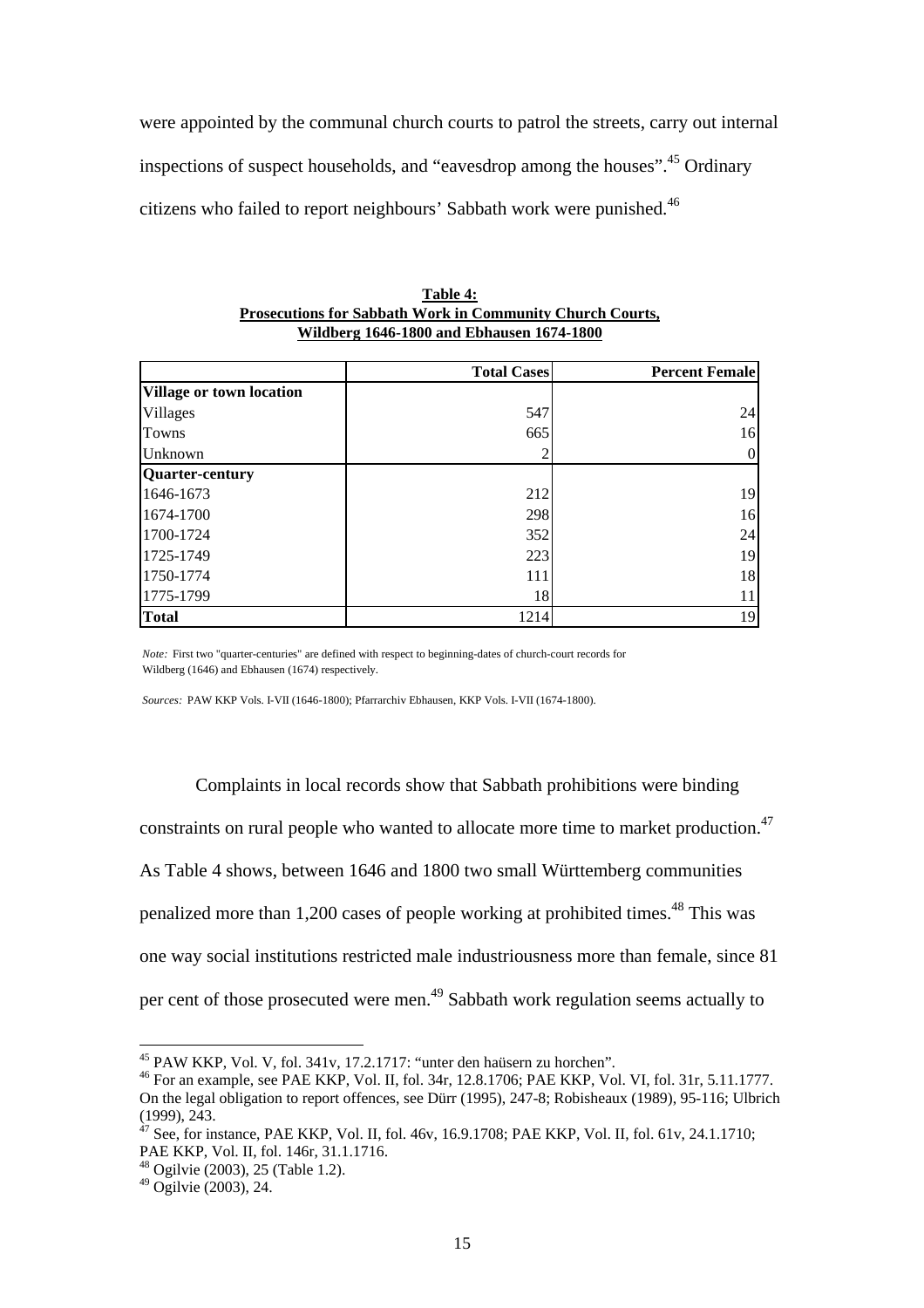have increased up to c. 1750, and even in the 1750-75 period was still more intense than a century earlier. Only after 1775 did Sabbath regulation begin to relax, and not until October 1799 did the central government proclaim that "on what have hitherto been holy days, church services shall now be held only in the mornings, and outside those hours it shall be permitted to pursue occupations, businesses, and trades, both before and after the church service".<sup>50</sup> Throughout the period postulated for the Industrious Revolution, therefore, Württemberg's local religious institutions limited people's capacity to intensify their industriousness and, by implication, to consume market goods.

 This is not to say that all early modern European societies were like Württemberg. Many parts of central, eastern-central, southern and nordic Europe did resemble Württemberg, in seeing church, state, and community institutions intensifying "social disciplining" – including economic regulation – between 1600 and 1800. But other European societies – particularly, though not exclusively, on the north Atlantic seaboard – implemented social disciplining sporadically if at all.<sup>51</sup> Many European economies also had strong guilds into the late eighteenth century. But in England and the Low Countries guilds regulated fewer occupations, were absent in many towns and villages, and progressively liberalized their entry barriers and internal regulations progressively between  $1650$  and  $1800$ <sup>52</sup> Local communities, as

<sup>50</sup> PAW KKP, Vol. VIII, fol. 118v, 11.10.1799: "an den bißherigen Feyertagen nur am Vormittag Gottesdienst gehalten auser deßen Stunde aber erlaubt werden solle, sowohl vor als nach dem Gottesdienst dem berufs Geschäfften und gewerbe nachzugehen".

<sup>51</sup> For comparative discussion of "social disciplining" and detailed references see Ogilvie (2006), 70-4.<br> $52$  On English guilds, see Clark / Slack (1976), pp. 29, 108-09, 116; Coleman (1977), pp. 73-5; Ogilvie (2007b), 46-8, 50; Ogilvie (2008a); Wallis (2008). On guilds in the Low Countries, see Davids (1996); Davids (2003); De Vries / Van der Woude (1997), esp. pp. 162-3, 293, 298, 301-02, 340-1, 357, 582, 634, 638; Ogilvie (2007b), 48-50; Ogilvie (2008a); Schmidt (2007); Soly (2006), 15-16; Van den Heuvel (2007), 24, 29, 51-3, 63, 67-8, 91-8, 147-75; Van Nederveen Meerkerk (2006), 65-77, 81-8, 147-60, 169-73, 178-83, 239-40, 317-8.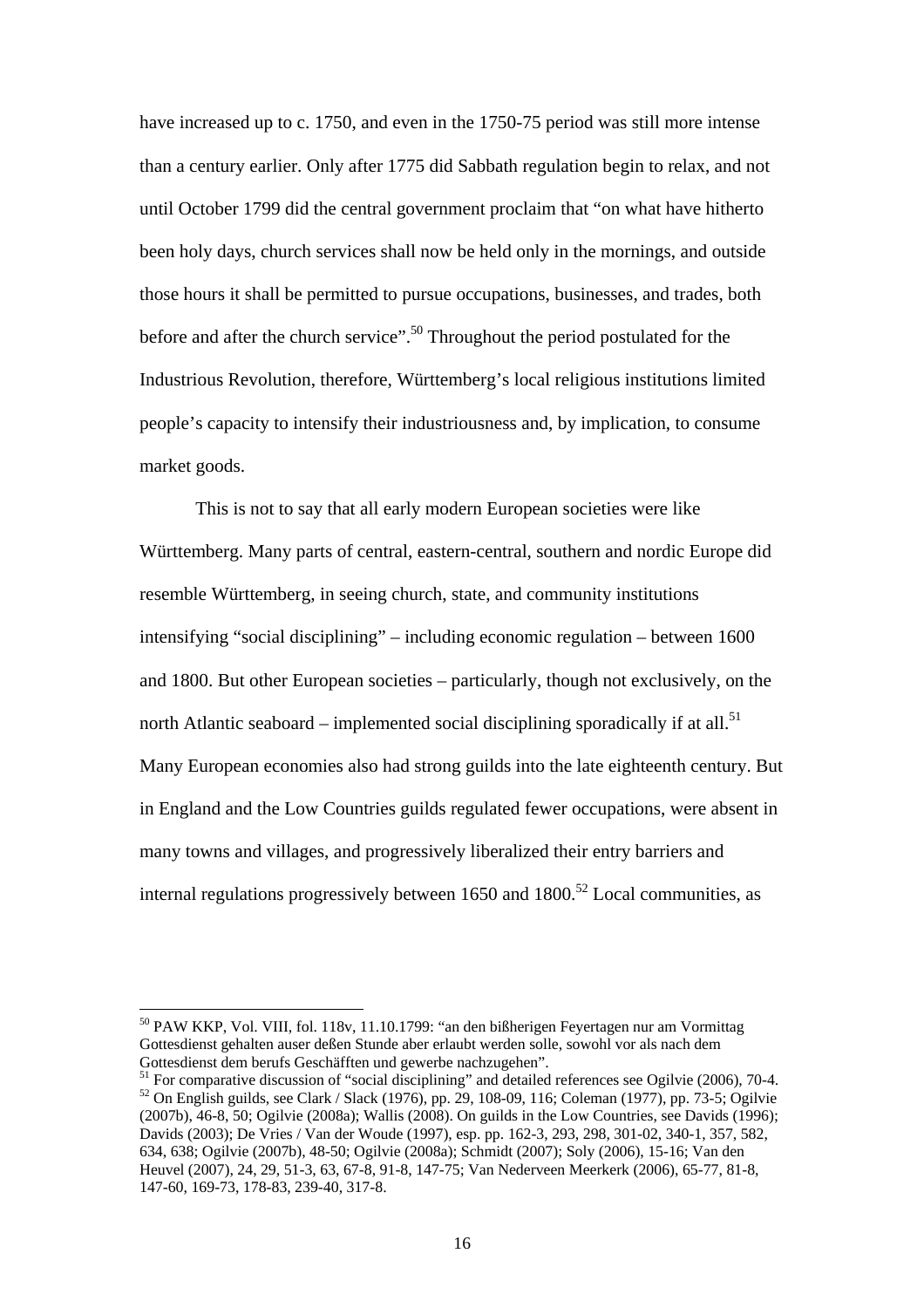well, varied across Europe in the extent to which they sought (or were able) to control women's residence, work, wages, and sociability.<sup>53</sup>

 The scholarship on "social disciplining", guilds, communities, and women's history all converge in observing an earlier and more thorough relaxation of institutional controls in the Low Countries, England, northern France, and a few other enclaves, than in central, eastern, nordic or southern parts of the continent. The Industrious Revolution could proceed more easily where "social capital" was relaxed, creating institutional interstices in which deviations from norms could be experimented with – particularly by women – and new work norms could be formed.

## 2. Social Capital and Commerce

 $\ddot{\phantom{a}}$ 

The Consumer Revolution not only needed people to shift into market work and earn more spending money. It also needed the commercial sector to bring new market wares within the reach of wider social strata. This certainly corresponds with what we know of early modern England and the Low Countries, where shops, stalls, hawkers, and peddlers proliferated alongside established merchants, lowering the transaction costs of indulging in new market wares.<sup>54</sup> But what happened where commerce was not so open? For centuries, European merchants had maintained entrenched interest-groups adept at securing rights to block new participants and competitive practices in commerce. Did these institutional privileges simply melt away in the heat of the Consumer Revolution?

<sup>&</sup>lt;sup>53</sup> Women's position in different early modern European economies is discussed in Ågren and Erickson (2005); Ogilvie (2003); Van den Heuvel (2007); Van Nederveen Meerkerk (2006); Brewer and Vickery (2006). On the varying strength and impact of communal institutions on women, see Dennison / Ogilvie (2007); Ogilvie (2006); Ulbrich (1999).

<sup>54</sup> See the discussions in De Vries (2003), 61-2; De Vries (2008), 169-77, 180; Blondé, Briot, Coquery and Van Aert (2005); Blondé and Van Damme (2006); Van den Heuvel (2007), 177-81, 270-3.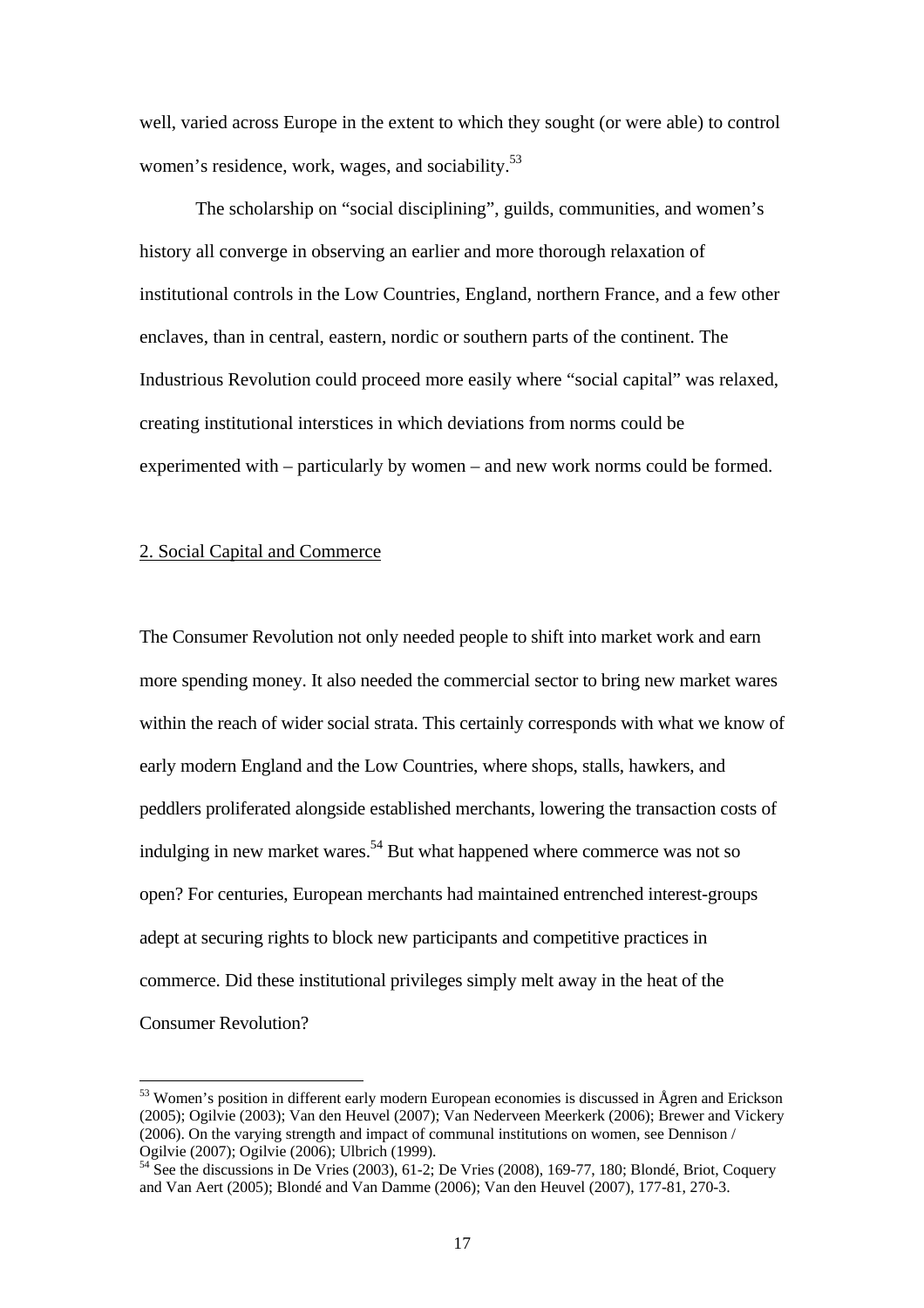Commercial change did not prove straightforward everywhere in Europe. In Württemberg, for instance, trade in most agricultural and industrial goods was legally reserved for their immediate producers until well past 1800. Middlemen (and -women) were prohibited as *Fürkäufer* (regraters).55 Trade in craft inputs was reserved for the relevant guild masters, and "encroaching" middlemen were penalized. The export of certain wares (e.g., proto-industrial textiles) was reserved for members of privileged merchant associations with state monopolies. Specialized commerce was restricted to a specified list of "merchants' wares" and was reserved for members of the guilds of merchants and shopkeepers. A few outsiders managed to secure guild permits or princely dispensations (*Konzessionen*), but these were granted only if one paid a fee and proved it would "correspond to the needs of the community".<sup>56</sup>

 These were not just formal regulations but were enforced in practice. Into the later eighteenth century, those who bought up foodstuffs for resale were not regarded as reducing transaction costs but instead were prosecuted as black-market "regraters" encroaching on the privileges of local farmers and guildsmen. In 1764, for instance, the Wildberg community assembly was mobilized by a local baker who complained that "the so-called *Schmalzin* [lit. "Lard-Woman"] is buying up grain here and there, and selling it again at a higher price on offer to the citizens here, and through this *commercium* is causing damage to the bakers here".<sup>57</sup> In 1793, likewise, five Wildberg citizens separately made use of the community assembly to complain that "in Liebelsberg and Schönbronn, lard is being bought up by a *Fürkaufferin* [female regrater] from Teinach". Local officials immediately sent out written reminders to all

 $55$  See the prohibitions against "regrating" in HStAS A304 Bü. 968, fol. 68r-72r (19.12.1763).

<sup>56</sup> See Weisser (1780), 329-30; Ogilvie (1997), 70-9; Sabean (1990), 160. Quotation from "Revidirte allgemeine Gewerbe-Ordnung" (5 Aug 1836), in Reyscher (1828ff), Vol. 15.2, art. 114.

<sup>57</sup> HStAS A573 Bü. 95, fol. 28v, 17.12.1764: "die sogenannte Schmalzin Kauffe hin und wider früchten auf, verkauffe solche wider in einem höhern Pretio auf beutt an die hiesige burgere und verusache durch dises Commercium ... denen hiesigen becken einem Schaden"; for the plainant's occupation, see PAW Bd. 7, Eheregister, 31.10.1753.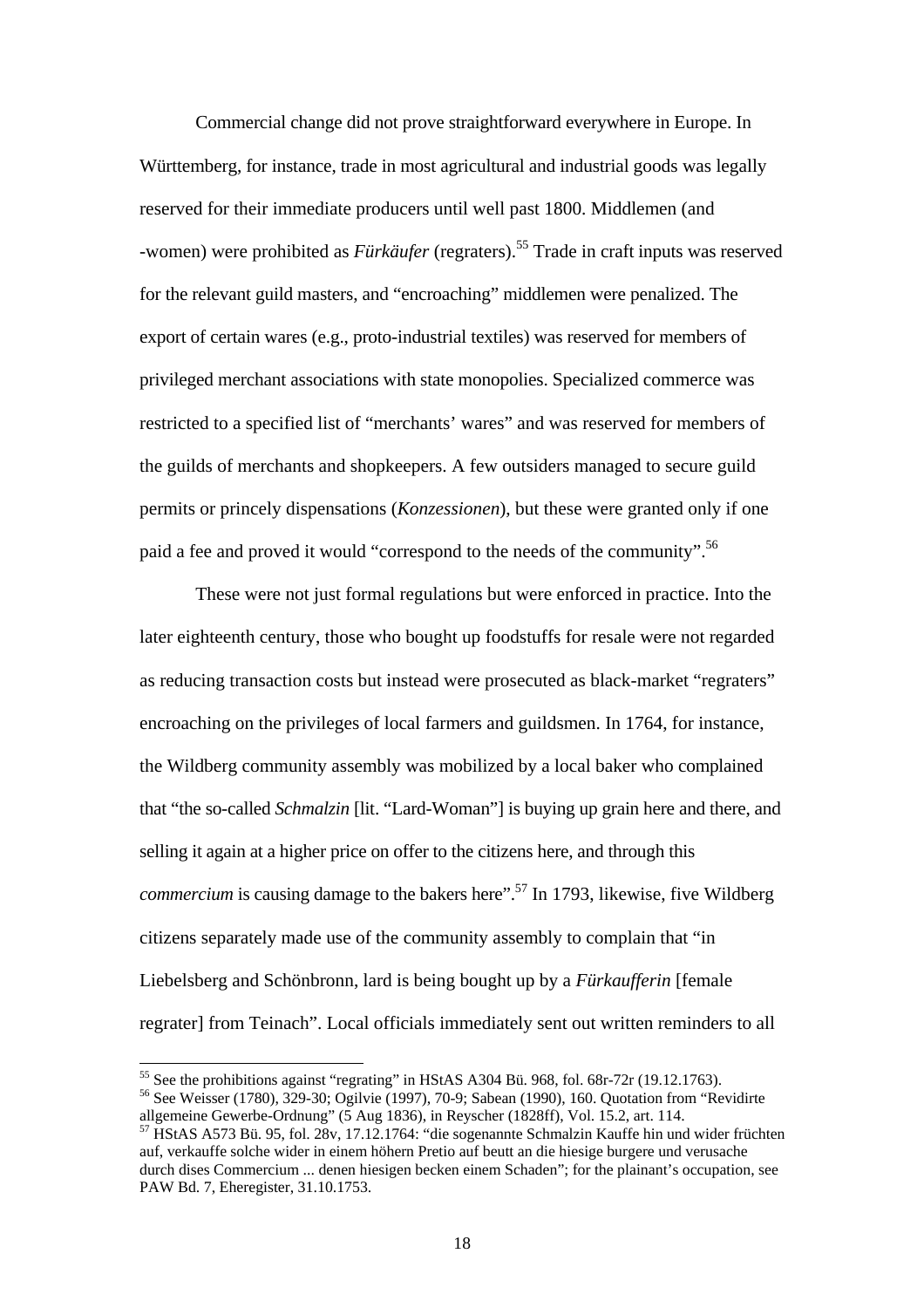surrounding communities about the illegality of regrating, urged citizens to report every illegal middleman or -woman instantly, and instructed officials in the woman's locality to "warn her against further regrating and the penalties it involves".<sup>58</sup>

 Guilds and merchant associations also restricted competition and innovation in commerce. Between 1650 and 1797, the exclusive Calw Worsted Trading Association, a guild-like association of 20-45 privileged merchant-dyers, prevented all outsiders from introducing new worsted varieties that would circumvent the association's state privileges. Conversely, when the Calw merchants tried to introduce innovations themselves, the regional weavers' guilds blocked them, as in 1698 when the Wildberg guild lobbied against several merchants "who have begun to make new sorts of *Schlickh Cadiß* [lit. warp-worsted], and put them out to be woven, which they are not allowed to do".59 Together, the weavers' guilds and the merchants' association hindered the introduction of innovative worsted varieties into the Württemberg market long after they had become widespread in guildless worsted industries in England, the Low Countries, and France.<sup>60</sup>

 In many other Württemberg crafts, too, guilds erected barriers against simple commercial innovations such as peddling, which would have reduced transaction costs. A Wildberg nail-smith, for instance, complained in 1742 that a village woman was encroaching on his guild privileges by peddling nails, and got her jailed by his communal assembly.<sup>61</sup> In 1784 a guilded tawer complained that "the peddling of Jews with hides is getting so out of hand that no tawer can sell anything any more"; the communal assembly and the district authorities responded with prohibitions and

 $\ddot{\phantom{a}}$ 

<sup>&</sup>lt;sup>58</sup> HStAS A573 Bü. 100, fol. 37r, 1793: "in Liebelsperg und Schömbronn werde das Schmalz durch eine Fürkaufferin aus deinach ... aufgekauft"; "vor weiterm Aufkauf und der darauf gesezten Strafe". 59 HStAS A573 Bü. 851 (1698-9), fol. 25r-v: "alß welche Neüe Sortten von Schlickh Cadiß angefangen Zumachen, und zuweben geben, dessen Sie aber nicht befuegt gewesen".

<sup>60</sup> Ogilvie (2004a), 314-22; Troeltsch (1997), 84-6, 119, 142-3, 151-2, 161-9, 189-90.

<sup>61</sup> HStAS A573 Bü. 95, fol. 6v, 25.1.1742.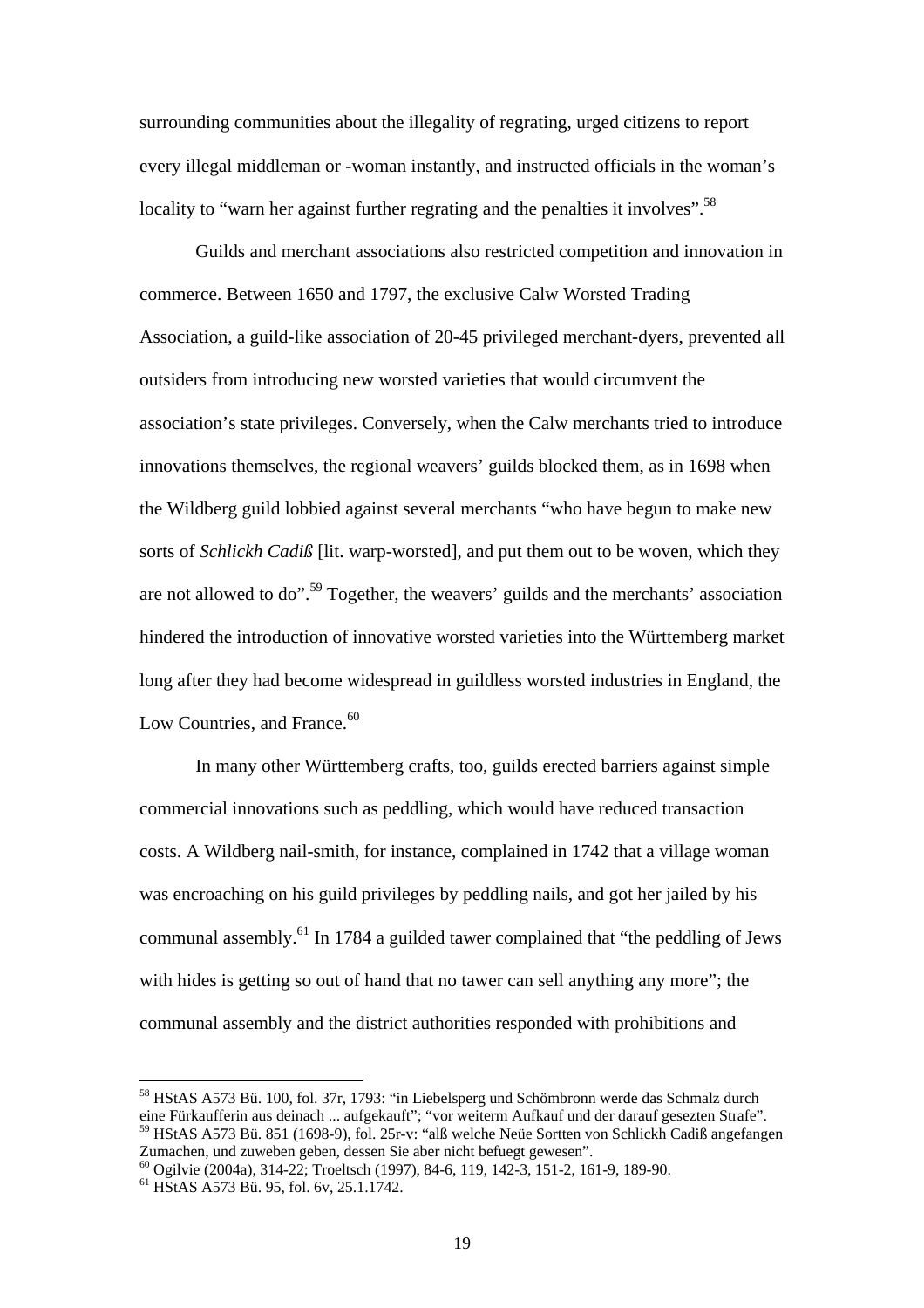penalties.<sup>62</sup> In 1787 a guilded weaver complained that "through the peddling of the Jews he and other craftsmen are suffering much interference and weakening of their livelihoods". His complaint led the community assembly to threaten a 20-*Reichstaler* fine to anyone buying from Jews. $63$ 

 Even for legitimate "merchants' wares" that were not the exclusive privilege of local farmers or craftsmen, shopkeepers' guilds often blocked new commercial practices.64 Peddling and hawking were banned altogether, and shopkeepers mobilized their own guild officials, communal courts, and state institutions to prevent any encroachment on their monopolies.<sup>65</sup> In 1652, for instance, a poor labourer's widow in Wildberg was only granted a princely dispensation to open a corner shop when she petitioned that her sole son was a cripple, she was supporting four younger daughters from alms and ribbon-weaving, and the local princely bureaucrat himself guaranteed that she and her son would "sell nothing other than the ribbons they themselves make, kindling wood, and such poor things, so the shopkeepers will suffer no injury or encroachment".<sup>66</sup> It was far more typical for communal and state officials to support the objections of the shopkeepers' guilds against new retailers and competitive practices. In 1711, for instance, the Württemberg Ministry of the Interior ordered district governors to report all licensed shopkeepers in their districts. Sixty-five lists were duly delivered, along with details on how illegal retailing was being controlled. To give just one example, Maria Christothora Weysin, a converted Jew's widow in

 $62$  HStAS A573 Bü. 95, fol. 22v, 2.1.1784: "das Hausiren der Juden mit fell nehme so sehr überhand, daß ein Weisgerber nichts mehr verkaufen könne, er bitte also um ein Verbott".

<sup>63</sup> HStAS A573 Bü. 99, fol. 67v, probable date April 1787, #197 and #198: "durch das Hausiren der juden geschehe seinem und anderm Handwerkern viel Abbruch und Schwächung der Nahrung, Er bitte, solcher abzustellen".

<sup>64 &</sup>quot;Revidirte allgemeine Gewerbe-Ordnung" (5 Aug 1836), in Reyscher (1828ff), Vol. 15.2, esp. Abschnitt 3, art. 106-14.

<sup>65</sup> Ogilvie (2003), 167-72, 263-5.

<sup>66</sup> HStAS A573 Bü. 1149, fol. 32v-33v, 16.7.1652: "vnd auch den Krämerey., Sintenmahlen Sie nichts Alß selbstmachende bändlen schwevelhölzlen vnd derogleich. schlechte Sach faihl zue haben v.mag, Kein schad od. eingriff gethan würde".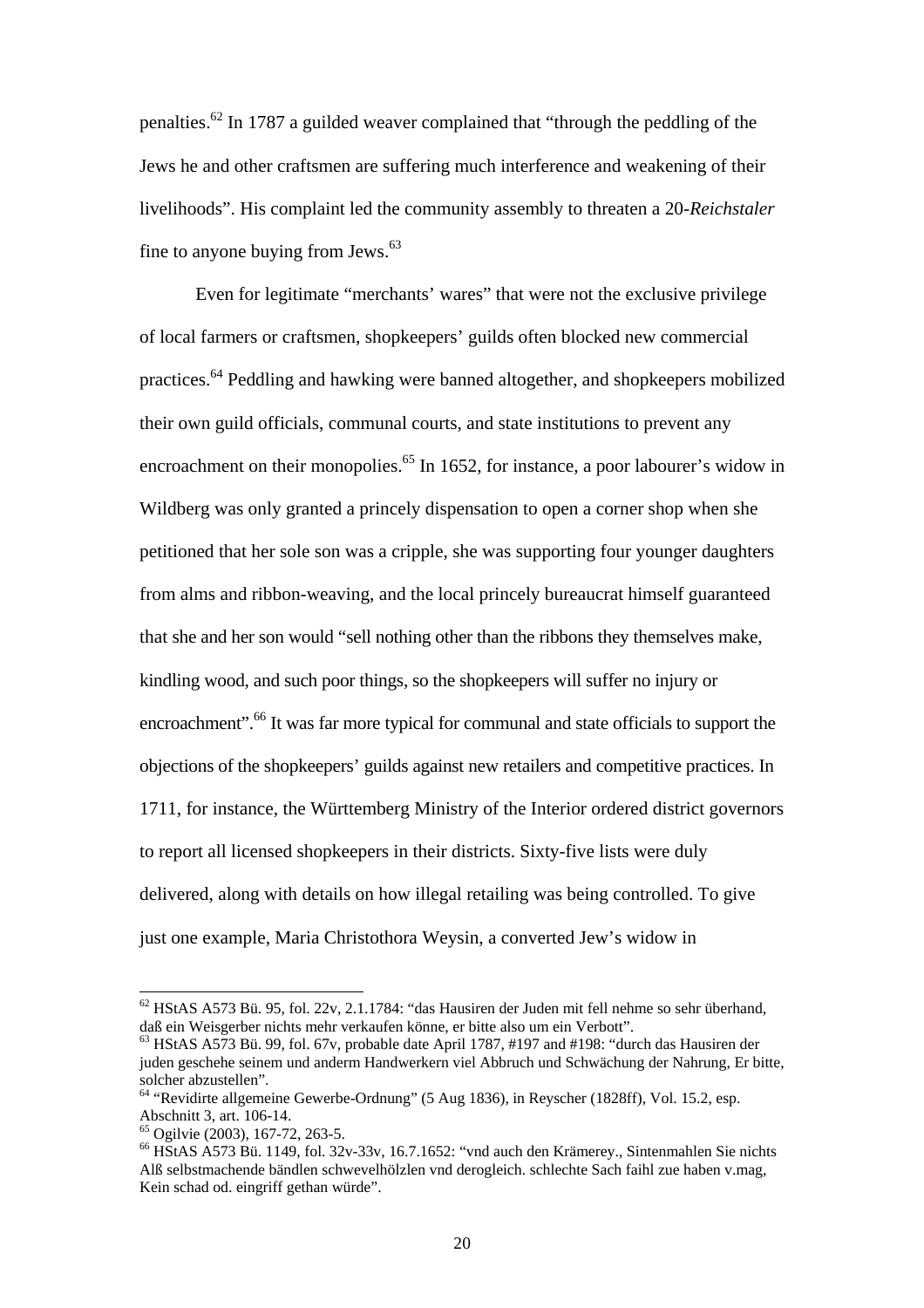Pfaffenhofen, could not show any princely dispensation or guild permit, "for which reason, upon the complaint of the aforementioned two [guilded] shopkeepers, she was forbidden and ordered to refrain from this encroachment until she presents a legitimate princely order".<sup>67</sup> Shopkeepers also used community institutions to defend themselves against new entrants and commercial practices, as in 1784 when two members of the merchants' and shopkeepers' guild complained in the Wildberg community assembly that "the Jews and itinerant rural traders are committing great interference against the merchants, through their prohibited peddling". The assembly immediately ordered all citizens "to report rural traders, Jews and other persons trading counter to [the national law-code] to the district authorities" and instructed the district excise-officer and the village authorities to watch out for violators.<sup>68</sup>

 As such complaints illustrate, a black-market "informal sector" existed, in which low-cost traders illegally congregated. Thus, for instance, in 1711 the guilded shopkeepers of Bottwar sought to outlaw "the hedge- or barn-retailers ... who have not been apprenticed to the trade anywhere, whose wives and children beg, and who hold community citizenship in no locality, but with their retailing are very burdensome and cause great curtailment to the public and to the entire trade".<sup>69</sup> The guilded shopkeepers of Backnang opposed the trading of Italian peddlers who "sell spices which they have not got inspected by anyone, and almost more cheaply than the shopkeepers here can purchase them in Frankfurt". The Backnang guild also objected

 $\ddot{\phantom{a}}$ 

<sup>67</sup> HStAS A228 Bü. 713 (1711), #20 (Amt Güglingen): "dahero auf vorbemellt- Beeder Crämern Beschwehren, diese Stimppelej, biß auf beybring: und Legitimirung gndst: Befelchs. Ihro Nidergelegt und Verbotten word."

<sup>68</sup> HStAS A573 Bü. 95, fol. 6r-v, 22v, 2.1.1784: "die Juden und vagirende Land-Krämer machen denen Handels Leuten durch verbottenes Hausiren in der Stadt und auf denen Amts Orten grosen Abbruch. Er bitte also, diesem zusteuren"; "das Hausiren der Juden mit fell nehme so sehr überhand, daß ein Weisgerber nichts mehr verkaufen könne, er bitte also um ein Verbott"; "die Land Krämer, Juden und andere darwider handlende Personen dem OberAmt anzuzaigen".

<sup>69</sup> HStAS A228 Bü. 713, #6, 20.11.1711: "Hackhen: oder Schewren Krämmern, ... welche die handlung Nirgents Erlehrnet, deren Weiber und Kinder Bettlen, und an Keinem ohrt Verburgert sein; doch darneben mit Ihrem Cramm, dem publico, alß den gesampten Handlung sehr beschwehrlich und großen abbruch thun."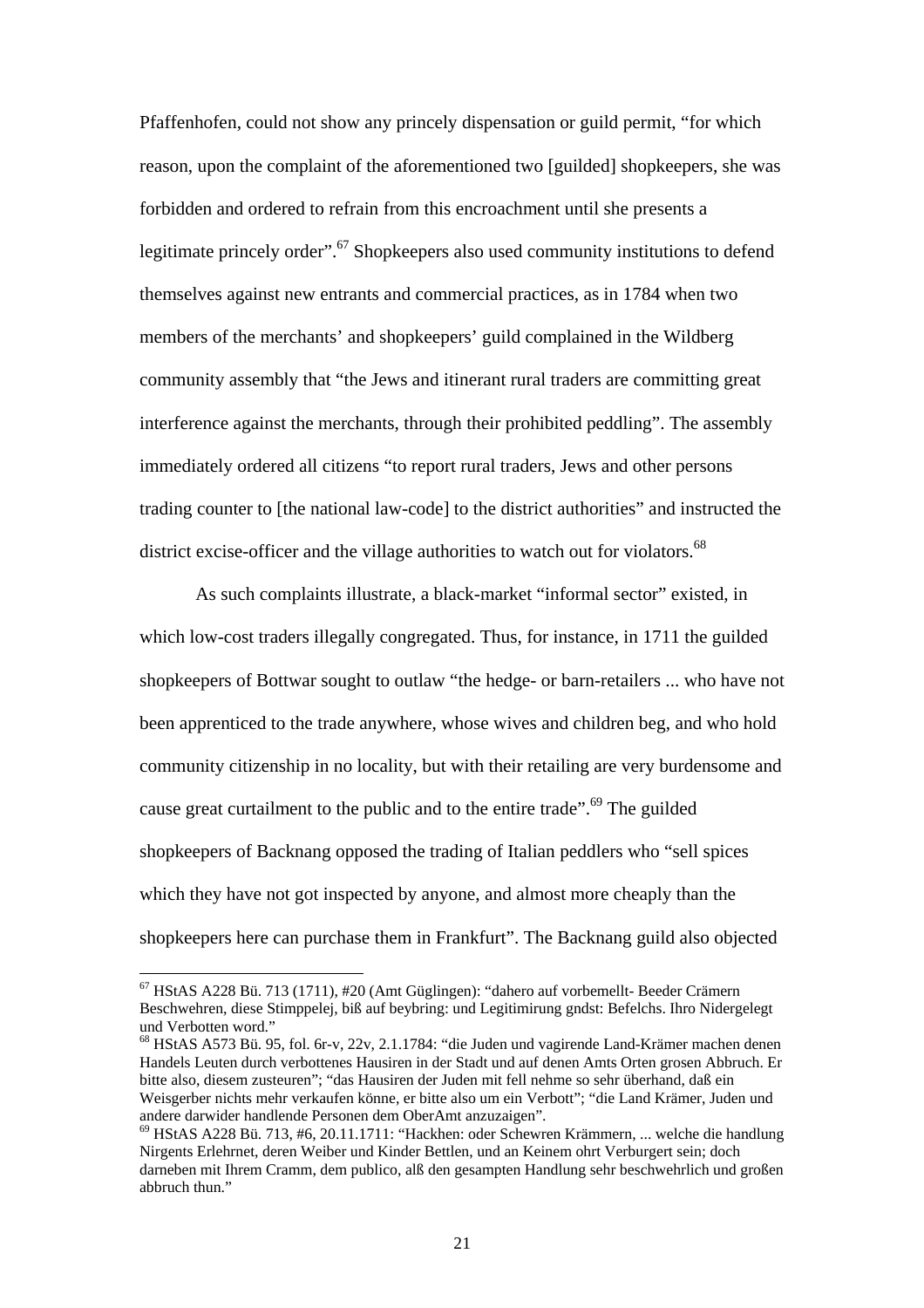to married women selling soap and other washing products at weekly markets "without being able to show any permits to do so".<sup>70</sup>

 Poor women and gypsies traded in illegal trinkets, as in 1780, when Agnes Dorothea Lampart from the village of Ebhausen visited a tavern to "order a bunch of garnets [from a gypsy], on commission for a female relative".<sup>71</sup> Poor women traded in "gathered" goods whose sale was not reserved for farmers or craftsmen, as in 1798 when the Elisabeta Walburge Luz, a migrant lodger in Ebhausen, "was trading in nuts and the like".  $72$ 

 Had these low-cost traders been able to establish themselves as a competitive fringe in the core commercial sector, they would have diminished the guilded retailers' monopoly profits, as indeed occurred in the retail sectors of England and the Low Countries after c. 1650.<sup>73</sup> But in Württemberg, the retailers' guilds increased the costs and risks of illegal traders by imposing fines and confiscations, restricting them to the peripheral goods (uninspected spices, soap, illegal trinkets, nuts) and locations (hedges, barns, taverns, lodgings) typical of the "informal sector", where they were less likely to be prosecuted but also less accessible to customers. These characteristics are themselves clear indications of how successfully the Württemberg retailers' guilds excluded low-cost, informal traders from core commercial activities.

 It is sometimes claimed that throughout early modern Europe guild regulations were easy to circumvent and had no real economic effect. If this were true, one should observe no quantitative difference in economic outcomes between economies where

 $\ddot{\phantom{a}}$ 

<sup>70</sup> HStAS A228 Bü. 713, #10, 7.10.1711: "so doch Keine Erlaubniß vorzue weißen Hatten"; "so Ihme niemalen beschauet würde Verkauffte, vnd selbiges fast wohlfailer geben, alß Sie di Hießige Krämer es in Franckhfurth, im Ankauff erhielten".

<sup>71</sup> PAE KKP, Vol. VI, fol. 96v, 17.7.1780: "daß sie bey einem auf Commission einer base einen Reyhen Granaten bestelt habe". On sumptuary prohibitions against the wearing even of modest garnet and coral ornaments by villagers, see HStAS A21 Bü. 224 (1712), provisions for social classes 7-9. <sup>72</sup> PAE KKP, Vol. VIII, p. 134, 13.8.1798: "150 f hab sie von ihren Eltern erhalten, die sie jezt

gröstentheils in Handel steken habe ... Sie habe mit Nuß u. d.gl. gehandelt".

 $3 \text{ Van}$  den Heuvel (2007); Blondé, Briot, Coquery and Van Aert (2005).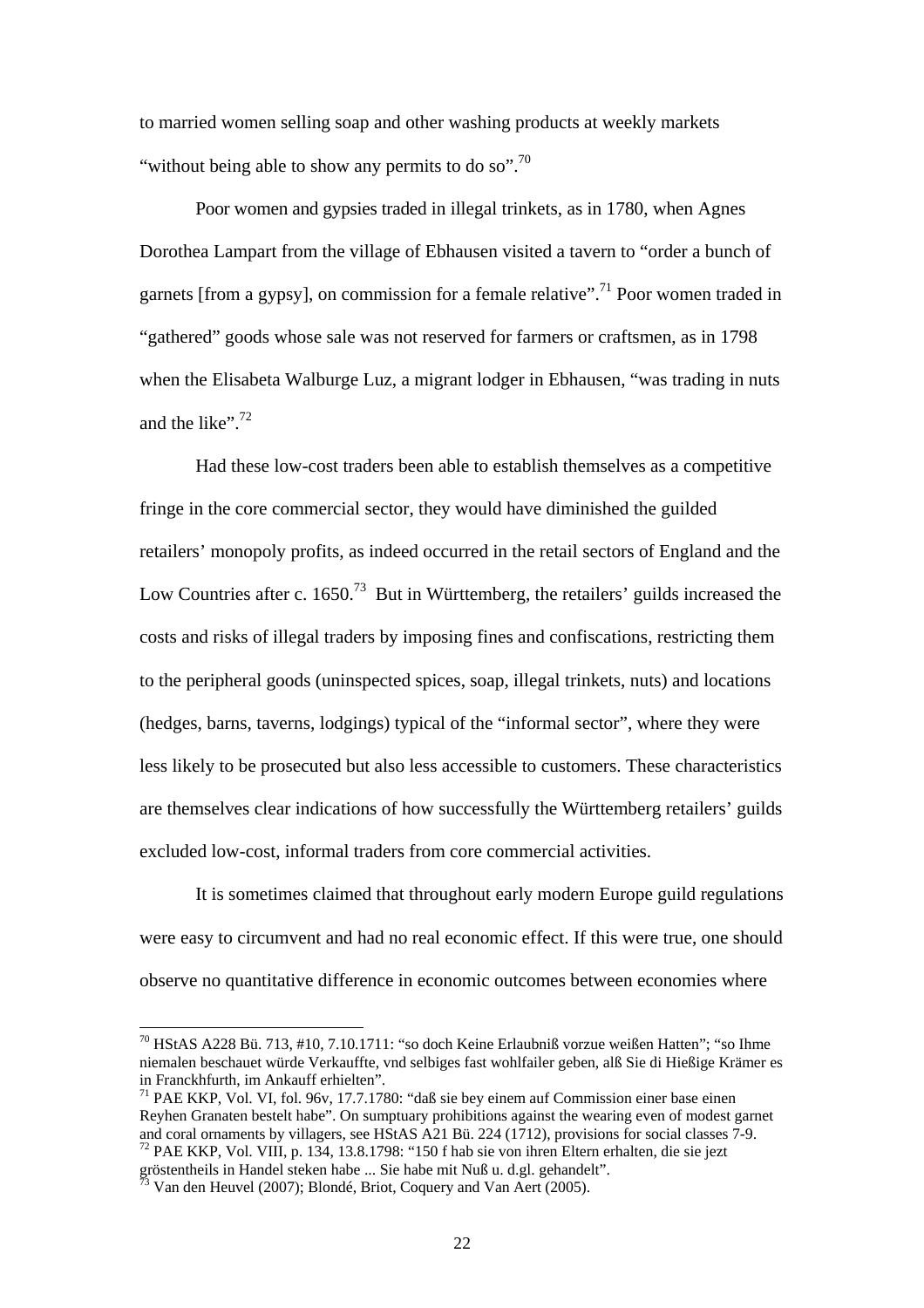retailing guilds were ubiquitous and strong and those where they were scattered and weak. In most German territories, retailing guilds survived at least until c. 1800 – in territories such as Württemberg until 1862 – and erected high barriers to entry which they policed quite strictly. In the Netherlands and England, by contrast, retailing guilds were not universal; those that survived progressively liberalized from the seventeenth century on, reducing their barriers to entry and increasingly admitting women, migrants, and even Jews.74

|           |             |          | Other          |                | Northern    |      | Southern       |          |          |          |                      |      |
|-----------|-------------|----------|----------------|----------------|-------------|------|----------------|----------|----------|----------|----------------------|------|
| Retail    | Württemberg |          | Germany        |                | Netherlands |      | Netherlands    |          | England  |          | <b>All Countries</b> |      |
| ratio     | no.         | $\%$     | no.            | $\%$           | no.         | $\%$ | no.            | $\%$     | no.      | $\%$     | no.                  | $\%$ |
| Zero      | 16          | 21       | 13             | 12             |             | っ    | $\Omega$       | 0        | $\Omega$ | $\Omega$ | 30                   | 10   |
| $0 - 5$   | 49          | 64       | 28             | 25             | 1           |      | $\Omega$       | $\Omega$ | $\Omega$ | $\Omega$ | 78                   | 25   |
| $5 - 10$  | 7           | 10       | 37             | 33             | 5           | 10   | $\overline{2}$ | 15       | 5        | 9        | 56                   | 18   |
| $10 - 15$ | $\Omega$    | $\theta$ | 24             | 21             | 6           | 13   |                | 8        | 13       | 23       | 44                   | 14   |
| $15 - 20$ | 2           | 3        |                | 6              | 3           | 6    | $\Omega$       | $\Omega$ | 11       | 19       | 23                   | 7    |
| $20 - 25$ | $\Omega$    | $\theta$ | $\overline{2}$ | $\overline{c}$ | 13          | 27   |                | 8        | 7        | 12       | 23                   |      |
| $25 - 30$ | 2           | 3        |                |                | 5           | 10   |                | 8        | 6        | 11       | 15                   |      |
| Over 30   |             |          |                |                | 14          | 29   | 8              | 62       | 15       | 26       | 39                   | 13   |
| Total     | 77          | 100      | 113            | 100            | 48          | 100  | 13             | 100      | 57       | 100      | 308                  | 100  |
| mean      | 3.65        |          | 7.74           |                | 22.90       |      | 31.51          |          | 22.71    |          | 12.85                |      |
| median    | 2.05        |          | 6.80           |                | 23.14       |      | 36.32          |          | 19.23    |          | 8.83                 |      |
| max       | 31.25       |          | 34.52          |                | 41.62       |      | 62.50          |          | 53.19    |          | 62.50                |      |
| min       | 0.00        |          | 0.00           |                | 0.00        |      | 6.45           |          | 7.11     |          | 0.00                 |      |
| std. dev. | 6.13        |          | 6.13           |                | 10.87       |      | 16.12          |          | 11.44    |          | 12.43                |      |

**Table 5: Retail Ratios by Country, 1542 - 1911**

*Notes:*

 $\ddot{\phantom{a}}$ 

Retail ratio = number of retailers per 1000 inhabitants.

Most retail ratios for Württemberg and Germany include merchants as well as retailers.

Most ratios for England, Northern Netherlands, and Southern Netherlands exclude merchants.

Dataset consists of 308 individual cities, towns and villages; it excludes observations of larger zones.

*Sources:* Calculated from data in numerous archival documents and secondary works for each different country and community; references available from author on request.

The most commonly used quantitative benchmark of the Commercial

Revolution is the "retail ratio", defined as the number of retailers per 1,000

 $74$  On retailing guilds in the Northern Netherlands, see Van den Heuvel (2007); on the Southern Netherlands, see Blondé and Van Damme (2006); for comparisons with England, see the essays in Blondé, Briot, Coquery and Van Aert (2005).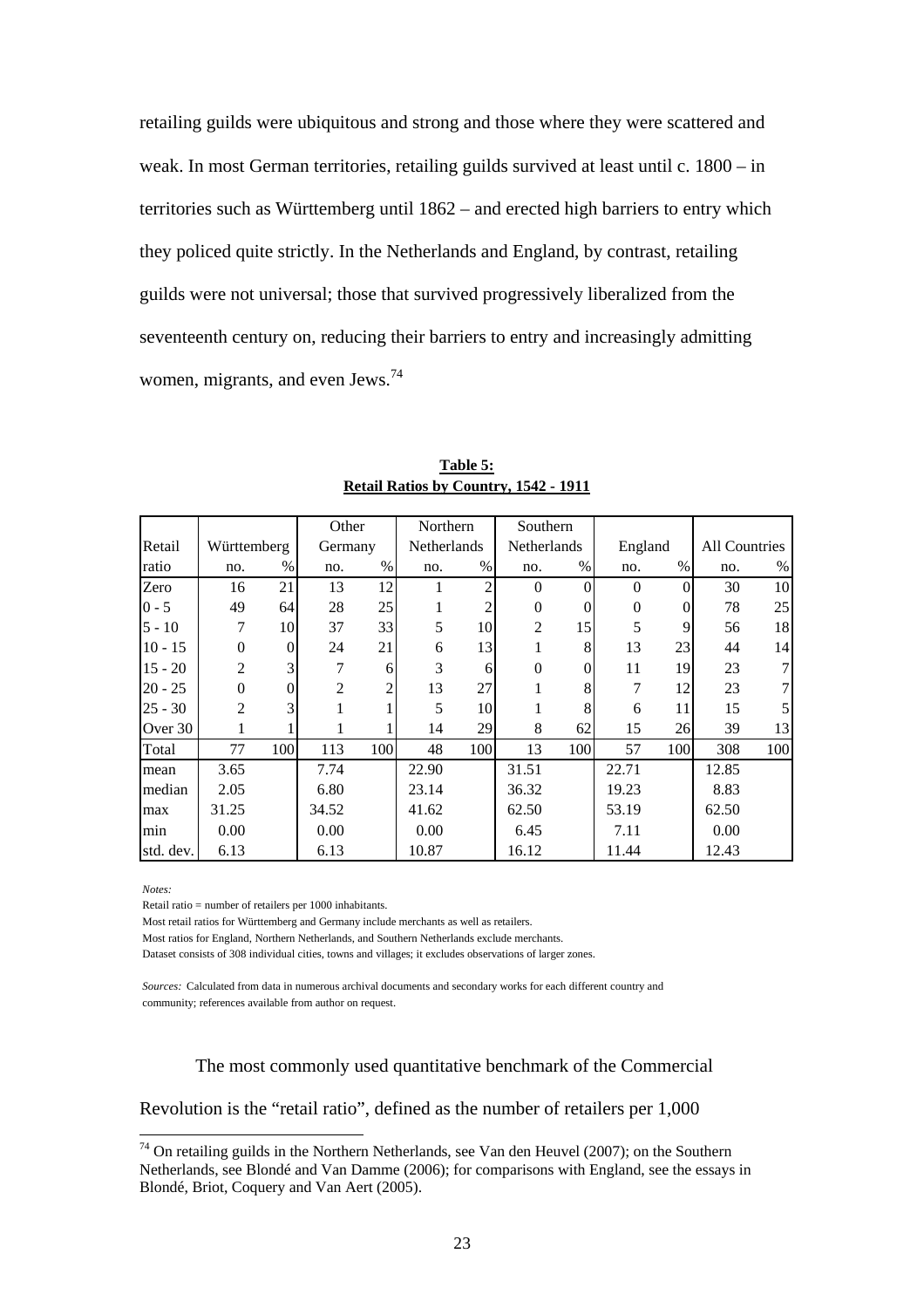inhabitants. Table 5 shows retail ratios which have been calculated for 308 European settlements between  $1542$  and  $1911 - 77$  for Württemberg, 113 for other German territories, 48 for the Northern Netherlands, 13 for the Southern Netherlands, and 57 for England. The ratios for Germany, despite often combining retail and wholesale merchants, are lower than those for the Netherlands and England, which generally include only retailers. Low retail ratios of less than 5 per 1,000 were observed in 85 per cent of the Württemberg sample and over one-third of the sample from other German territories, but hardly ever in the Netherlands and England. Conversely, high retail ratios of over 15 per 1,000 were observed in over two-thirds of the samples for England and the Netherlands, but less than one-tenth of those in Württemberg and other German territories. In England and the Netherlands, settlements without retailers were almost non-existent, whereas they comprised one-fifth of the Württemberg sample and over one-tenth of the sample covering other territories of Germany.

| Variable          |     | Mean     | Median  | Max    | Min     | Std. Dev. |
|-------------------|-----|----------|---------|--------|---------|-----------|
| Retail ratio      | 308 | 12.9     | 8.8     | 62.5   | $0.0\,$ | 12.4      |
| Population        | 308 | 14342.31 | 1581.5  | 650000 | 55      | 52723.5   |
| Log of population | 308 | 7.8      | $7.4_1$ | 3.4    | 4.0     | 1.7       |
| Date              | 308 | 1769.6   | .785    | 1911   | 1542    | 68.9      |

**Table 6: Dataset of European Retail Ratios: Descriptive Statistics**

*Note:* Retail ratio = number of retailers per 1000 inhabitants. *Sources:* See Table 5.

 Of course, differences in retail ratios among countries might result from differences in other factors. For instance, as Table 6 shows, the settlements in the sample varied greatly not just in their retail ratios but in their dates of observation and their population sizes. Perhaps the German settlements had lower retail ratios because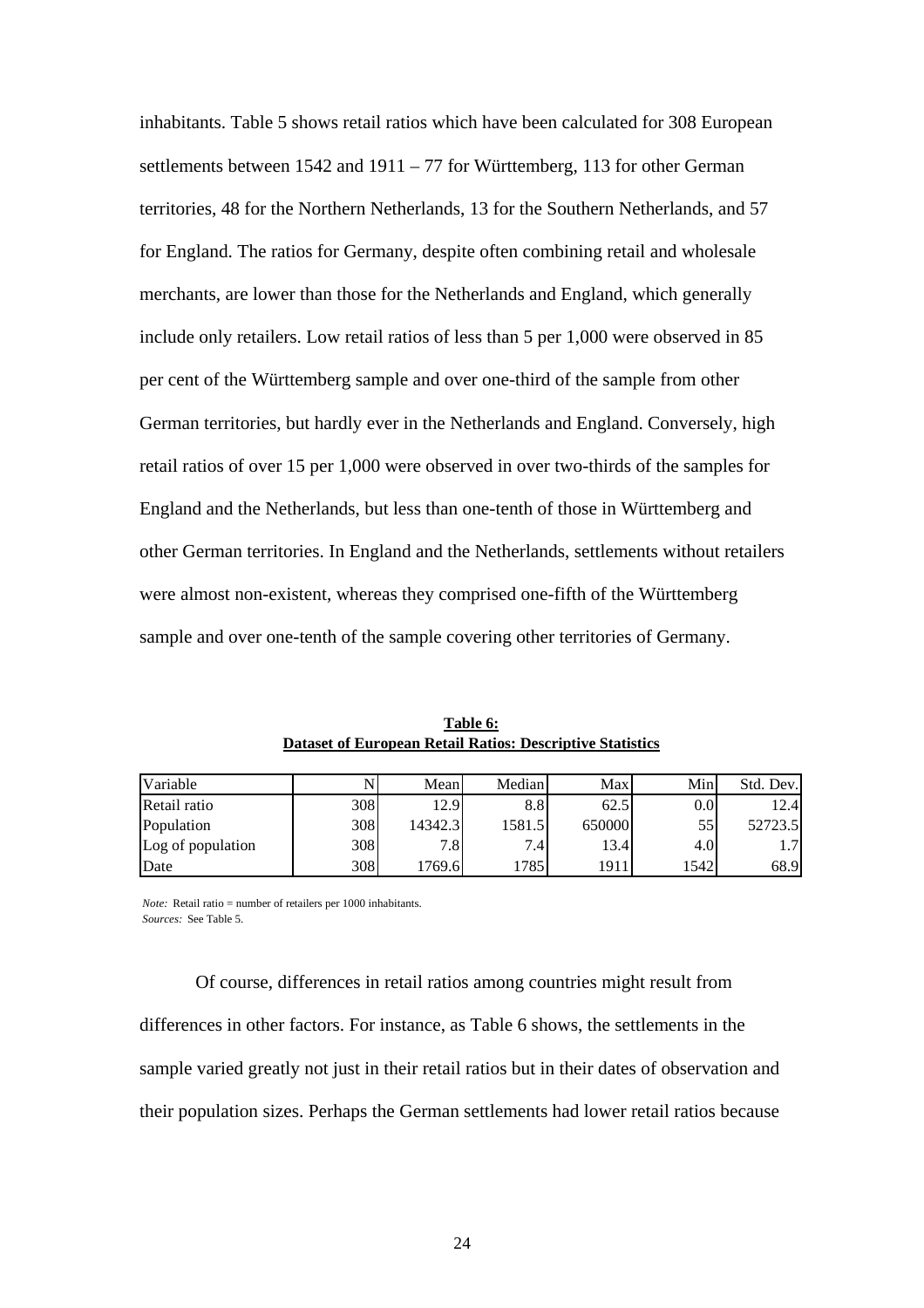they were observed at earlier dates or included fewer large cities? What happens when

we control for these variables?

| Explanatory variable   | Coefficient  | Marginal effect        |
|------------------------|--------------|------------------------|
|                        |              | (at sample mean value) |
| Log of population      | 2.202***     | 1.649***               |
|                        | (0.000)      | (0.000)                |
| Date                   | $0.027***$   | $0.020***$             |
|                        | (0.000)      | (0.000)                |
| England                | 15.209***    | $13.055***$ a          |
|                        | (0.000)      | (0.000)                |
| Other Germany          | $3.590***$   | $2.740***$ a           |
|                        | (0.001)      | (0.001)                |
| Northern Netherlands   | 18.207***    | $16.006***$ a          |
|                        | (0.000)      | (0.000)                |
| Southern Netherlands   | 22.099***    | $20.476***$ a          |
|                        | (0.000)      | (0.000)                |
| Constant               | $-61.402***$ |                        |
|                        | (0.000)      |                        |
| Number of observations | 308          |                        |

| Table 7:                                                              |
|-----------------------------------------------------------------------|
| Determinants of European Retail Ratios, 1542 - 1911: Tobit Regression |

*Notes:*

 $\overline{a}$ 

Dependent variable is retail ratio (number of retailers per 1000 inhabitants).

For country-dummies, base category is Württemberg.

Robust p values in parentheses

\* significant at 10%; \*\* significant at 5%; \*\*\* significant at 1%

<sup>a</sup> Effect of discrete change of dummy variable from 0 to 1.

 Table 7 reports the results of a Tobit regression with the retail ratio as the dependent variable, and population, date and country as explanatory variables. Settlements with larger populations had higher retail ratios, confirming that commercialization was associated with urbanization.<sup>75</sup> As one might expect, commercialization also increased across the early modern period. But even controlling for urbanization and the passage of time, the country differences remain large and significant. There was no significant difference in retail ratios among England, the Northern Netherlands, and the Southern Netherlands. But Württemberg and other

 $75$  Although many rural settlements also commercialized in this period, as pointed out by De Vries (2008), 93-5, 128.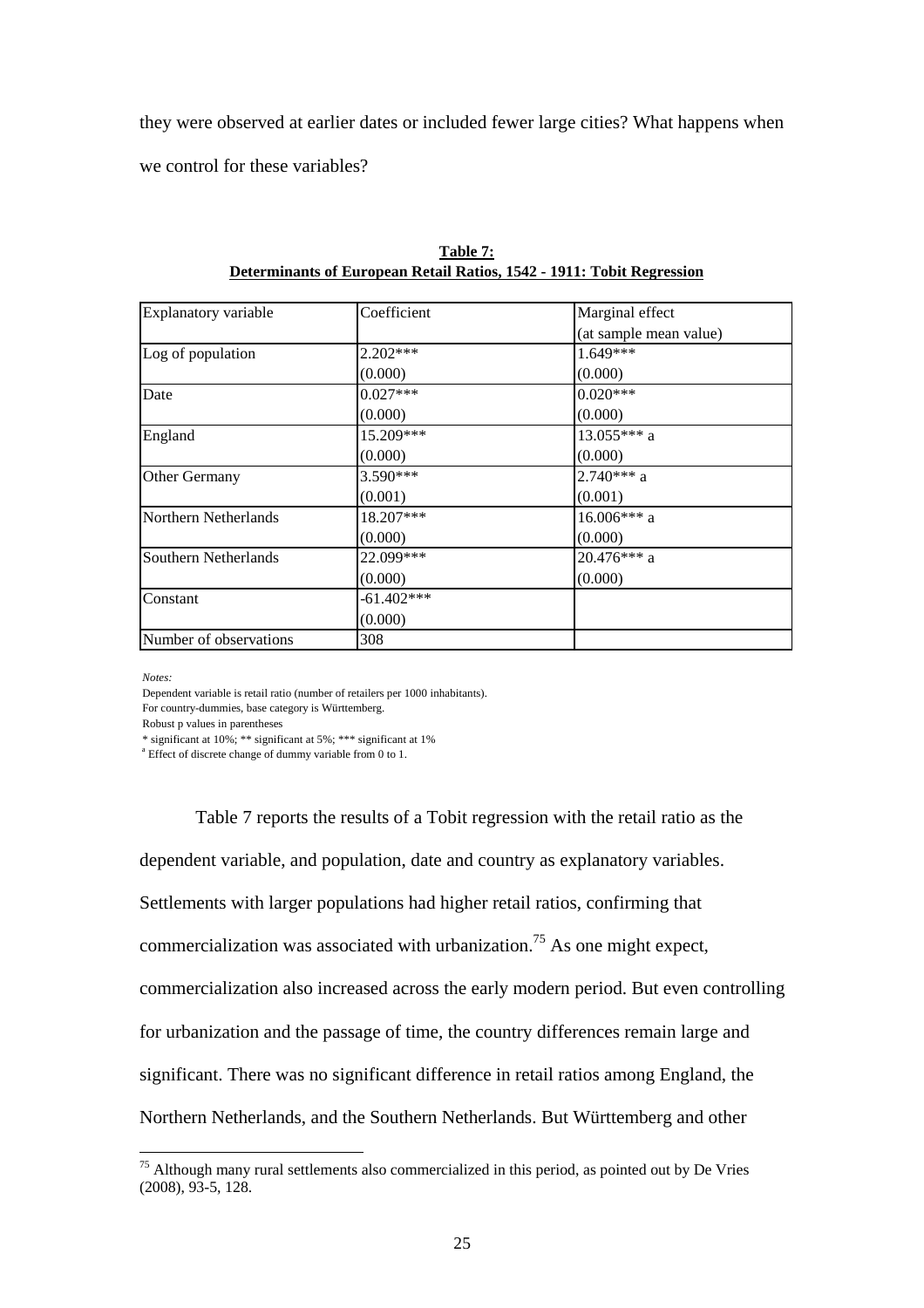German territories had significantly lower retail ratios than England and the Netherlands. Economic outcomes thus differed significantly between societies where retailing guilds were strong and those where they were more liberal.

 The period after 1650 did see a vast expansion of retailing in the Low Countries and England, lowering transaction costs and bringing market wares within the budgets of poorer consumers.<sup>76</sup> But this did not take place everywhere in Europe, as shown by this large sample of retail ratios. In parts of Europe, permission to engage in commerce (as well as what one could do once one had it) was inhibited by the social capital of entrenched interest-groups.<sup>77</sup> Their institutional privileges hindered the commercial innovations that would have been required to reduce the costs of opening up market consumption to broader, poorer social strata.

## 3. Social Capital and Sumptuary Regulation

The Consumer Revolution not only needed more market workers with more disposable income, and retailers offering lower transaction costs. It also needed market consumption to become socially acceptable. During the Consumer and Industrious Revolutions in the Low Countries and England, contemporaries described social norms as decisively shifting toward consuming in the market – buying clothes and household furnishings rather than making them oneself, purchasing comestibles at shops and taverns rather than preparing them at home.<sup>78</sup> In this story, new consumption norms arose spontaneously through the aggregated choices of individuals in households and markets, with other social institutions playing no role. Accurate though this picture

<sup>76</sup> De Vries (2003), 61-2; De Vries (2008), 169-77.

 $77$  See the comparative discussions in Van den Heuvel (2007); and in Blondé, Briot, Coquery and Van Aert (2005).

<sup>78</sup> De Vries (2008), esp. 123-77.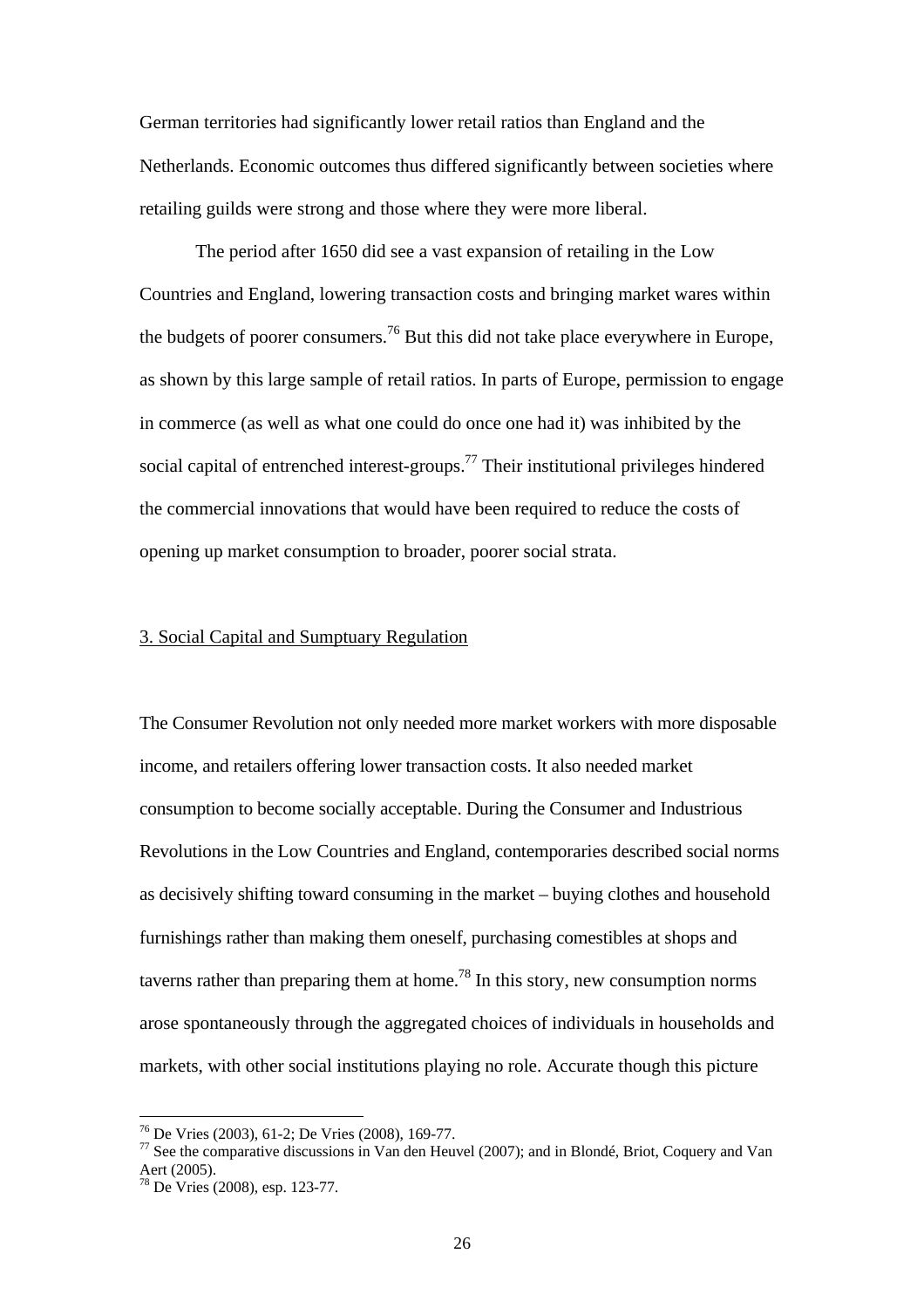may be for England and the Low Countries, can we apply it unquestioningly to other early modern societies?

 Studies of early modern "social disciplining" suggest not. In many European societies, the seventeenth and eighteenth centuries saw an intensification of efforts to regulate people's private lives, including their consumption choices.<sup>79</sup> Accounts of the Consumer Revolution in the Low Countries and England portray such "sumptuary" regulation as emanating solely from the central state, losing force by 1650 at latest, and lacking real economic impact even before that time.<sup>80</sup> The early modern United Provinces (Northern Netherlands) were certainly remarkably free of sumptuary laws, and England enacted none after  $1604$ .<sup>81</sup> But evidence from other European societies – including Germany, Austria, Switzerland, Scandinavia, Spain, Italy, and even France – indicates that sumptuary regulations survived long past 1650, were supported by many non-state institutions, and were enforced in practice, albeit selectively according to the interests of the social groups that endorsed them.<sup>82</sup> In German-speaking Central Europe, for instance, at least 1,350 ordinances were issued between 1244 and 1816 regulating clothing alone, which in turn comprised only one aspect of consumption. Local elites shaped and enforced these sumptuary controls, and often resisted their ultimate abolition.<sup>83</sup>

 Like many early modern European societies, Württemberg issued numerous sumptuary regulations throughout the seventeenth and eighteenth centuries, responding to pressure from different social groups. Higher social strata demanded sumptuary rules to demarcate their status vis-à-vis lower strata: courtiers over non-

<sup>&</sup>lt;sup>79</sup> For recent surveys, see Hunt (1996); Landwehr (2000); Ogilvie (2006).  $80$  De Vries (2003), 65-6; Harte (1976), 148.

 $\frac{80}{100}$  De Vries (2003), 65-6; Harte (1976), 148.<br>
<sup>81</sup> Hooper (1915), 448-9; Hunt (1996), 34, 40; Ross (2006), 385-6.

<sup>&</sup>lt;sup>82</sup> Belfanti and Giusberti (2000), 359-61; Bulst (1993), esp. 32-8; Fairchilds (2000), esp. 420-1;

Freudenberger (1963), 37, 40, 43, 46, 48; Hunt (1996), 17-41; Moyer (1996), esp. 231-6, 244-336; Roche (2000), 203-04, 279.

<sup>83</sup> See Bulst (1993), 32-4, 45-6; Moyer (1996), esp. 244-336.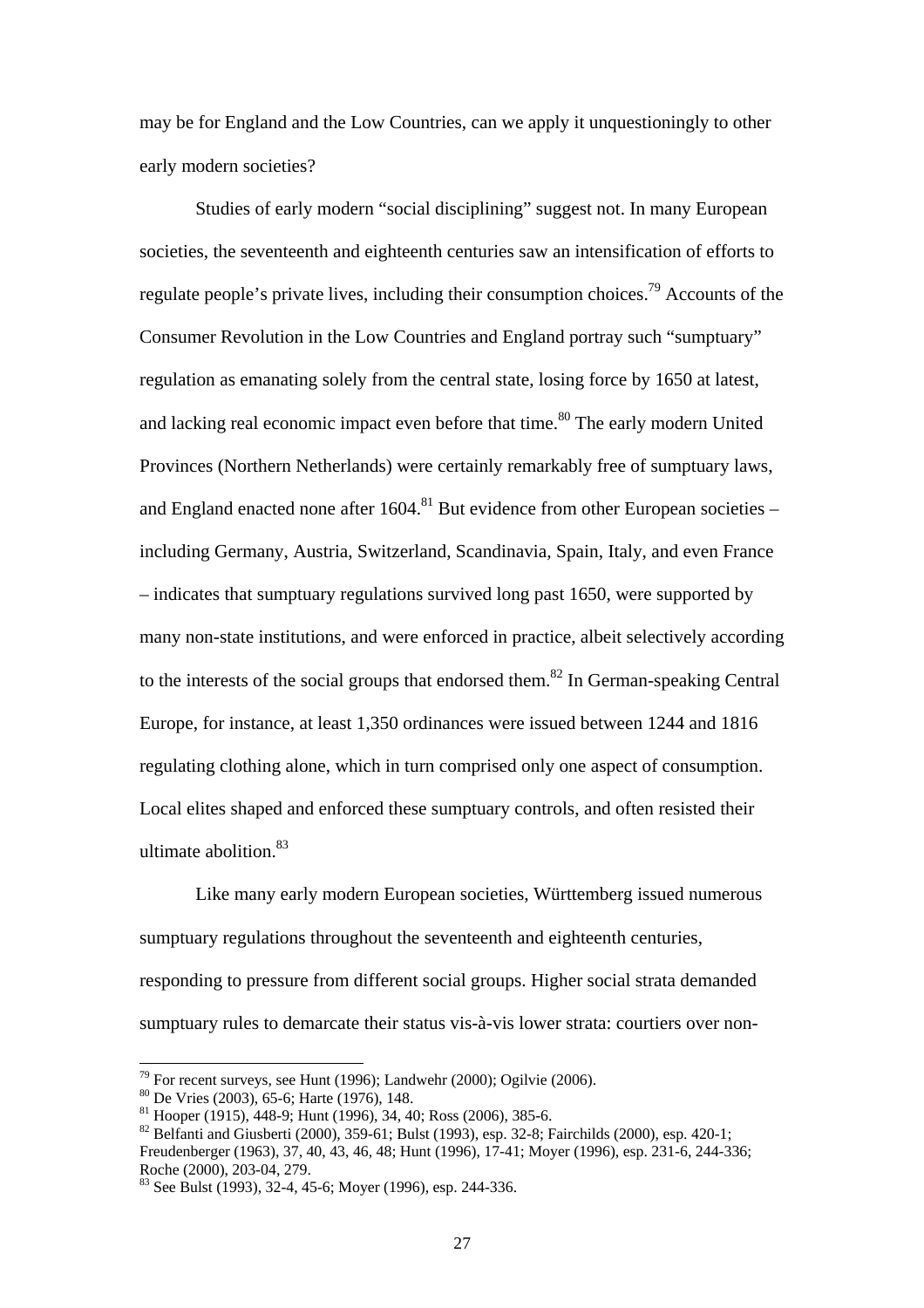courtiers, townsmen over villagers, the communal *Ehrbarkeit* (the "notability" regarded as eligible for local office) over families of the lower village strata. Men demanded regulation of women's dress to define gender-specific conduct, prevent sexual disorder, and help resist wives' and daughters' demand for new fashions. Employers demanded regulation of servants' dress to reduce pressure for higher wages. Guild masters demanded regulations to reserve exotic wares to small groups of rich consumers, require ordinary people to wear domestically produced textiles and furs, and protect their own markets against foreign competition. Churchmen and local elders demanded regulations to restrain worldly adornment, lavish sociability, drunkenness, and sexual display. Princely councillors, tax-collectors, bureaucrats, and military men demanded sumptuary regulations to make ordinary people spend less on themselves so they could pay more in taxes. This conglomeration of social pressures gave rise in Württemberg, as in many other European societies, to a continual flow of sumptuary regulations between the mid-sixteenth and the later eighteenth century. <sup>84</sup> The main targets were "finery in clothing and excess in eating and drinking" – precisely the new forms of market consumption implied by the Industrious Revolution.85 As in many other European societies, sumptuary regulation became ever more elaborate into the eighteenth century, alongside the local administrative

<sup>84</sup> For a representative selection, see "Erste Polizei-Ordnung" (30.6.1549), in Reyscher (1828ff), Vol. 12, 149-67, here 151-3; "Zweite Polizei-Ordnung" (28.10.1644), in ibid., Vol. 13, 41-5; "Fürstl. Befehl in Betreff der durch den Schwäb. Kreis festgesetzten Taxen und Regeln für Dienstboten und Handwerkern" (15.05.1652), in ibid., Vol. 13, 114-23, esp. 120; "Dritte Polizei-Ordnung" (08.10.1660), in ibid., Vol. 13, 423-35; "Vierte Polizeiordnung" (17.12.1681), in ibid., Vol. 13, 577 with note 635; "Fünfte Polizei-Ordnung" (6.12.1712), in ibid., Vol. 13, 921-6; "Erläuterung der Polizei-Ordnung" (2.5.1713), in ibid., Vol. 13, 759 with note 1002; "General-Ausschreiben: erinnert an die genaue Beobachtung der Polizei-Ordnung" (17.7.1714), in ibid., Vol. 13, 1023; Zweite Trauerordnung" (20.8.1720), in ibid., Vol. 13, 1182-5; "Verbot des Tragens von Hof-Livrée durch solche, die nicht bei Hof dienen" (18.04.1721), in ibid., Vol. 13, 1217 with n. 1199; "Verbot des Tragens von grünen Kleidern und Hirschfänger durch Andere, als Forstbediente" (29.03.1727), in ibid., Vol. 14, 1 with n. 2; "General-Rescript in Betriff der Unbefugten Nachahmung von Uniform-Kleidern und Farben" (6.9.1731), in ibid., Vol. 14, 91-3; "Generalrescript, betreffend die Beförderung der Religiosität und Sittlichkeit" (13.1.1739), in ibid., Vol. 14, 220-31, esp. article 16 (230); "Vierte<br>Trauer- und Leichentax-Ordnung" (24.4.1784), in ibid., Vol. 14, 997-1015, esp. articles 4-8 (1000-2).  $85$  "Fünfte Polizei-Ordnung" (6.12.1712), in Reyscher (1828ff), Vol. 13, 921-6, quotation from 921.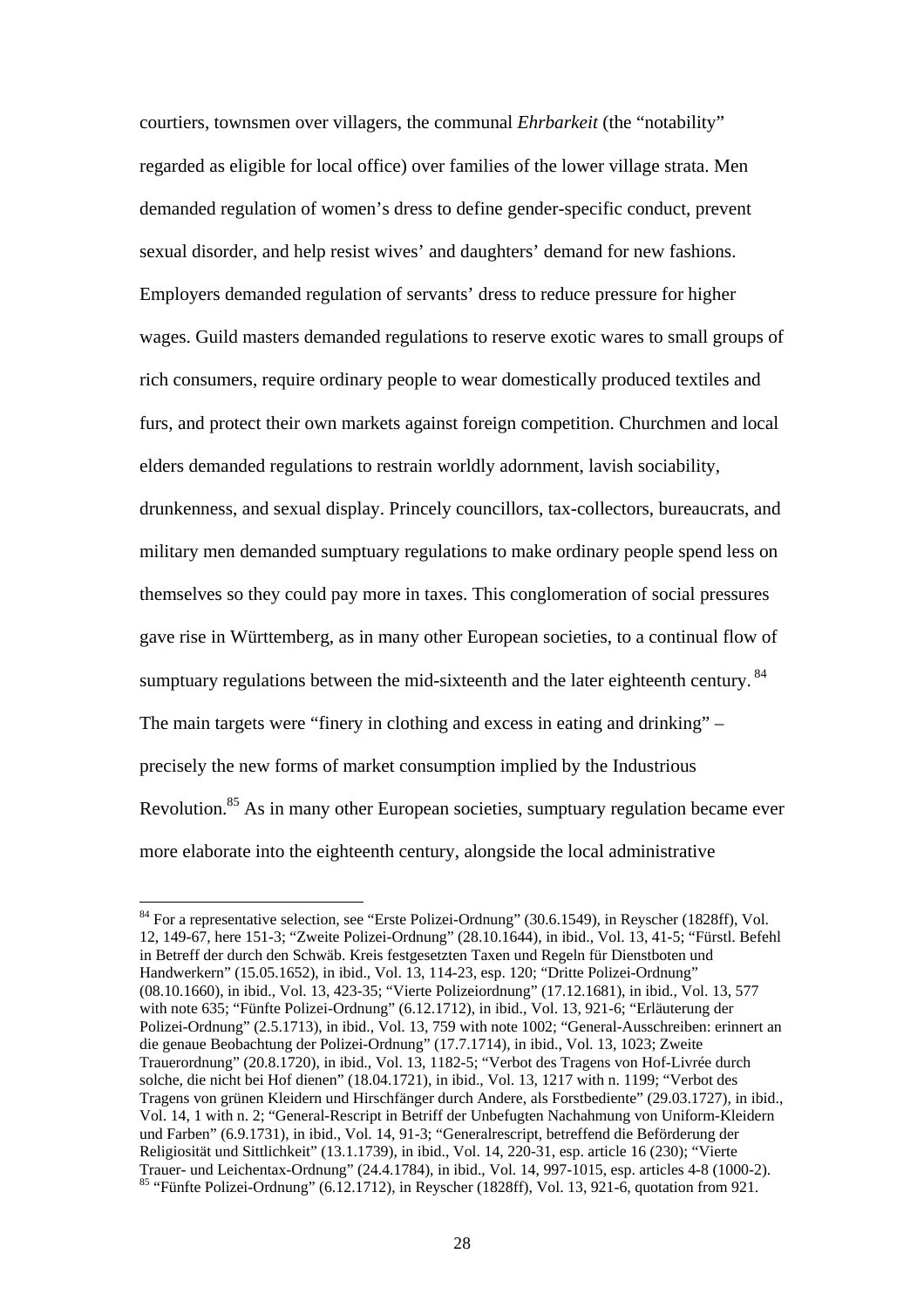machinery for its implementation, and was only abolished at the end of the Ancien Régime.<sup>86</sup>

 Local archival sources show these sumptuary norms being enforced – not perfectly, but enough to affect people's economic choices. Community and church bodies not only issued normative exhortations against luxury and excess, but underpinned them with a surprisingly intensive everyday regulation of two specific *types* of consumption – clothing and comestibles.  $87$  When prepared in the household, most garments and comestibles were acceptable; when purchased in the market they were monitored, reported and penalized.

 Sartorial regulation was seriously pursued by local religious and communal institutions in Württemberg from the later seventeenth century on. In 1660, the communal church court in Wildberg appointed "censors" to monitor "the excessive sartorial display that has got out of hand".<sup>88</sup> From that time on, it was not unusual for local church courts to admonish offenders by name and penalize them for sumptuary violations. To give just a few examples, in 1662, the Wildberg court reprimanded the son of a local weaver, "on account of very wide trousers, which fashion it is unfitting for him to wear", fined him 15 *Kreuzer* (about 2 weeks' earnings for a male servant), and warned him that "if he should again put on such trousers of this fashion, they shall, by virtue of the Princely Command, be confiscated".<sup>89</sup> In 1684, the Wildberg court ordered Hans Caspar Cuenz's wife "to take off the neckerchief she had been wearing, because she is not permitted to wear it, and to set a good example to

88 PAW KKP, Vol. II, fol. 18r, 14.12.1660: "daß überhand genommene ... Klaid. Pracht".

<sup>86</sup> On Württemberg, see Medick (1996), 384-91; Benscheidt (1985), 34-6, 226-30. On Germany more widely, see Bulst (1993); Knudsen (2002), 38-42, 52-8; on France up to c. 1750, see Moyer (1996), 244-336.

<sup>87</sup> For an example from Wildberg, see HStAS A573 Bü. 94, Vogt-Rug-Gericht, 08.05.1710, Zettel between fols. 8 and 9; for similar exortations in another Württemberg community later in the eighteenth century, see Medick (1996), 299.

<sup>89</sup> PAW KKP, Vol. II, 3.10.1662, fol. 66r: "wegen getragener sehr weiter hosen, welche manier zu tragen Ihme nicht gebührt"; "wann Er solches hosen, vff diser manier widerumb anziehen solte, selbige crafft Frst: bevelchs confiscirt werden sollen".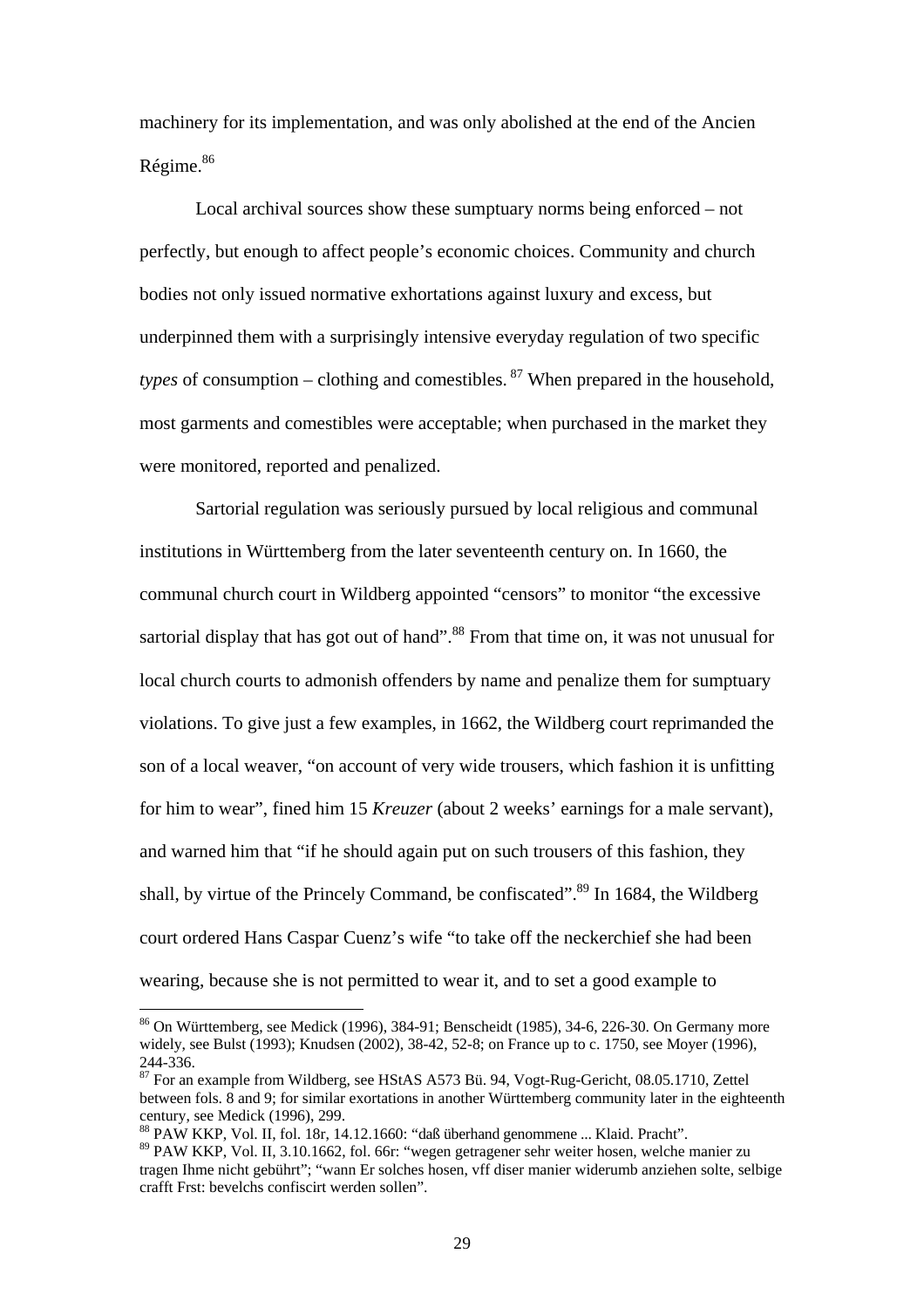others".90 In 1708, the Ebhausen church court admonished and penalized a protoindustrial worsted-weaver's wife for wearing ostentatiously large neckerchiefs.<sup>91</sup>

 It might be argued that such prohibitions were merely futile gestures in the face of an ineluctable Consumer Revolution, were it not for the fact that people at the time took them quite seriously. Sumptuary penalties were regarded as forms of public shaming, important enough to motivate social resentments and enduring conflicts. In 1682, for example, the local church court forbade the Wildberg barber-surgeon's wife "to wear the prohibited clothing which violates the most recently published regulatory ordinance", and threatened to report her to the princely authorities.<sup>92</sup> The barbersurgeon himself was

summoned to the Town Hall, where several women had also been summoned on account of the clothing-ordinance, and Mr Pastor, in front of the women who were present, inspected him behind and before, and said that the small ribbon which he had on the collar of his coat also had to come off, and declared that they [the women] will themselves soon go down, and slapped his hand on the clothing-ordinance.

The barber-surgeon declared in court that he "took all of this as a contumely, because it was discussed again and again among the people in the town".<sup>93</sup> This conflict over ribbon on the barber-surgeon's collar, trivial though it might seem, gave rise to a feud in the community between the associates of the pastor and the surgeon, which lasted

<sup>&</sup>lt;sup>90</sup> PAW KKP. Vol. IV, fol. 252r, 18.1.1684: "ist vndersagt worden, Ihre tragende hals tüecher, weil es Ihren nicht gebührt zuetragen abzuelegen, Vnd andern mit einem Exempel vorzuegehen". <sup>91</sup> PAE KKP, Vol. II, fol. 46r, 15.7.1708.

<sup>&</sup>lt;sup>92</sup> PAW KKP, Vol. IV, fol. 215r, 5.5.1682: "die verbottenen Klaider welche der Jüng. publicierten Policey Ordnung zue wider ... ablegen thüe".

 $93$  PAW KKP, Vol. IV, fol. 221v, 7.6.1682: "Er vff daß Rathhauß er fordert: da etliche weiber wegen deß Klaider Tax, auch vor beschaid. word. habe herr Specialis vor denen anweßened. weibern Ihne hind. vnd vornnen besichtigt vnd gesagt die Schnierlen, so Er vff dem vmbschlag Seines rockhs gehabt, müeß. auch herab, warüber Er vermeldt, Sie werd. selbsten baldt herab gehen, In deme Sie abgetrag. werd., vnd vff die Klaider Ordnung die hand geschlagen, welches Er vor einen Spott [ins.: weil solches hin vnd wider in der Statt vnder den leüthen auß gesagt word.] vffgenommen".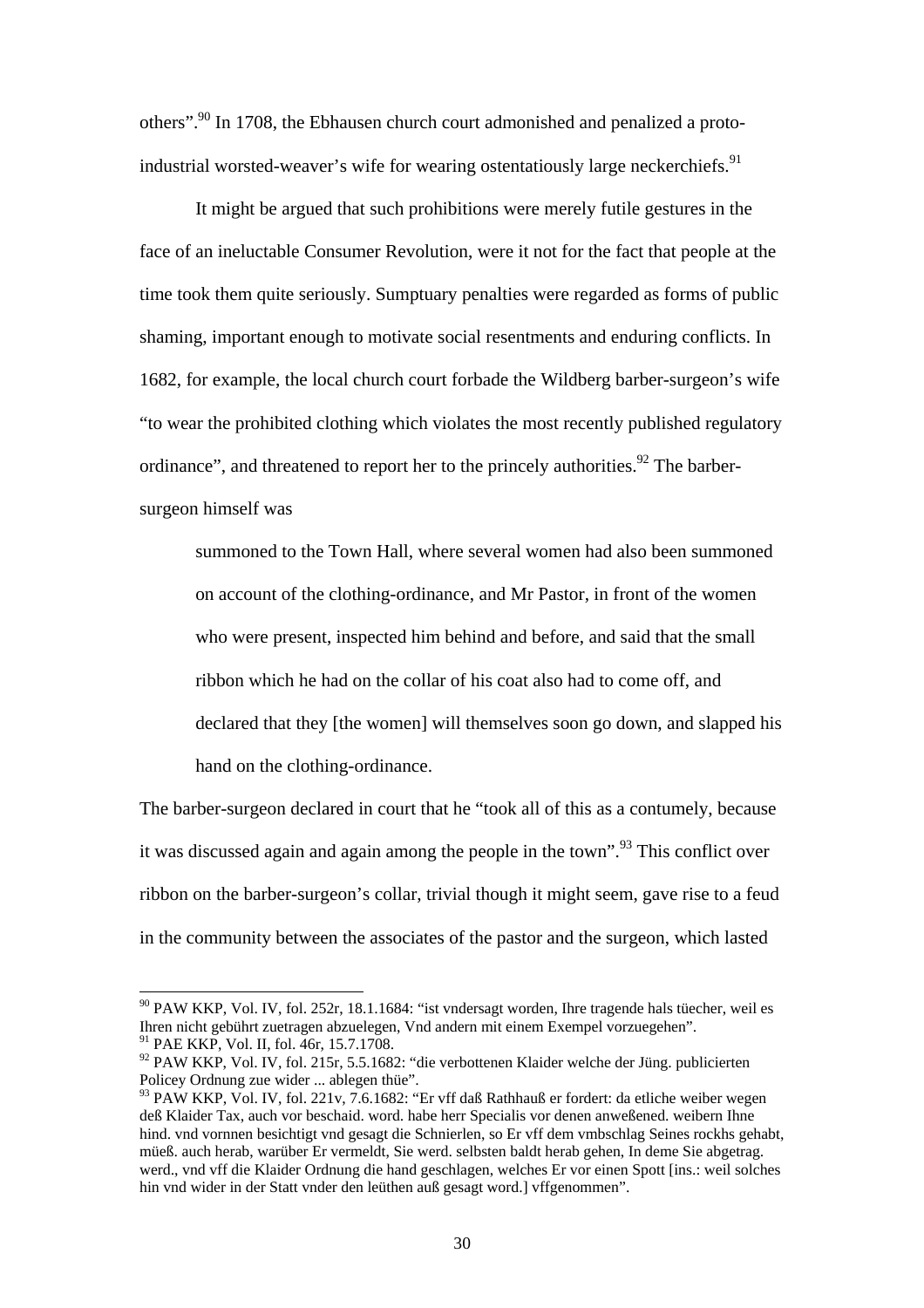for nine years, occupied three communal court sittings, and issued in several reports to the princely authorities.<sup>94</sup>

 In a similar way, a sermon against luxurious dress delivered by the Ebhausen pastor in 1708 was perceived by Magdalena, the wife of Peter Schöttlin, as an attempt to shame her publicly. Magdalena had already been twice forbidden to wear "her excessively large neckerchief, which she is accustomed to wearing above her station". She reacted to the pastor's public reprimand by remarking to a group of neighbours a few days later that "if the pastor doesn't have anything better to preach about than neckerchiefs, he could well refrain from doing it altogether". She was then summoned before the community church court, where she denied being rude about the sermon but again refused to take off the neckerchief, whereupon the church censors fined her 11 *Kreuzer* – more than a day's average earnings for a local worsted-weaver. 95

 When exhortations, sermons, public reprimands, court hearings, gossip, fines, and confiscation did not succeed, communities resorted to heavier penalties. People who violated the clothing regulations could find themselves or their families denied communal welfare. In 1687, for instance, when Jacob Zeyher's widow petitioned for poor relief, the Wildberg church court refused, on the grounds that "this Zeyherin's son and daughter have let themselves be seen in clothing above what is fitting and this implies that they can probably come by other means and can support their old mother, for which reason her children are reminded to care for their mother in accordance with filial obligation". <sup>96</sup> In 1703, the Ebhausen community church court summoned the

 $\ddot{\phantom{a}}$ 

<sup>94</sup> PAW KKP, Vol. IV, fol. 215r, 5.5.1682; PAW KKP, Vol. IV, fol. 220r-222v, 7.6.1682; PAW KKP, Vol. V, fol. 100v-103v, 19.4.1691.

<sup>95</sup> PAE KKP, Vol. II, fol. 46r, 15.7.1708: "wegen ihres überaus großen halßtuches, welches sie über ihren Stand zutragen pfleget"; "wann der Pfarrer nichts wisse zu predig., als von halßtüchern, könne ers wol bleiben lassen".

<sup>96</sup> PAW KKP, Vol. V, fol. 64v, 4.2.1687: "weilen dißer Zeyherin Sohn vnd Tochtern sich in Klaider über gebihr sehen laßen vnd so her gehen dz sie wohl anderster Kommen: vnd Ihre alte Muetter erhalten Könten, Alß waißt man Ihro nit zue willfahren, sondern Ihre Kinder werden Crafft der Kindischen schuldigkeit anerjnnert Ihr Mueter zue verpfleg.".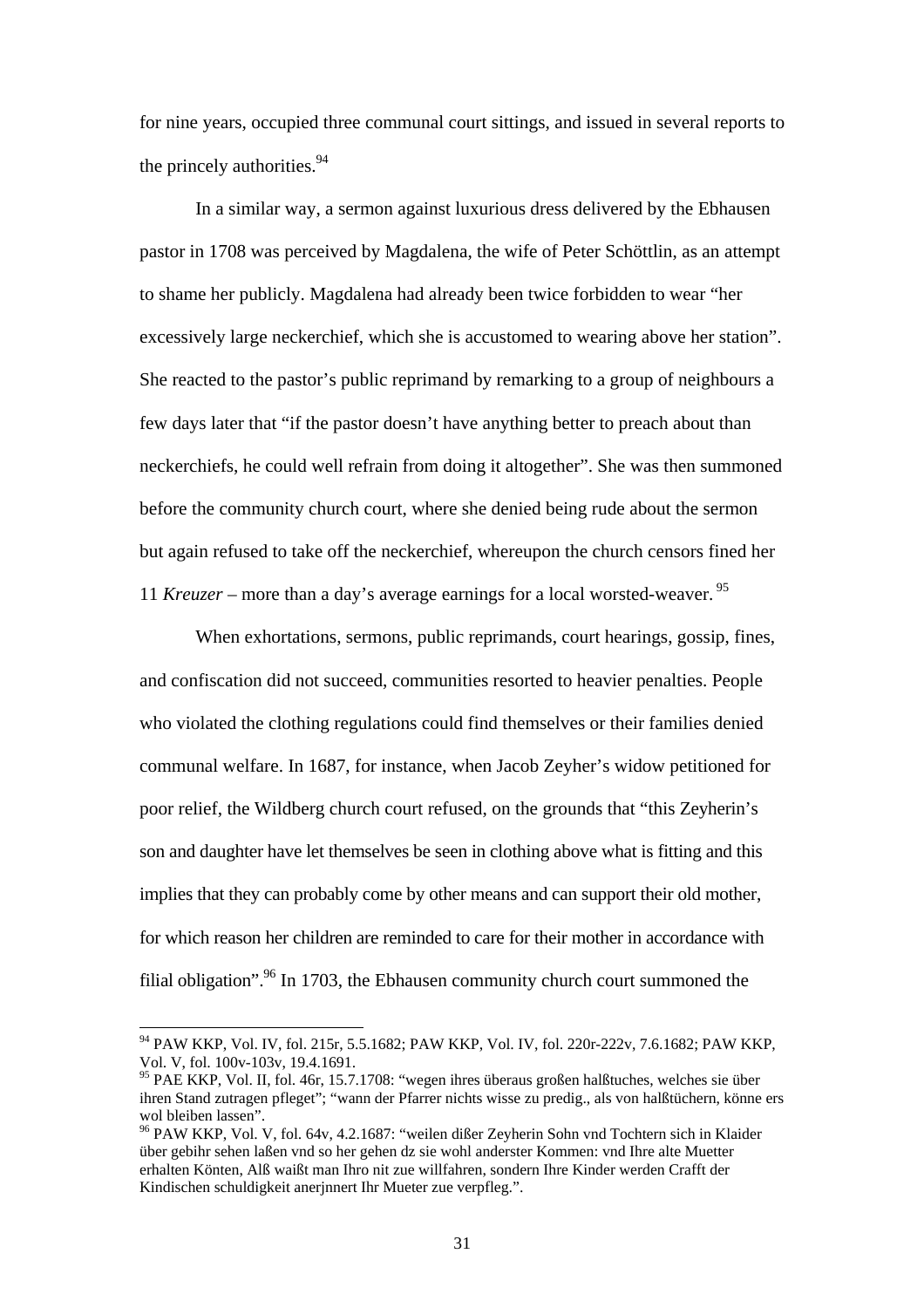"house-poor people" in the village so that a list could be drawn up for the district authorities, but took advantage of having the village poor assembled before them, by "additionally giving severe warnings to various widows, that they shall refrain from the loose gossip and other disgraceful trouble-making that has hitherto occurred among them, especially at spinning-bees, and also from excessiveness in clothing".<sup>97</sup> For this group of women, poor relief was tacitly made dependent on refraining from two manifestations of the Industrious Revolution – working at spinning-bees and buying new clothes.

 Sumptuary regulations were thus enforced at least sufficiently to provide an instrument for "social disciplining". A unique documentary survival from the eighteenth century, moreover, suggests even more systematic enforcement. For the community of Wildberg, there survives a single booklet of "Polizei-Tax-Rechnungen" (regulatory fine accounts), which lists all the clothing fines levied over a 12-month period between February 1713 and February 1714.98 Similar registers of clothing fines survive for other parts of Europe in the seventeenth and eighteenth centuries, suggesting that such systematic, local enforcement was not unique to Württemberg.<sup>99</sup>

 The register from Wildberg makes it possible to identify the targets of sumptuary regulation. As Table 8 shows, over this 12-month period, 110 individuals in a community of only about 1,300 inhabitants were fined for wearing forbidden garments. Most were fined for more than one offence, as shown by the fact that the register recorded 218 prohibited garments, most of them small items of silk or calico.

 $\ddot{\phantom{a}}$ 

<sup>&</sup>lt;sup>97</sup> PAE KKP, Vol. II, fol. 19r, 1.5.1703: "die haußarme Leutt"; "darneben etlichen Wittib. ernstl.

Verweißung gethan, daß sie des loßen geschwäzes, Vnd andern schändlichen Vnwesens, so bißher bey v. Vnter ihnen, v. sonderlich in Liechtgäng Vorgelauff., auch Übermuths in Kleidern bemüssig. soll." <sup>98</sup> HStAS A573 Bü. 6712, fol. 3r-6v, 1713-14.

<sup>99</sup> On Germany and Switzerland, see, for instance, Bulst (1993), 34-6; on France, see Moyer (1996), 244-336.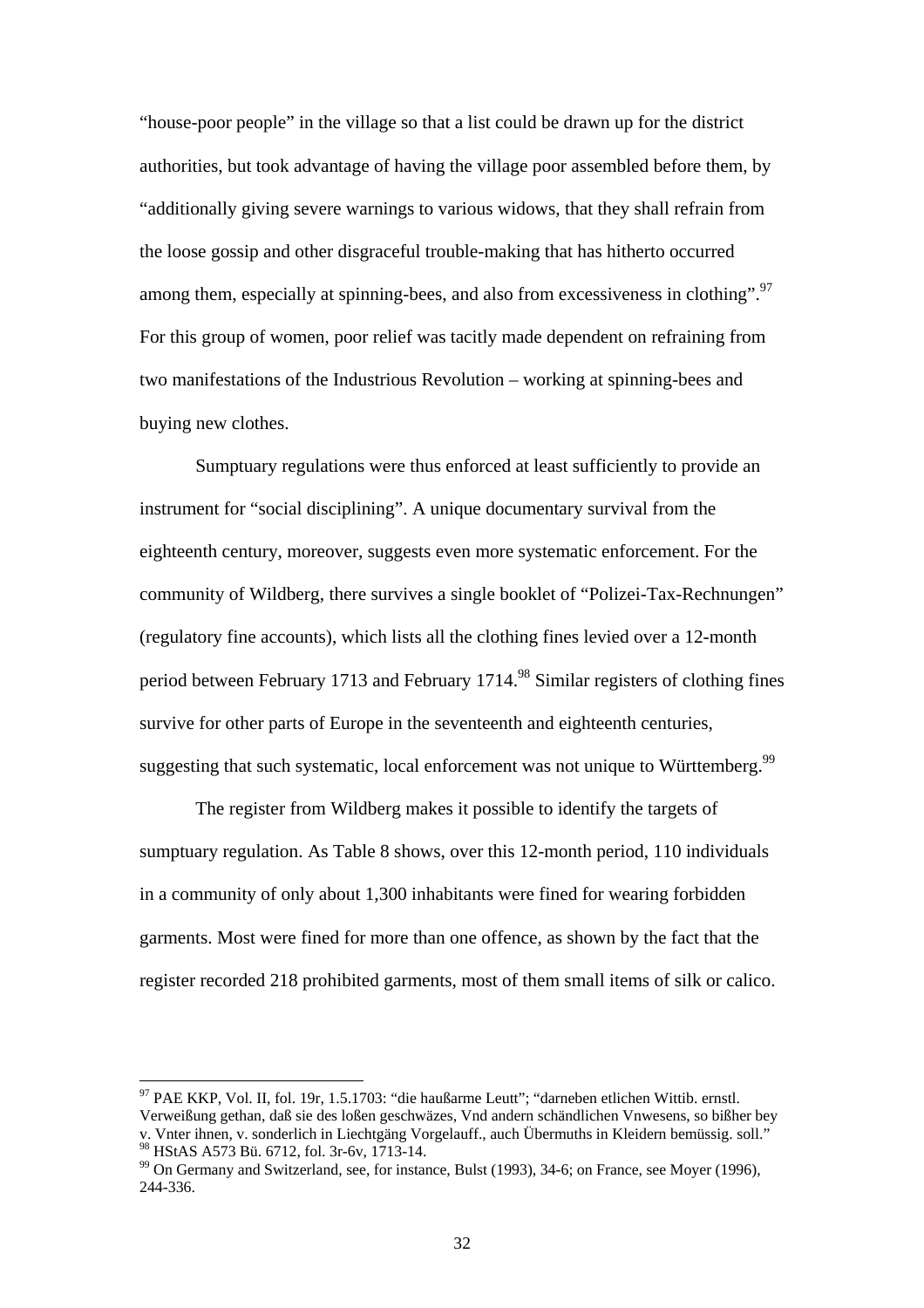| Sex and           |          | Female   |      |                | Male           |       |              | Unknown sex |      | Total |      |       |
|-------------------|----------|----------|------|----------------|----------------|-------|--------------|-------------|------|-------|------|-------|
| household status  | no.      | $\%$     | fine | no.            | $\%$           | fine  | no.          | $\%$        | fine | no.   | $\%$ | fine  |
|                   |          |          |      |                |                |       |              |             |      |       |      |       |
| Adult male        | $\Omega$ | $\Omega$ | n/a  | $\overline{4}$ | 57             | 13.50 | $\Omega$     | $\theta$    | n/a  | 4     | 4    | 13.50 |
| Widow             |          | 1        | 3.00 | $\theta$       | $\Omega$       | n/a   | $\theta$     | $\theta$    | n/a  |       |      | 3.00  |
| Wife              | 61       | 61       | 6.16 | $\theta$       | $\theta$       | n/a   | $\mathbf{0}$ | $\theta$    | n/a  | 61    | 55   | 6.16  |
| Offspring         | 18       | 18       | 6.17 | 3              | 43             | 3.00  | 3            | 100         | 4.00 | 24    | 22   | 5.50  |
| Servant           | 7        | 7        | 6.43 | $\theta$       | 0              | n/a   | $\theta$     | $\theta$    | n/a  | 7     | 6    | 6.43  |
| Relative          | 6        | 6        | 4.50 | $\theta$       | $\Omega$       | n/a   | $\Omega$     | $\theta$    | n/a  | 6     | 5    | 4.50  |
| Independent woman | 7        | 7        | 5.57 | $\theta$       | $\overline{0}$ | n/a   | $\theta$     | $\theta$    | n/a  | 7     | 6    | 5.57  |
|                   |          |          |      |                |                |       |              |             |      |       |      |       |
| Total             | 100      | 100      | 6.01 | 7              | 100            | 9.00  | 3            | 100         | 4.00 | 110   | 100  | 6.15  |

**Table 8: Violations of Consumption Regulations, by Sex and Household Status, Wildberg, February 1713 to February 1714**

*Source:* HSAS A573 Bü. 6712 (Polizeiregister), 1709/17, fol. 3r-6v. *Note:* Fine = mean fine imposed (in Kreuzer).

 Although some of these sumptuary fines were levied for men's or children's clothing, 91 per cent of those penalized in this register were female. This finding is consistent with sumptuary regulation throughout early modern Europe, which was directed disproportionately at women.<sup>100</sup> Married women took pride of place, at 61 per cent of all females fined, a finding also consistent with European studies indicating that sumptuary laws emanated partly from men's desire for institutional support to rein in wives' spending. As one legislator declared in 1621, "laws may rule them though their husbands cannot"<sup>101</sup> – a motive discussed further in the next section. But even a few unmarried daughters, maidservants, female relatives, and independent women living in lodgings were willing to allocate some of their meagre earnings to small fashionable garments – and to incur social opprobrium and monetary costs for doing so.

 $100$  Hunt (1996), 251-4.

 $101$  Hunt (1996), 237 (quotation), 255-72.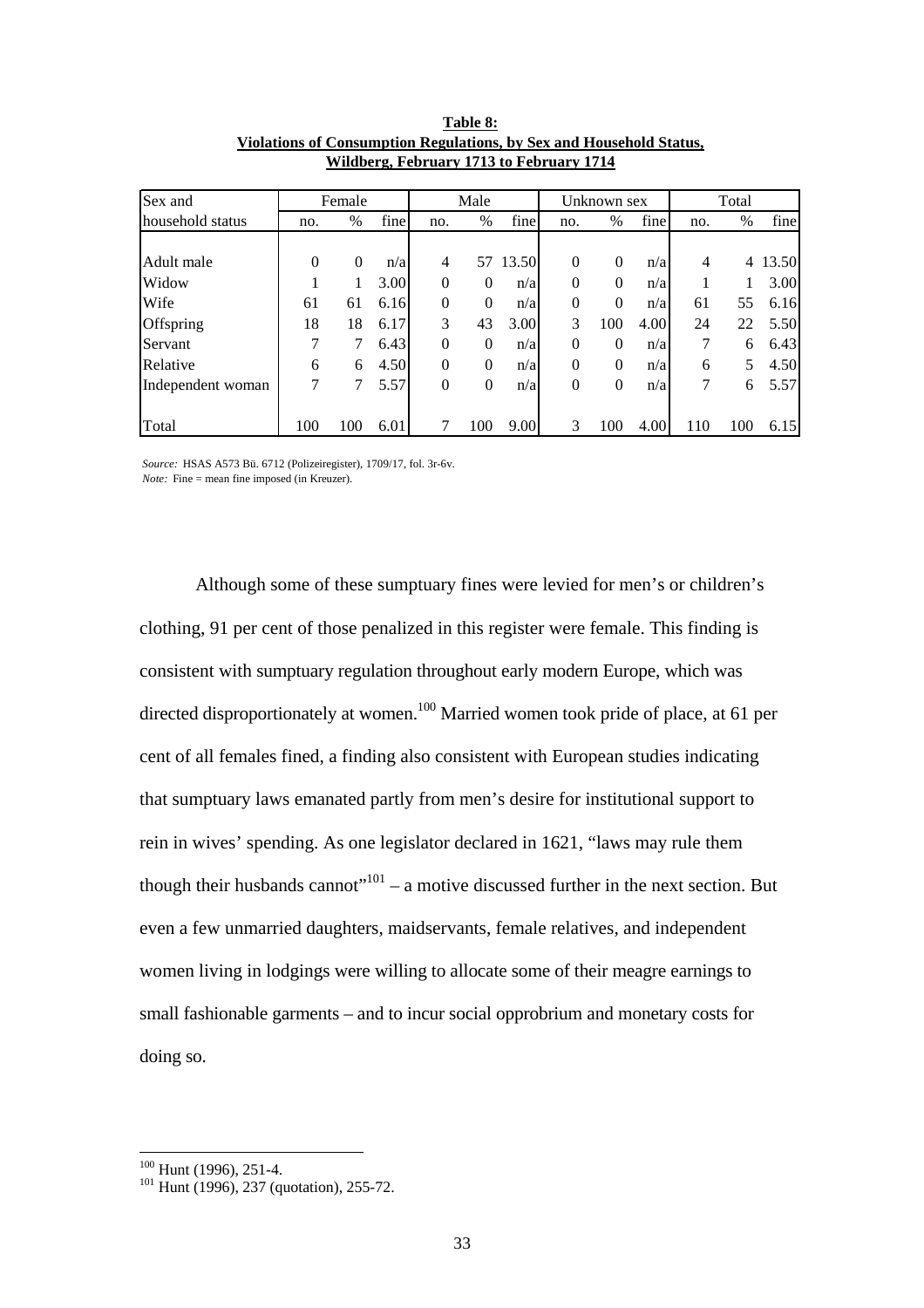It might be argued that all these fines simply show that clothing regulations had no effect, as is sometimes claimed of sumptuary laws more generally. But fines, although they did not wholly prevent people from buying prohibited garments, increased their costs, as did public shaming, threats of confiscation, and denial of poor relief. This register, after all, records the consumption only of those who could afford to pay the fines on top of the cost of the garments. The typical fine inflicted in 1713 was non-trivial. Even for an adult male, the average clothing-fine was 13.5 *Kreuzer,* 1.7 days' average earnings for a proto-industrial worsted-weaver, the most important single occupation locally.102 For a woman, the average clothing-fine of 6 *Kreuzer* weighed more heavily  $-2$ -5 days' earnings for an independent spinner, more than 6 days' wages for a maidservant.<sup>103</sup> A fine of this size did not make it impossible to indulge in new forms of consumption, but cannot fail to have deterred the marginal consumer, especially among women and the less well-off. The resentment and conflict that sumptuary controls evoked provides additional evidence that even those who could afford to violate them perceived them as a real constraint.

 A second major target of sumptuary controls was the public consumption of food and drink, at taverns, markets, fairs, weddings, baptisms, funerals, and other nondomestic venues. "Alimentary regulations" were common in many parts of Europe, including Württemberg, well into the eighteenth century.<sup>104</sup> As with sartorial regulation, the social pressures for alimentary regulation were multifarious – maintaining social demarcations, reining in worldly display, controlling drunkenness, enforcing gender norms, and even preventing scarcity. Alimentary regulation, too, went far beyond normative exhortations: the legal provisions provided the rhetorical justification, but underlying social pressures motivated enforcement in everyday life.

<sup>&</sup>lt;sup>102</sup> For average weavers' earnings, see Troeltsch (1897), 221-5.

 $\frac{103}{104}$  Gratisch (2003), 304. 104 Hunt (1996), 17-22, 33-40, 205, 251, 298-301, 359.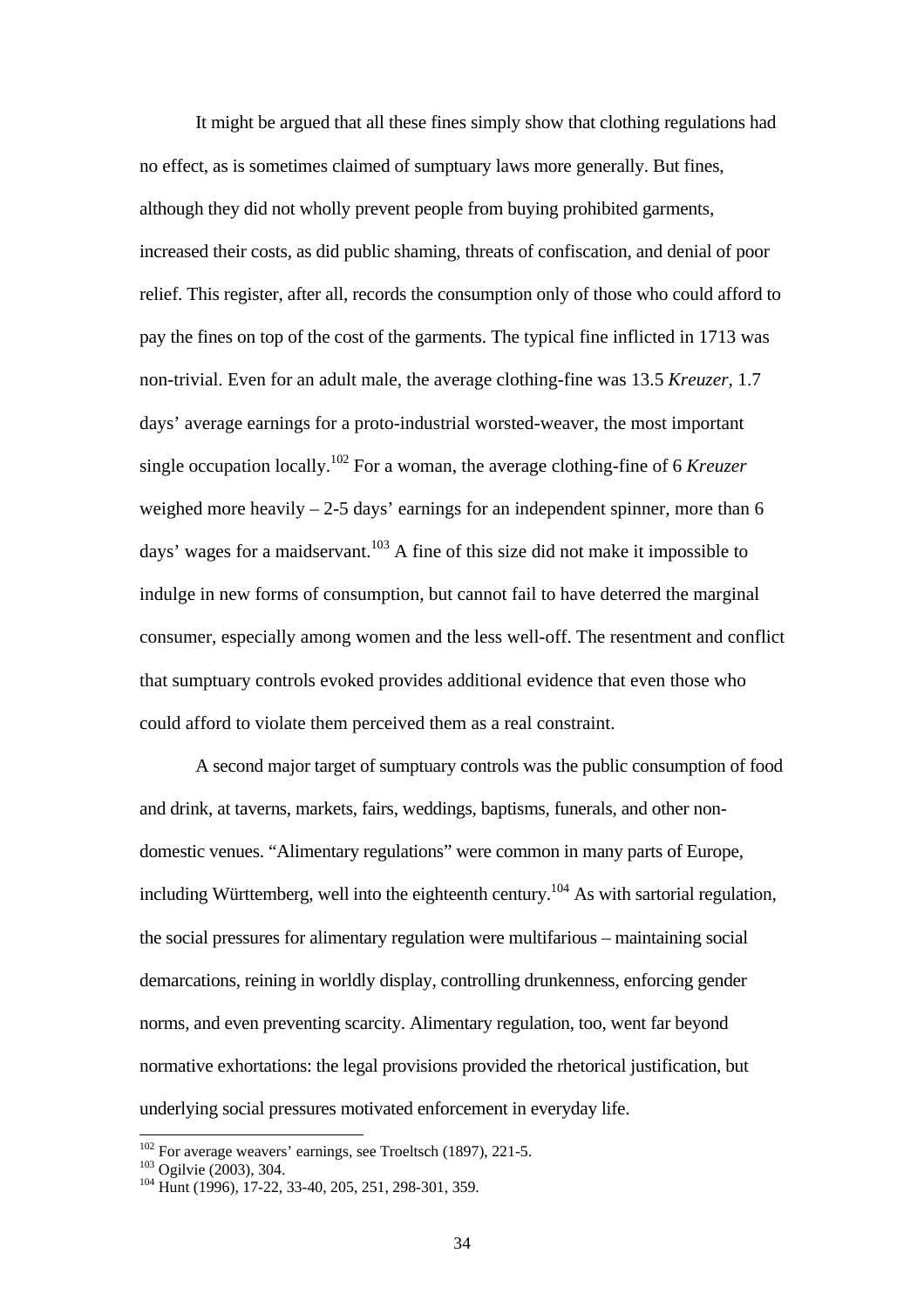Maintaining social demarcations was one major motivation. Alimentary regulations were enforced in practice against upwardly mobile members of the lower social orders who staged lavish weddings, baptismal suppers, and funerals aping the consumption patterns – and thus challenging the valued social status – of higher strata. Community courts – both temporal and communal – prosecuted excessive consumption at baptismal suppers and weddings, measured by the quantity of food or the number of guests.105 At least in some periods, this regulation was imposed quite systematically. Thus from 1713 to 1743, registers survive recording the graduated fines paid by townsmen and villagers in the district of Wildberg who violated the sumptuary ordinances by inviting "too many" guests to their wedding parties.<sup>106</sup>

A second major motivation for alimentary regulation was the notion that excessive extra-familial consumption of comestibles led to scarcity. The 1644 sumptuary ordinance, for instance, claimed that excessive non-household consumption was not only untraditional and dishonourable, but "inflated the prices of victuals and other necessities".<sup>107</sup> Men with families to support might buy food in the market, but as one Wildberg citizen complained at the 1660 community assembly, independent women (*Eigenbrötlerinnen*) should be ejected from the community because of their excessive market consumption: "in the market everything is grabbed away by them, and no citizen can get anything any more". $108$ 

 This case illustrates a third key concern of the alimentary regulations – controlling women's behaviour. Württemberg taverns traditionally functioned as social spaces for both sexes, but from the later seventeenth century on, although groups of men

<sup>&</sup>lt;sup>105</sup> On baptismal suppers see, for instance, PAE KKP Vol. I, fol. 63v, 8.9.1695; PAE KKP Vol. I, fol. 65r, 10.11.1695; PAE KKP Vol. I, fol. 66r, 21.12.1695.<br><sup>106</sup> HStAS A573 Bü. 6712-4 (Polizei-Tax-Register), 1713-1743.

<sup>&</sup>lt;sup>106</sup> HStAS A573 Bü. 6712-4 (Polizei-Tax-Register), 1713-1743.<br><sup>107</sup> "Zweite Polizeiordnung" (28.10.1644), in Reyscher (1828ff), Vol. 13, 41-4, here 42: "so wohl die Victualien, als andere zu hüll vnd füll benöhtigte Waaren gestaigert werden".

<sup>&</sup>lt;sup>108</sup> HStAS A573 Bü. 91, fol. 8r-v, 29.10.1660: "werde vff dem Marckht alles von Ihnen hinweg gerissen, könne kein burger nichts mehr bekommen".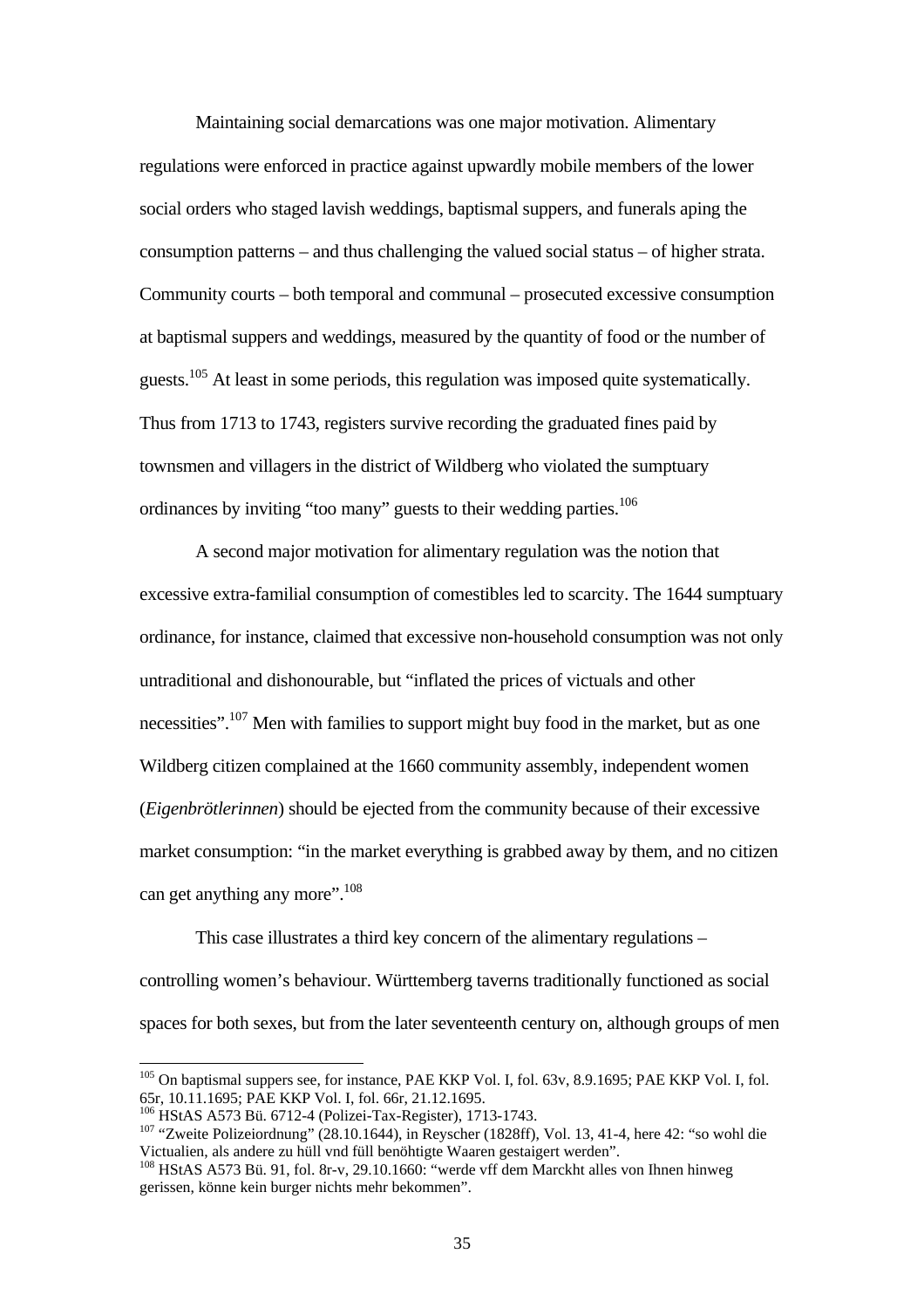consuming bread and wine in taverns were tolerated, groups of women who did the same began to be fined and incarcerated, even when only seeking warmth.<sup>109</sup> The controls were not limited to spinsters, but extended to married women and widows, even wives drinking alongside their husbands.<sup>110</sup> Regulation of female tavern-going was thus motivated not so much by anxiety about spinsters exposing themselves to licentious contacts as by deeper concerns about the social implications of *any* woman consuming independently, outside the domestic sphere.

 This is vividly illustrated by the accusation levelled in 1684 by the Ebhausen church court against Barbara Müller who, "on Michel Lodholtz's accounting-day, remained in the tavern past closing-time and spoke very impudently, saying that she could earn 3 *Batzen* in a quarter of an hour, so what did it matter if she consumed something? ... unlike this tankard, she didn't have a lid".<sup>111</sup> Barbara Müller evidently felt that a women who earned her own money was entitled to make her own consumption choices, including engaging in the individuated consumption of comestibles outside the household evoked in accounts of the English or Dutch Industrious Revolutions.<sup>112</sup> But in Württemberg, it was precisely this combination of independent market work and independent market consumption by women that male elites found unacceptable. The village court sentenced Barbara Müller to three days and three nights in the house of discipline. Would such palpable penalties not have reduced incentives to work or consume in markets, even for such impudent women as Barbara Müller?

 $\overline{a}$ <sup>109</sup> For examples, see PAE KKP, Vol. I, fol. 10v, 15.01.1682; PAE KKP, Vol. II, fol. 148r, 31.1.1716; and PAE KKP, Vol. VII, fol. 11v, 2.3.1785.

 $110$  For examples of married women and widows penalized for tavern-going, see PAW KKP, Vol. V, 4.12.1705, fol. 252r-v; PAE KKP, Vol. II, fol. 85r, 20.08.1711; PAE KKP, Vol. II, fol. 103r, 12.05.1713.

<sup>111</sup> PAE KKP, Vol. I, fol. 16r, 28.9.1684: "daß sie an Michel lodholtzen abrechnungs tag über Zeit im wirths hauß gebliben vnd damal. sich frecher weiß vernehmen laßen, sie Konn in einer Virtel stund 3 batz. verdienen, wann sie schon etwz verzehre"; *ibid.*, 7.11.1684: "sie hab auch kein deckhel, wie dz Käntlin".

 $\frac{112}{112}$  De Vries (2003), 63.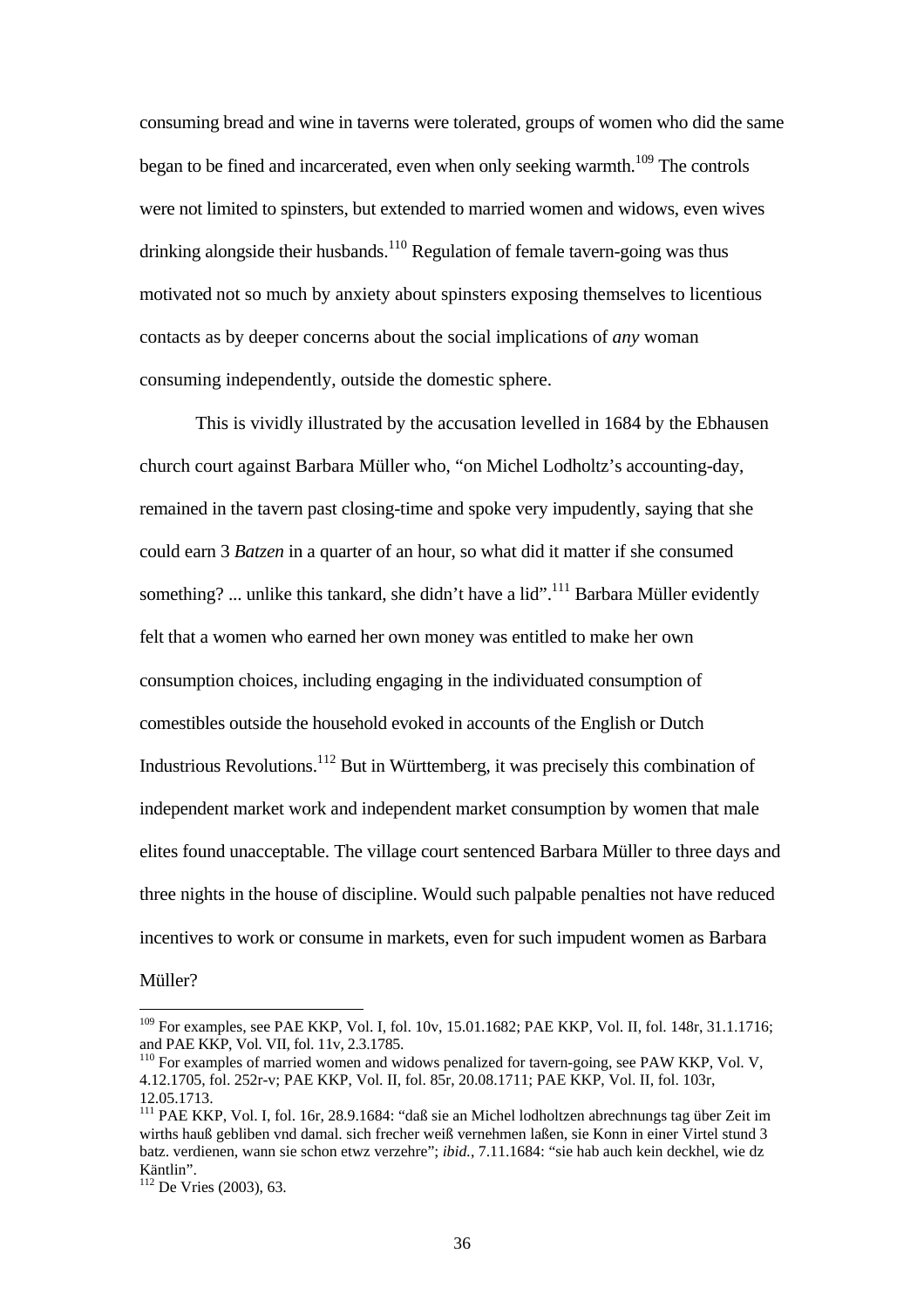Sumptuary regulation appears to have intensified in Württemberg between c. 1650 and c. 1750, alongside the administrative apparatus necessary for its implementation. Local courts monitored compliance, offenders were punished, and enforcement evoked resentment and conflict. This suggests that contemporaries regarded sumptuary controls as binding constraints. But how might we assess the broader, quantitative impact of such sumptuary regulation on the Consumer Revolution?

 One promising avenue is to analyse the things people owned. Württemberg law mandated detailed marriage and post-mortem inventories, which survive for around four-fifths of ordinary citizens who reached adulthood and married.<sup>113</sup> Benscheidt's analysis of 150 Nürtingen inventories between 1660 and 1840 detected a significant decline in clothing ownership between 1660 and 1780, followed by a huge increase up to 1840, which she ascribes partly to "the abolition of all clothing ordinances after the French Revolution".114 Medick's study of 444 inventories for the Württemberg village of Laichingen between 1747 and 1820 describes the gradual spread of small items of sartorial luxury, but also widespread compliance with the clothing regulations until the last quarter of the eighteenth century. It was only after c. 1800, when the sumptuary regulations had been abolished, that the value of wives' clothing surpassed that of husbands, female dress began commonly to include bright colours, exotic fabrics, ornamental accessories and forbidden trinkets, and sartorial display spread beyond the village elite to day-labourers and proto-industrial weavers.<sup>115</sup>

<sup>&</sup>lt;sup>113</sup> For a discussion of these sources, illustrating their potential to analyze consumption on the microlevel, see Ogilvie, Küpker and Maegraith (2009 forthcoming).

<sup>&</sup>lt;sup>114</sup> Benscheidt (1985), 34-6, 226-8, 230 (quotation).<br><sup>115</sup> Medick (1996), 384-7, 398-406, 414, 427.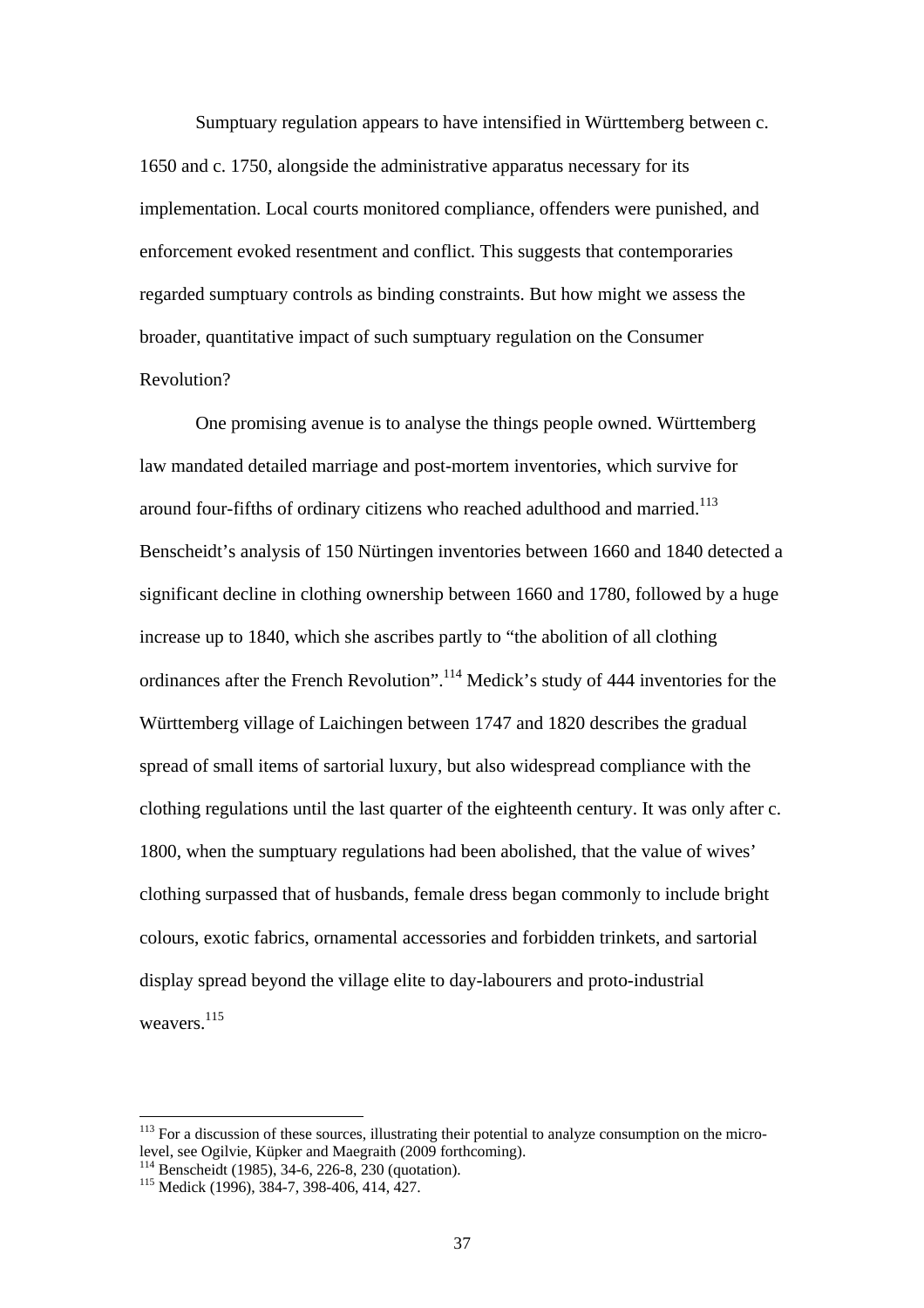These studies analyse only quite small samples of inventories and do not use multivariate statistical techniques, so they cannot establish whether changes in consumption followed changes in regulation, if different strata violated rules to differing degrees or followed differing chronologies, what other personal or community characteristics influenced consumption, and whether the pattern was replicated more widely across Württemberg. A new research project on "Human Well-Being and the "Industrious Revolution": Consumption, Gender and Social Capital in a German Developing Economy, 1600-1900" is seeking answers to these questions using a larger sample (several thousand inventories), two communities (a town and a village), and a period of several centuries (1602-1899). By linking inventories to tax registers, censuses, and family reconstitutions, it will be able to analyse variations in consumption according to individual characteristics such as sex, age, fertility, household structure, occupation, taxable wealth, community citizenship, and communal office-holding, as well as exogenous variables such as sumptuary legislation and guild regulations. $116$ 

 But even the scattered findings available so far show clearly that although people in early modern Württemberg may have been poorer and less highly informed than those in the Low Countries and England, they, too, sought to increase their market consumption after c.  $1650$ .<sup>117</sup> In doing so, however, they faced very different constraints. In Württemberg – as in many other early modern European economies – entrenched elites used their institutional powers and "social capital" to impose sumptuary norms, limiting the extent to which women and the lower social strata

 $\ddot{\phantom{a}}$ 

<sup>&</sup>lt;sup>116</sup> This project is supported by the Economic and Social Research Council (RES-062-23-0759) between 2008 and 2012 (http://131.111.165.101/faculty/ogilvie/ ESRC-project-English.pdf) and builds on a database developed for the project "Economy, Gender, and Social Capital in the German Demographic Transition", supported by the Leverhulme Trust (F/09 722/A) (see http:// www.hpss.geog.cam.ac.uk/research/projects/germandemography/).

<sup>&</sup>lt;sup>117</sup> On this, see Benscheidt (1985), 65-8, 115-22, 226-30; Frey (1999), ch. 6; Medick (1996), ch. 5.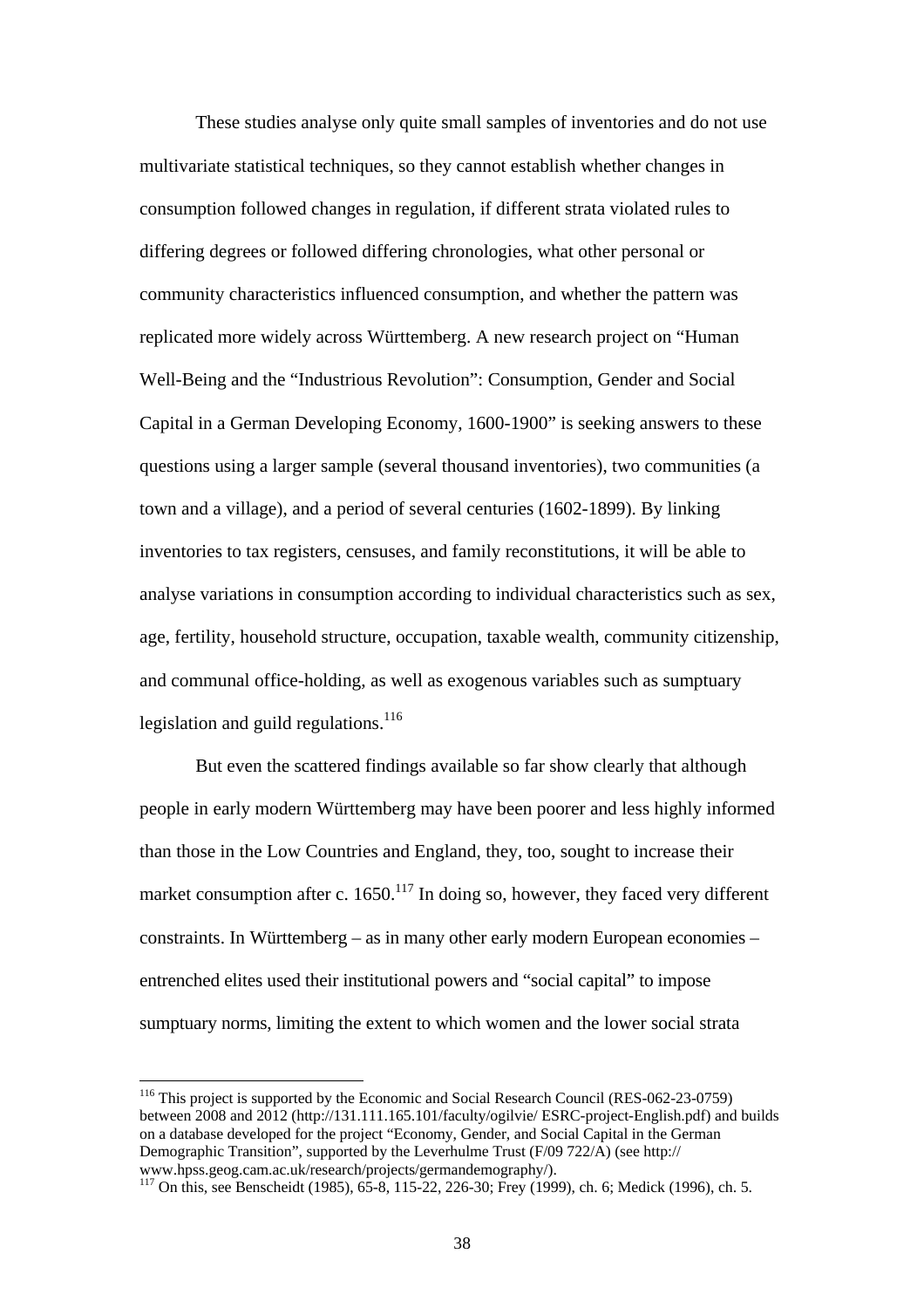could transform their production decisions into new consumption choices. These institutional constraints survived well into the eighteenth century, and may therefore have influenced the timing and intensity of any revolution in consumption – and any corresponding incentive to increase industriousness – before c. 1800.

## 4. Social Capital and Intra-Household Resource Allocation

The Industrious and Consumer Revolutions place particular emphasis on married women's reallocation of time and consumption from household to market.<sup>118</sup> But the exact processes behind this shift are not wholly clear. Household time allocation and consumption are affected by bargaining between family members. Existing analyses of the Industrious Revolution describe wives' bargaining position as being primarily affected by their earning-power – i.e. by interactions between family and market.<sup>119</sup> But what if *other* institutions intervened in this bargain? We have already seen how institutions widespread in many early modern European societies – guilds, communities, religious bodies, political authorities – affected women's position in the market. Such institutions could also affect women's position in the *family*, altering the bargains between spouses over time-allocation, income-sharing, and consumption choices.

 Württemberg provides an instructive example of an economy in which nonfamilial, non-market institutions influenced household decision-making. The willingness of communal, religious and political institutions to intervene inside households is illustrated by a database of 313 marital conflicts collected from the

<sup>118</sup> De Vries (1992), esp. 118-9; De Vries (1994), 261; De Vries (2003), esp. 47; De Vries (2008), 14- 19, 97-109, 139-43, 179; McKendrick (1974), 197-200; Berg (1985), 169-72; Noordegraaf / Van Zanden (1995).

<sup>119</sup> De Vries (2008), 214-24.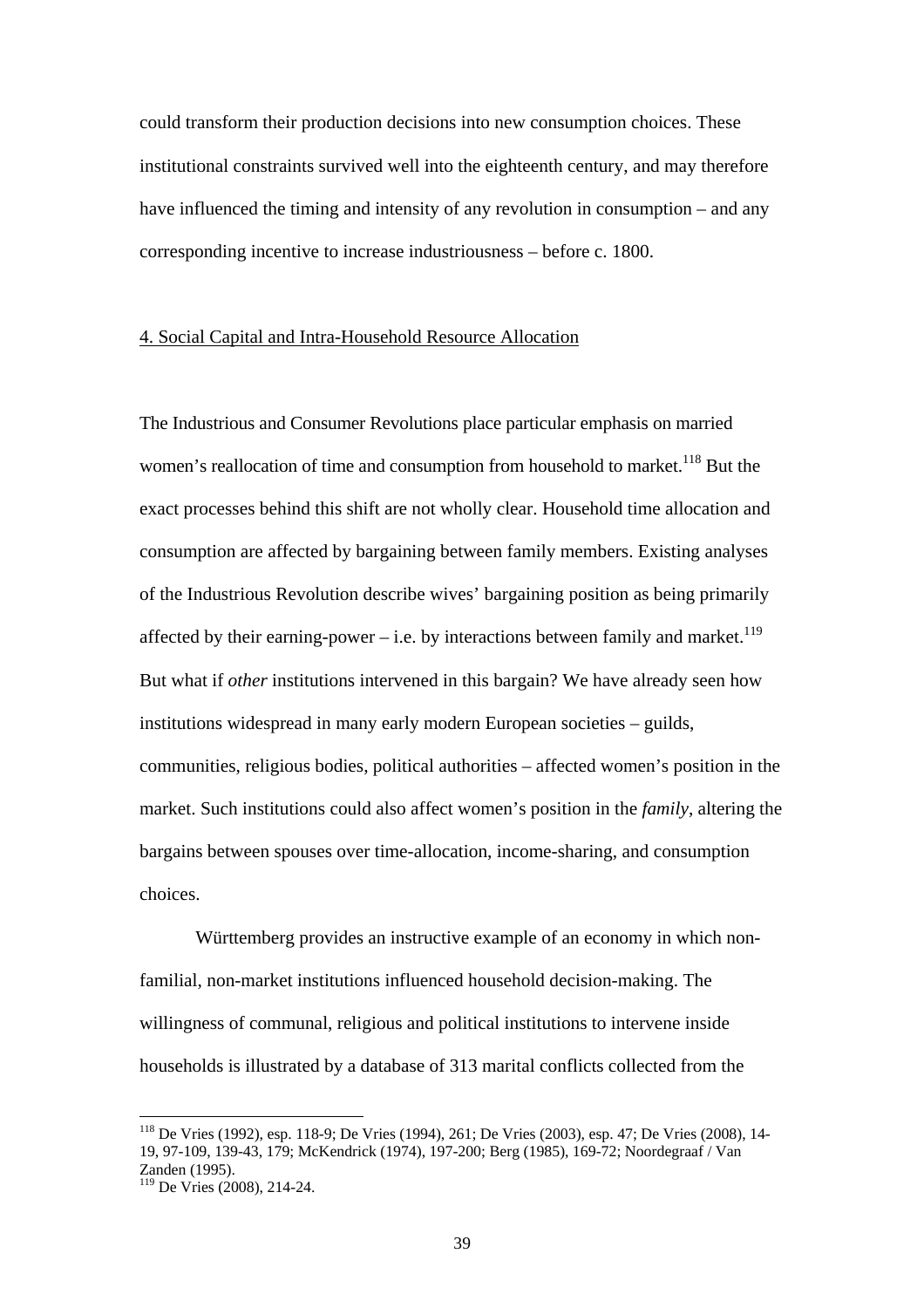church court minutes of two small Württemberg communities between 1650 and 1800.<sup>120</sup> Lacking figures for the three other jurisdictions that heard marriage conflicts in Württemberg (community, district, and consistorial courts), and lacking comparative figures for other European societies, we cannot say whether marital conflict in these Württemberg communities was especially high or low, but we can analyse its characteristics.

| <b>Marital conflict cases</b>                    | <b>Town</b> |                | <b>Villages</b> |            | <b>Grand Total</b> |                 |
|--------------------------------------------------|-------------|----------------|-----------------|------------|--------------------|-----------------|
|                                                  | no.         | $\%$           | no.             | $\%$       | no.                | $\%$            |
| Whole sample:                                    | 212         | <i>100</i>     | 101             | <b>100</b> | 313                | 100             |
| Initiated by community, church, state, neighbour | 151         | 71             | 62              | 61         | 215                | 69              |
| Initiated by wife                                | 27          | 13             | 17              | 17         | 44                 | 14              |
| Initiated by wife plus wife's family             | 6           | 3              | $\overline{4}$  | 4          | 10                 | 3               |
| Initiated by wife's family                       | 17          | 8              | 5               | 5          | 22                 |                 |
| Initiated by husband                             | 10          |                | 12              | 12         | 22                 |                 |
| Initiated by husband's family                    | 1           | 0              | $\overline{0}$  | $\Omega$   | 1                  | 0               |
| Initiated by couple                              | $\theta$    | $\overline{0}$ | 1               |            | 1                  | $\Omega$        |
| Sub-sample with conflict details:                | 169         | 100            | 89              | 100        | 258                | 100             |
| <b>Economic causes:</b>                          |             |                |                 |            |                    |                 |
| Any economic conflict                            | 83          | 49             | 47              | 53         | 130                | 50              |
| Husband bad householder                          | 32          | 19             | 30              | 34         | 62                 | 24              |
| Wife bad householder                             | 12          | 7              | 11              | 12         | 23                 | $\mathbf{Q}$    |
| Property, inventory, marriage portion            | 14          | 8              | 11              | 12         | 25                 | 10 <sup>1</sup> |
| Stealing within family                           | 12          | 7              | 7               | 8          | 19                 |                 |
| Food allocation or availability                  | 20          | 12             | 24              | 27         | 44                 | 17              |
| Alcohol consumption                              | 38          | 22             | 26              | 29         | 64                 | 25              |
| Other major causes:                              |             |                |                 |            |                    |                 |
| Conflict with relatives                          | 64          | 38             | 30              | 34         | 94                 | 36              |
| Verbal abusiveness                               | 51          | 30             | 35              | 39         | 86                 | 33              |
| Sexual difficulties or jealousy                  | 37          | 22             | 20              | 22         | 57                 | 22              |
| <b>Physical violence:</b>                        |             |                |                 |            |                    |                 |
| By husband                                       | 73          | 43             | 43              | 48         | 116                | 45              |
| By wife                                          | 13          | 8              | 7               | 8          | 20                 | 8               |
| By both spouses                                  | 11          | 7              | 5               | 6          | 16                 | 6               |

**Table 9: Characteristics of Marital Conflict Cases, Church Court Records, Wildberg 1646-1800 and Ebhausen 1674-1800**

*Sources:* PAW KKP Vols. I-VII (1646-1800); Pfarrarchiv Ebhausen, KKP Vols. I-VII (1674-1800).

 $\overline{a}$  $120$  For detailed analysis of this database, see Ogilvie (2003), 179-94.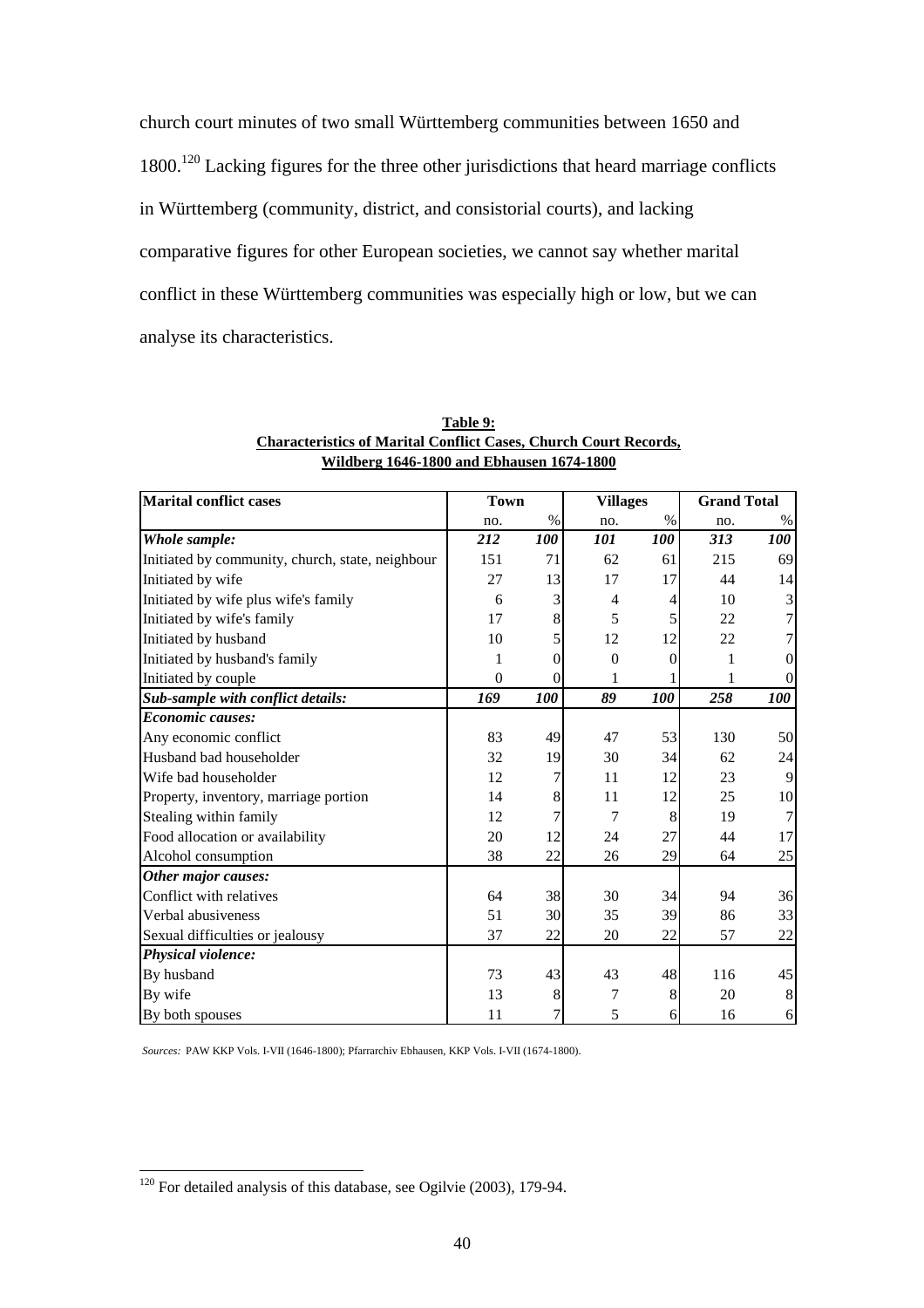As Table 9 shows, one notable characteristic was that more than two-thirds of marital conflicts were brought before the court not by spouses themselves, or by their families, but by third parties. These included not only neighbours, but also – and to a much greater extent – community office-holders, church officials, and state officials. In Württemberg, spousal bargaining was a matter not just for the family but for the wider institutional framework.

 A second notable characteristic is the importance of economic issues. Details survive of the causes of conflict in over four-fifths of cases. As Table 9 shows, the four main causes of spousal disputes were economic conflict, conflict with relatives, verbal abuse, and sexual difficulties. Of these, economic conflict was the most important, playing a role in half of all cases for which details are known, compared to about one-third for conflict with relatives and verbal abuse respectively, and about one-fifth for sexual difficulties. Economic conflicts were highly various – one-quarter of cases involved bad householding by the husband, one-quarter alcohol consumption, one-sixth food allocation, one-tenth land or property, one-tenth bad householding by the wife. But, as we shall see, marital disputes – and communal, church or state intervention – were evoked by a wide range of other economic issues.

 One frequent flashpoint was a wife's time-allocation. As we saw in Table 3, married women in Württemberg were both able and willing to work outside the household. Only 41 per cent of married women's observed work was in household production, compared to 48 per cent in non-household work – 20 per cent in agriculture, 18 per cent in industry (crafts, proto-industry, spinning, milling), and 10 per cent in tertiary activities (commerce, tavern-keeping, labouring).<sup>121</sup> But the marital conflict database shows equally clearly that husbands thought that *they* should be in

 $121$  For a detailed discussion, see Ogilvie (2003), 141-72; and Ogilvie (2008).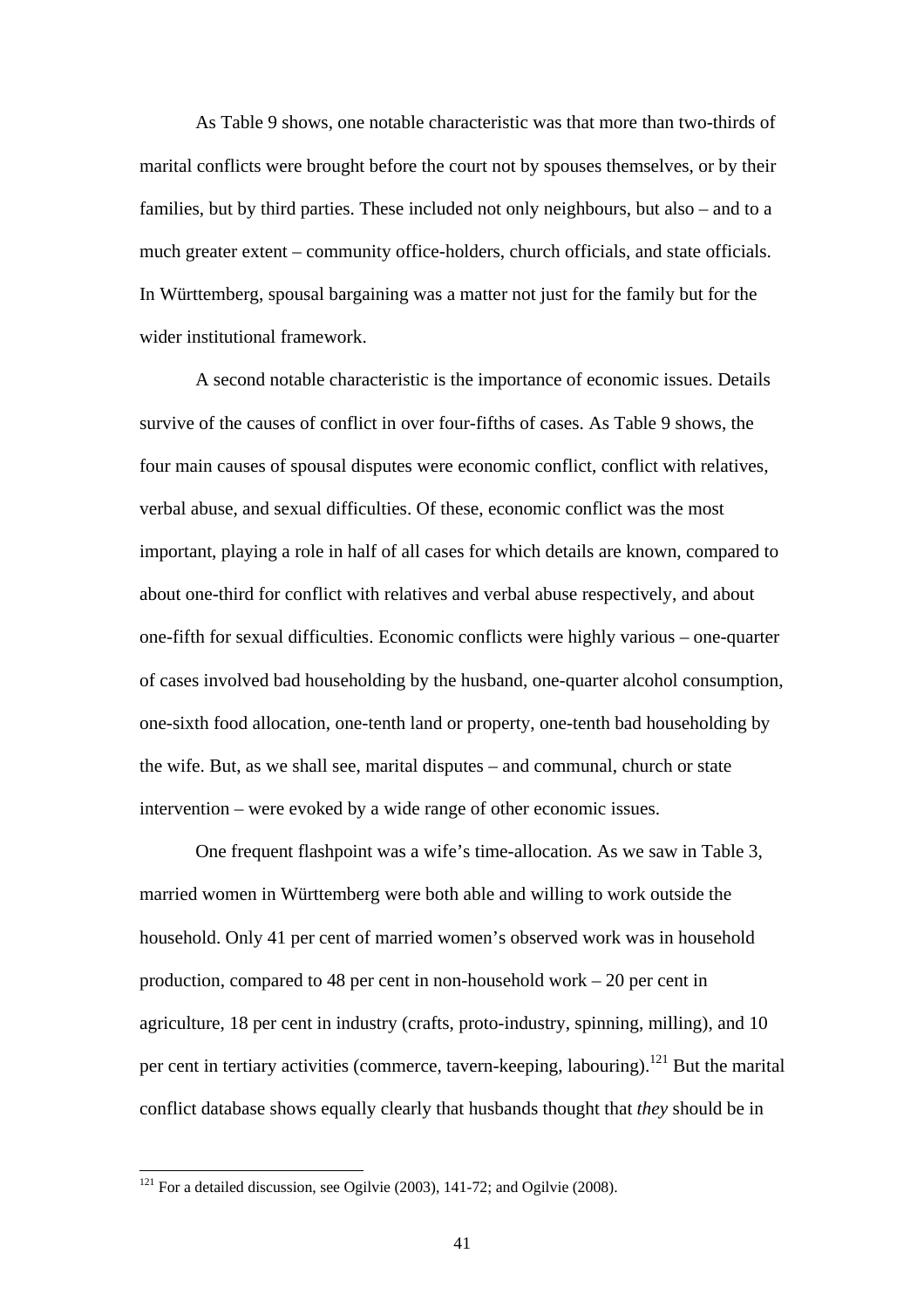charge of deciding whether their wives worked.<sup>122</sup> To give just two examples, in 1685 a major issue in the conflict between the Wildberg tanner Hans Bernhardt Memminger and his wife Margaretha was that she had disobeyed him when he "forbade her to go out working any longer".<sup>123</sup> Similarly, in 1769, the main complaint of the Wöllhausen weaver Johann Martin Dengler against his wife Agnes Margaretha was that she "did spinning for strangers even though she had her own [wool] to spin ... and always wants to work more than he does".<sup>124</sup>

 When wives disobeyed, husbands regarded coercion as legitimate. As Table 9 shows, nearly half of all marital conflict cases involved physical violence by husbands. One issue that evoked such violence was a wife's market work, especially when it interfered with a husband's definition of appropriate standards of household production. In 1666, for instance, Young Hanß Peürlin in Effringen justified beating his wife on the grounds that "she goes out of the house far too much and does not attend to the housekeeping, through which he is sometimes caused to become impatient".<sup>125</sup> In 1685, when Margaretha Memminger disobeyed her husband's prohibition on her going out working any longer, "he beat her so that the blood ran down her front and back".126 In 1769 Johann Martin Dengler of Ebhausen threatened to beat his wife Agnes Margaretha for spinning for other weavers rather than himself.<sup>127</sup> In 1778, the Wöllhausen weaver Daniel Dengler justified death threats against his wife on the grounds that she "is herself to blame for this, since she does not remain at home, but runs around among the houses". He also explicitly requested reinforcement

 $122$  For similar findings, see Roper (1989), 178-80.

<sup>&</sup>lt;sup>123</sup> PAW KKP, Vol. V, fol. 28v, 24.1.1685: "hette Er Ihro verbotten solte den Schaffen nimmer gehen".<br><sup>124</sup> PAE KKP, Vol. V, p. 267, 19.4.1769: "daß sie frembden Leuten Wolle spinne, da sie doch ihre eigene zu spinnen habe ... und [ins.: immer] mehr schaffen wolle als er".

<sup>&</sup>lt;sup>125</sup> PAW KKP, Vol. III, 12.1.1666, p. 2: "Sie lauffe gar zuvihl auß dem hauß wartte der haußhaltung nicht ab, dardurch Er etwann Zuer vngeduldt vervrsacht werde".

<sup>126</sup> PAW KKP, Vol. V, fol. 28v, 24.1.1685: "er sie geschlag. daß dz bluet hinden vnd vornen her ab gelauffen".

<sup>&</sup>lt;sup>127</sup> PAE KKP, Vol. V, p. 267, 19.4.1769.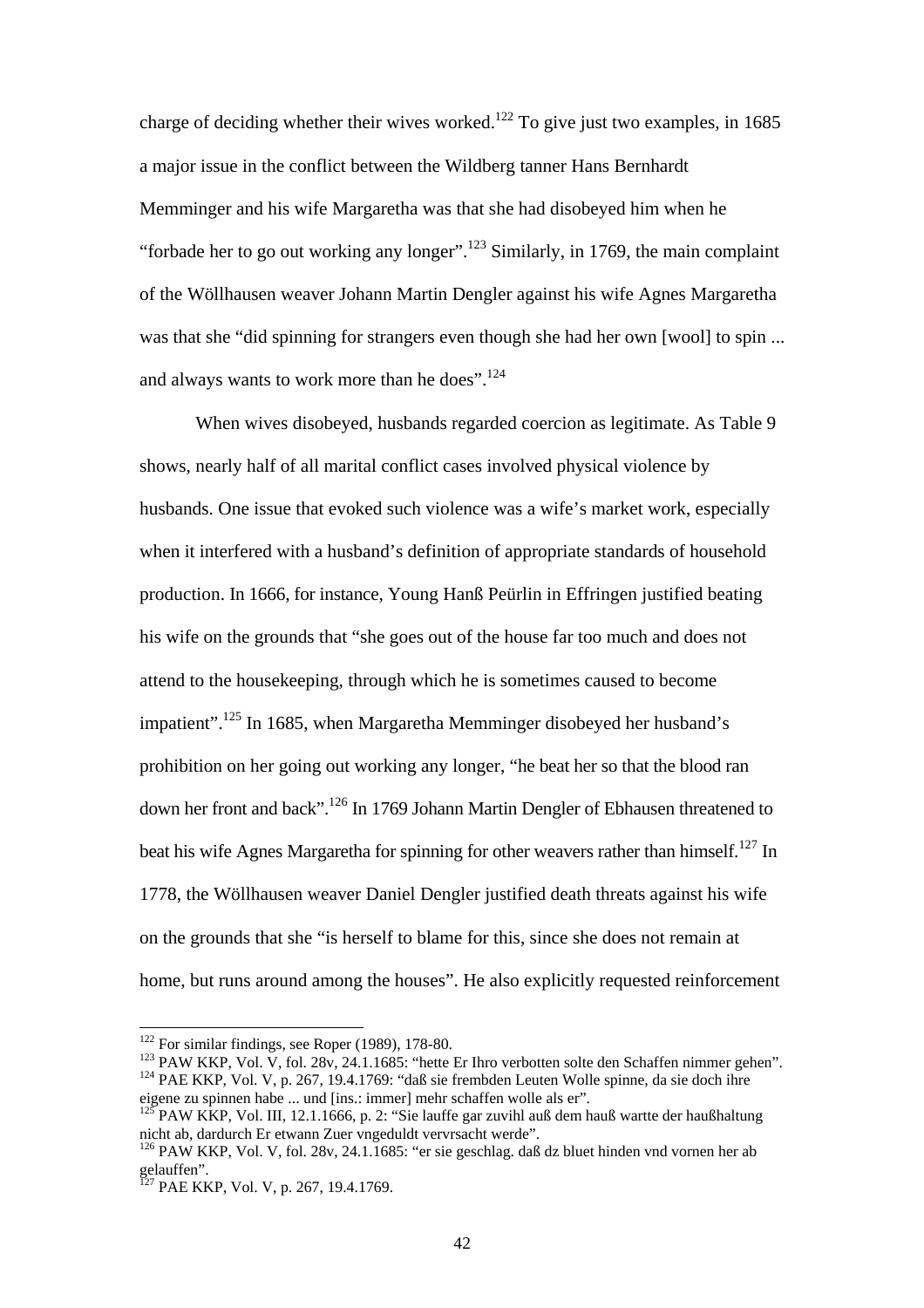by the communal church court, demanding that it "compel his wife, so that she remains at home".<sup>128</sup> In some of these cases, the court minutes are ambiguous about whether the husband is opposing his wife's reallocating time to market production or to leisure activities outside the household, but most make it clear that his objection is to her willingness to work for outsiders instead of doing unpaid housework or spinning for him. In such cases, the court typically threw its weight behind the husband, sometimes feebly admonishing him for violence but always ordering the wife to obey him and "attend loyally to the householding, as befits an honourable wife". $129$ 

 Husbands consequently found that they could enforce their bargaining position within the household even more effectively by appealing to outside institutions manned by other married males, to whose fellow feeling they could explicitly appeal. In 1681, for instance, a Wildberg butcher who threatened his wife with a knife when she resisted his decisions about spousal time-allocation put it to the communal church court that, after all, "one can easily imagine that sometimes trouble arises between married people".<sup>130</sup> In 1771, the Ebhausen court had been receiving reports of the forest-warden's wife-beating for years, but had no rejoinder to the man's assertion that "he was the husband – after all, he had the right ... his wife was his own – he could treat her however he pleased".<sup>131</sup> The outcome was unsurprising. External institutions supported the husband's control over a wife's time, as in 1657 when the Wildberg court ordered that Friedrich Hosch's 58-year-old wife should "in future not

 $\ddot{ }$ 

<sup>&</sup>lt;sup>128</sup> PAE KKP, Vol. VI, 6.2.1778, fol. 43r-v: "sein Weib sey selbst Schuld daran, denn sie bleib nicht zu Haus, lauf nur in den Häusern herum"; "er bitte aber, man soll sein Weib dazu anhalten, daß sie zu Haus bleibe".

<sup>&</sup>lt;sup>129</sup> PAW KKP, Vol. III, 2.4.1669, p. 256-7: "der haußhaltung, wie einem Ehrlichen weib Zuestehet, getrewlich vorstehen".

<sup>&</sup>lt;sup>130</sup> PAW KKP, Vol. IV, fol. 199r-v, 22.4.1681: "könne mann ja leicht ermeßen, daß je mahlen eine ungelegenheit zwischen Eheleüthen geben".

<sup>131</sup> PAE KKP, Vol. V, p. 254, 4.7.1772: "er seye der Mann – er habe doch recht ... er habe ein Weib vor sich – er dörfe sie tractiren, wie er wolle".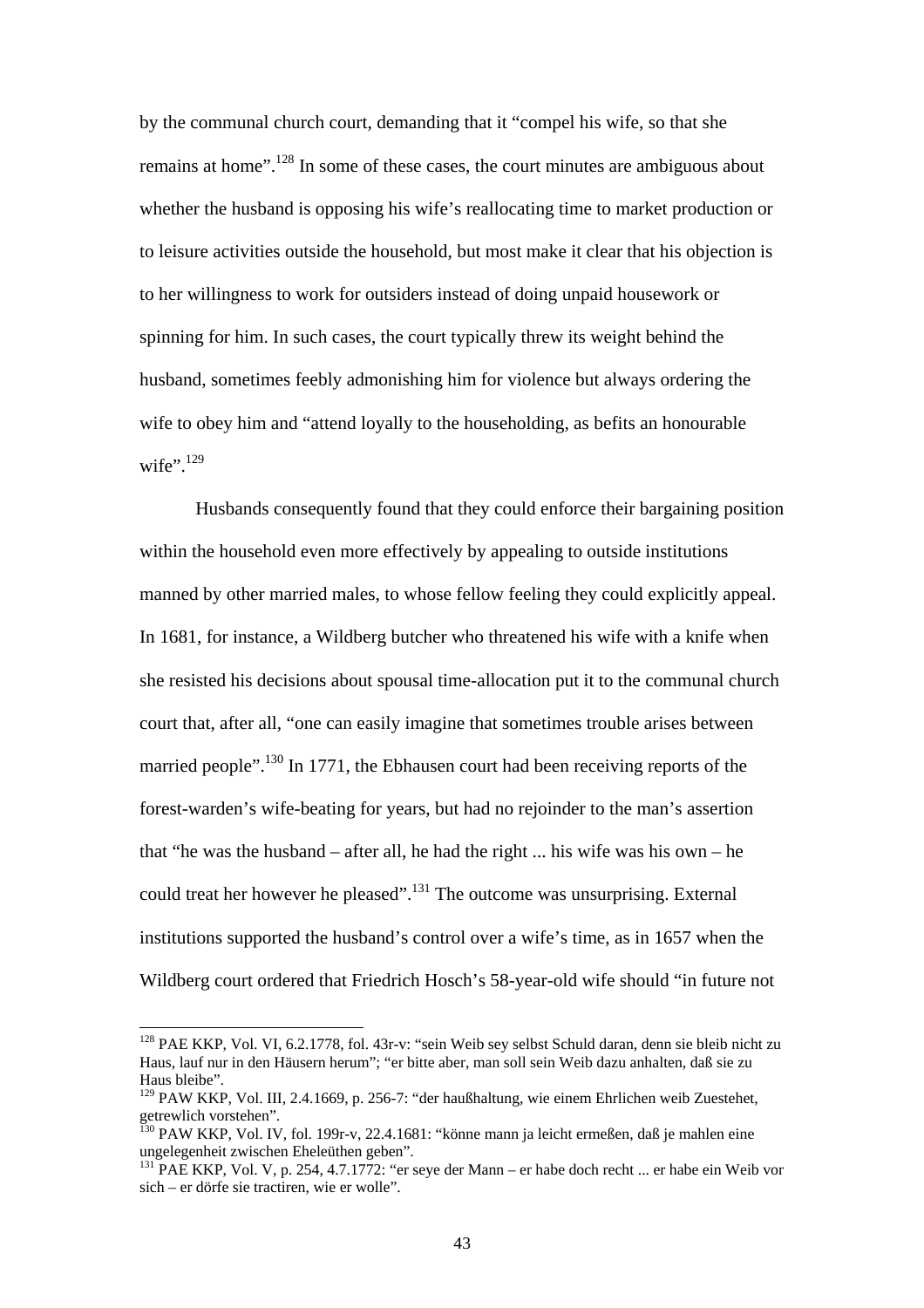go out of the house without her husband's permission, in exchange for which her husband shall allow her to work".<sup>132</sup> In a society in which external institutions intervened inside marital disputes to support husbands, married women were less free to reallocate time from household to market production, and thus to fuel any Industrious Revolution.

 Husbands also claimed control over wives' and offspring's market earnings. In 1661, for instance, the Wildberg weaver Young Johannes Rempffer was "taking away from his wife and children the food that they earn bitterly with spinning".133 Likewise, in 1793, the Ebhausen smith Hans Martin Hausen was demanding that his wife Barbara "give him half of her earnings, even though he earns little or nothing that he can give her".134 If the husband could be demonstrated to be prodigal, the communal court might expostulate feebly, but it would also typically admonish the wife to yield. Thus in 1674, when the Wildberg butcher Hannß Geörg Steimblen threatened to kill his wife for not giving him 30 *Kreuzer* she had earned independently by selling ragout, the court fostered out their child for its own safety but ordered the wife to stay home with her husband, ineffectually warning both spouses "to treat each other better in future".135 Where a husband's bargaining position was reinforced by institutional support, a wife lost disposition over any money she might earn, which inevitably altered her incentives to allocate time to market work.

 Husbands' control over household resource allocation also extended to consumption. In 1689 a Gültlingen husband "locked the bread away, and when [his wife] asked for money to buy bread from the shoemaker, he said she didn't need

<sup>&</sup>lt;sup>132</sup> PAW KKP, Vol. I, fol. 153r, 9.1.1657: "die fraw ins kunfftig ohne erlaubnuß deß mans nicht außer hauß gehen solle, hingegen der man Ihro Zueschaffen erlauben solle".

<sup>&</sup>lt;sup>133</sup> PAW KKP, Vol. II, fol. 43y, 25.10.1661: "weib vnd Kinder von Ihrer speiß [ins.: die] Sie mit spinnen Saur v.diennen weg nemme".

<sup>134</sup> PAE KKP, Vol. VIII, p. 5, 31.5.1793: "fordere, daß sie ihm ihren halben Verdienst geben solle, u. er Verdien doch wenig oder nichts, das er ihr geben könne".

<sup>&</sup>lt;sup>135</sup> PAW KKP, Vol. III, p. 641-2, 12.6.1674: "ins Künfftig sich besser alß bishero beschehen, gegen [ins.: einander] Zue bezeügen".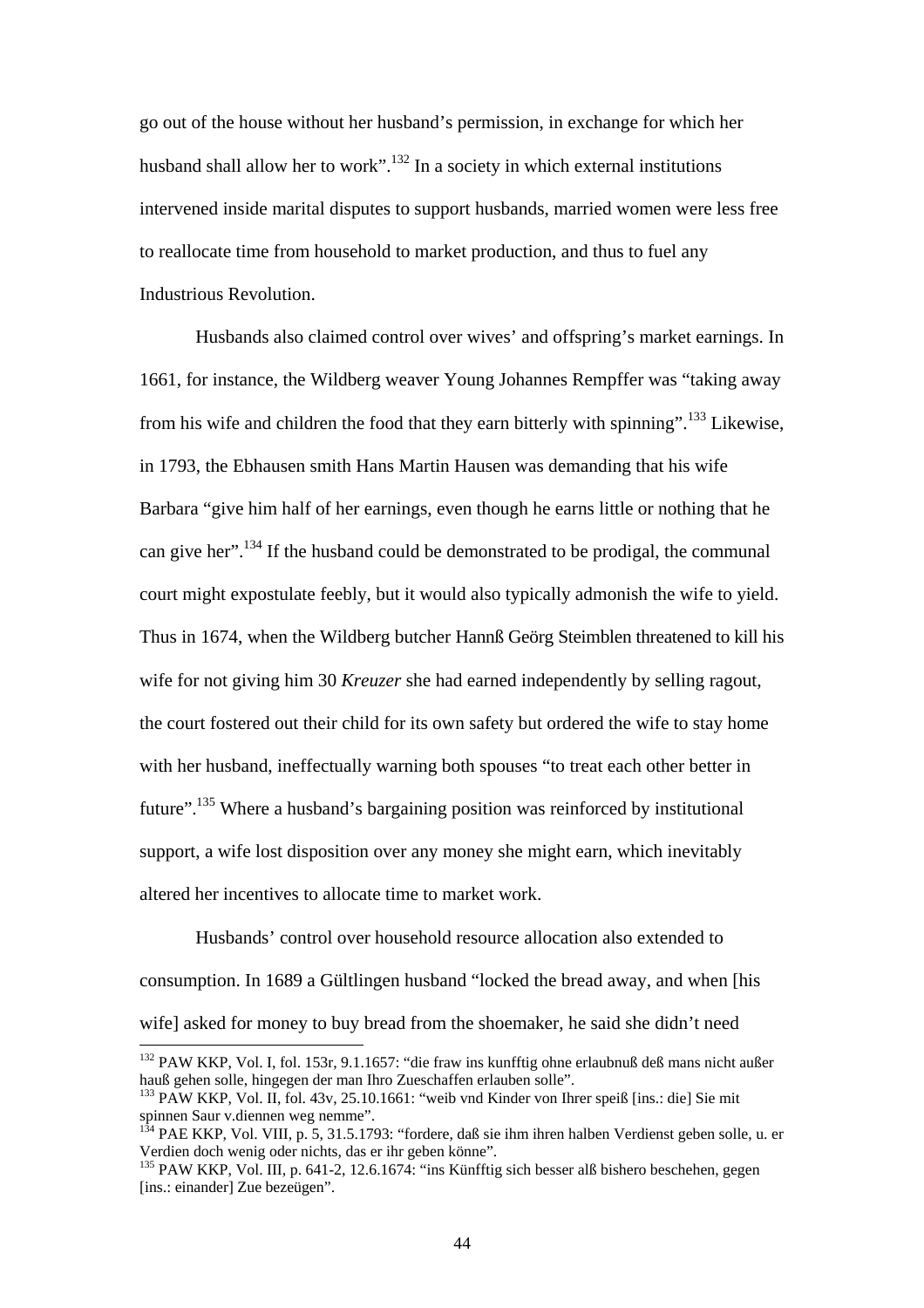bread because he himself had already eaten".136 In 1715 a weaver's wife in Wildberg complained that "in her last childbed [her husband] had not let anything good be cooked for her, [and] she had had to eat oat gruel".<sup>137</sup> In 1770, a weaver's wife from Wöllhausen ran away "because [her husband] gives her no money for bread, but rather makes use of it for other, less necessary things ... she had not really wanted to run away, but rather had only sought thereby to compel him to get some bread".<sup>138</sup> Husbands also decided how much the dwelling would be warmed, as in 1772 when a Wöllhausen weaver's wife "could not stay in their main room in the daytime because [her husband] heats it little or not at all".<sup>139</sup> The court might admonish a husband who demonstrably deprived his wife of basic sustenance, but would also typically instruct the wife "to show and conduct herself toward her husband peacefully and modestly ... and not give him cause to give her trouble".<sup>140</sup>

 A husband's control over money earnings translated directly into control over even the most basic forms of *household* consumption such as meals and warmth. When it came to *market* consumption, his control over money earnings was even more decisive, especially when, as so often happened, it was reinforced by external institutional intervention. In 1715, for instance, Young Hans Georg Hezel's wife in Wildberg lamented that "he does not let her have any shirts and clothes made, for which reason lice and vermin inevitably grow on her [and] her mother has to provide her clothes"; the community court merely ordered both spouses to behave better, and

 $\ddot{ }$ 

<sup>&</sup>lt;sup>136</sup> PAW KKP, Vol. V, fol. 87r-v, 23.5.1689: "er Ihro dz brodt ein beschloßen vnd alß sie gesagt solte Gelt hohlen beim Schuehmacher dz sie brod Kauffen Können, er Ihro zur antwort geben sie brauche Kein brodt er habe schon Geßen".

<sup>&</sup>lt;sup>137</sup> PAW KKP, Vol. V, 1.3.1715, fol. 318r: "Er habe Ihro zu theürst in ferndig. kindbett nichts guts kochen laßen, Sie habe haber brey eßen müßen".

<sup>138</sup> PAE KKP, Vol. V, p. 205, 28.7.1770: "Weil er ihro Kein Geld zu brode gegeben, sondern solches zu andern weniger nöthigen dingen verbraucht ... sie habe nicht eigentlich verlauffen wollen, sondern ihn nur damit nöthigen wollen, daß er brod anschaffen solle".

<sup>&</sup>lt;sup>139</sup> PAE KKP, Vol. V, p. 258, 12.10.1772: "bey tag könne sie nicht in ihrer Stuben seyn, weil er solche wenig oder gar nicht einheize".

<sup>140</sup> PAW KKP, Vol. III, 2.4.1669, p. 256-7: "sich geg. Ihme Ihrem Mann auch fridlich vnd bescheid. erZaig. vnd v.halten: ... vnd Ihme Zuer vngelegenheit nicht vrsach geb. Solle".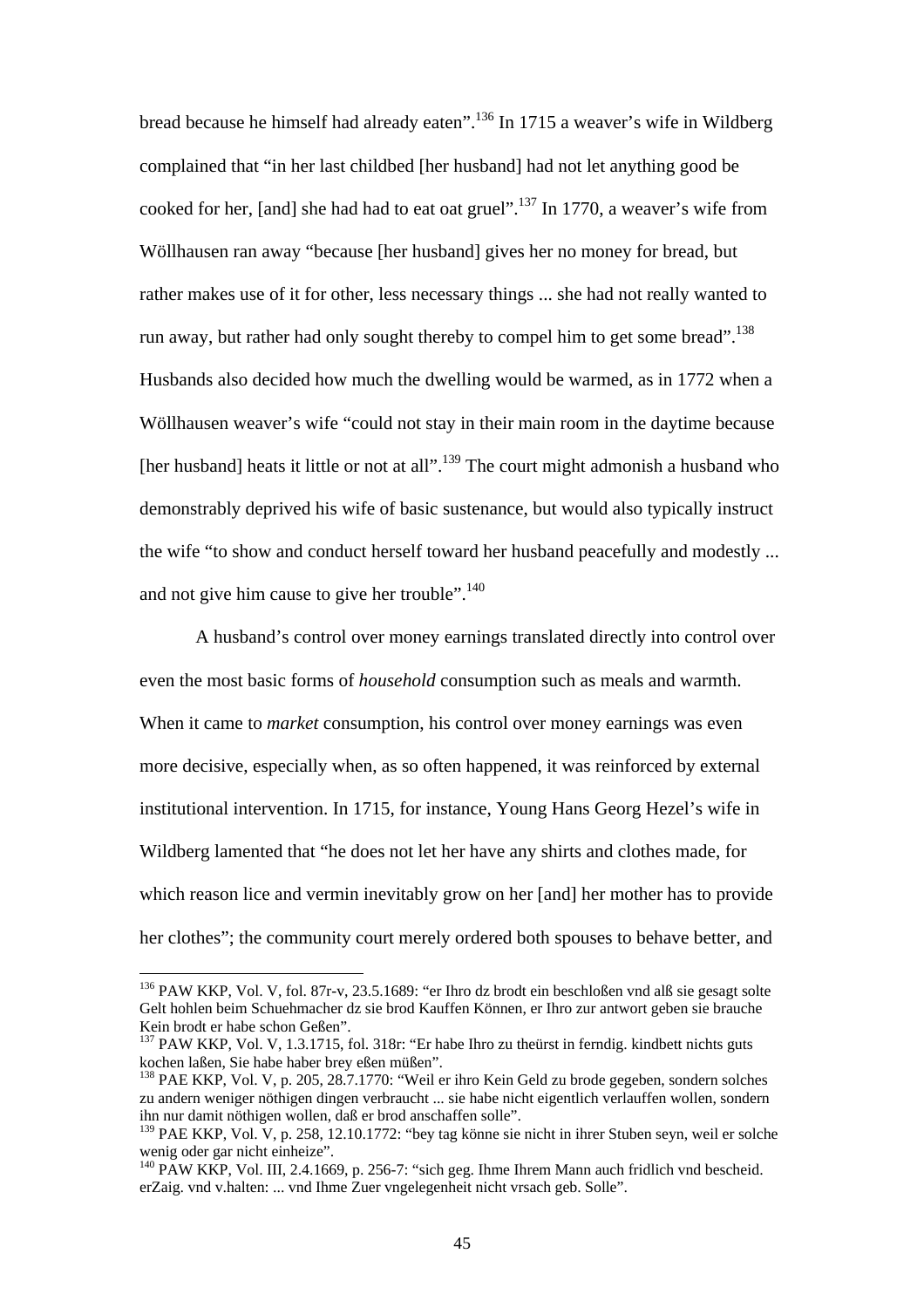the wife to be cleaner.<sup>141</sup> In 1767, the alcoholic and prodigal Wöllhausen weaver Johann Martin Dingler "refused to provide [his wife] with a necessary skirt", but when she sold two tablecloths to get the money to buy clothes, accused her of "being untrue to him in the domestic economy, with table and store-chest, and being a gadabout who never stayed home" – charges on which she was then closely interrogated by the community court.<sup>142</sup> In a society in which communal and religious institutions supported husbands' control over consumption decisions, wives – whether or not they were allowed to work outside the household – were less likely contribute to a Consumer Revolution by purchasing market fashions.

 Occasionally a women secured some protection by bringing her husband to court, especially if she could portray his behaviour as burdening the wider community. The authorities sometimes penalized a blatantly prodigal husband even while they ordered the wife to submit in order to keep the marriage intact. But this should not lead us to conclude that communal, religious, or state institutions treated spouses impartially, let alone that they favoured wives, as has been argued by some scholars.<sup>143</sup> Communal and state authorities had their own priorities, high among them the desire to sustain marriages at almost any cost in order to ensure tax payments and prevent welfare burdens. Guild, community and state regulations that reduced women's earning capacity (discussed above in Section 1) created powerful incentives for the authorities to keep married couples together and to support the husband as the major earner. Furthermore, communal and religious courts were manned by male householders who shared the perspective of accused husbands whom, as fellow

<sup>&</sup>lt;sup>141</sup> PAW KKP, Vol. V, 1.3.1715, fol. 318r: "Er laße Ihro Keine Hembd. und Klaid. machen, dahero noth wendig c: v. lauß und ohngezifer an Ihro wachsen laßen müße, Ihre Mutter müße Sie Klaid. laßen".

<sup>&</sup>lt;sup>142</sup> PAE KKP, Vol. V, p. 219, 30.1.1767: "Sie habe nicht weiter als zwey tisch tücher weggegeben, und ihr davor einen nöthigen Rock, den er ihr nicht habe anschaffen wollen"; "sie seye ihm im Haus-Weßen da und dorten [ins.: in tisch und Kasten] ungetreu geweßen; sie seye eine Ausläuferin, bleibe nie daheim".

<sup>143</sup> Medick (1991), 55-6; Sabean (1990), 124-46, 176-8.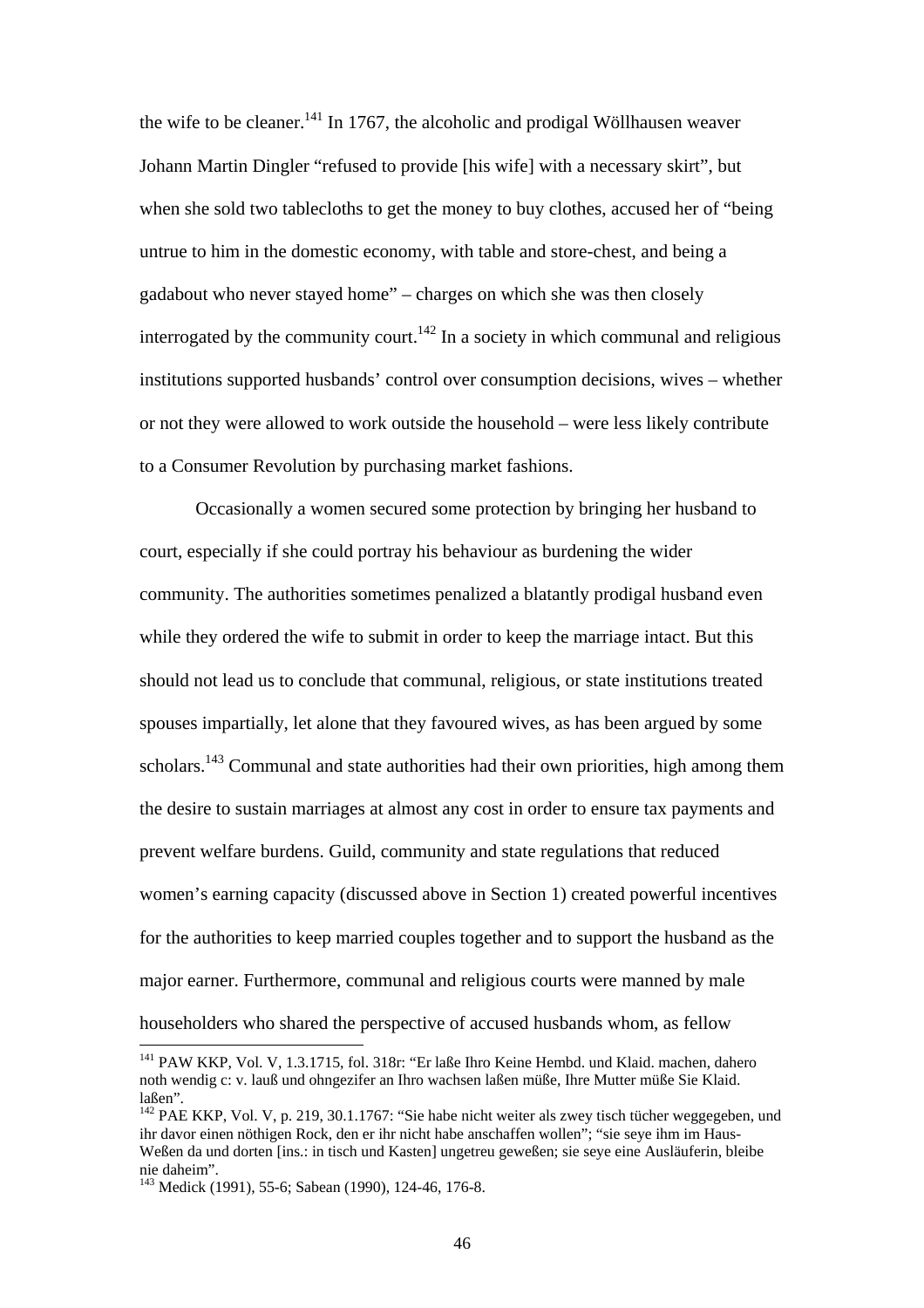citizens and guild members, they were reluctant to disoblige. This led courts to inflict an abusive husband with often risibly feeble penalties while ordering his wife "to give way to her husband in future", <sup>144</sup> "to conduct herself toward her husband peacefully and modestly ... and not give him cause to give her trouble",  $145$  "to greet him virtuously at all times, thereby protecting herself from misfortune<sup> $146$ </sup> – in short, to defer to his resource allocation decisions.

 Institutional support for husbands in household bargaining, as studies of modern developing economies suggest, affects basic aspects of production and consumption that would have been key variables in any Industrious Revolution. For one thing, depriving women of consumption reduces their productivity, reinforcing incentives to allocate them less consumption, thereby creating a self-sustaining cycle of reduced production and consumption by females.147 Second, men's consumption choices may focus more on their own individual gratification (particularly with alcohol and tobacco), while women more often seek the well-being of the entire household, particularly the nutritional and health status of children.<sup>148</sup> Third, women may be more likely than men to allocate income to staples of the Consumer Revolution such as clothing, furnishings, or market comestibles.<sup>149</sup> Institutional support for husbands in household bargaining thus not only redistributed resources from women to men (thereby reducing women's welfare), but created incentives reducing women's market production and consumption (thereby reducing efficiency and growth in the wider economy).

<sup>&</sup>lt;sup>144</sup> PAW KKP, Vol. V, fol. 315v, 4.1.1715.

<sup>&</sup>lt;sup>145</sup> PAW KKP, Vol. III, fol. 256-7, 2.4.1669.<br><sup>146</sup> PAE KKP, Vol. I, fol. 82v, 9.12.1697.<br><sup>147</sup> Dasgupta (1993), 305-36, 401-511.<br><sup>148</sup> For modern economies, see Dasgupta (1993), 471-2; for historical ones, see Ogilvie ( 349-51.

<sup>&</sup>lt;sup>149</sup> De Vries, 47-8, 133-44.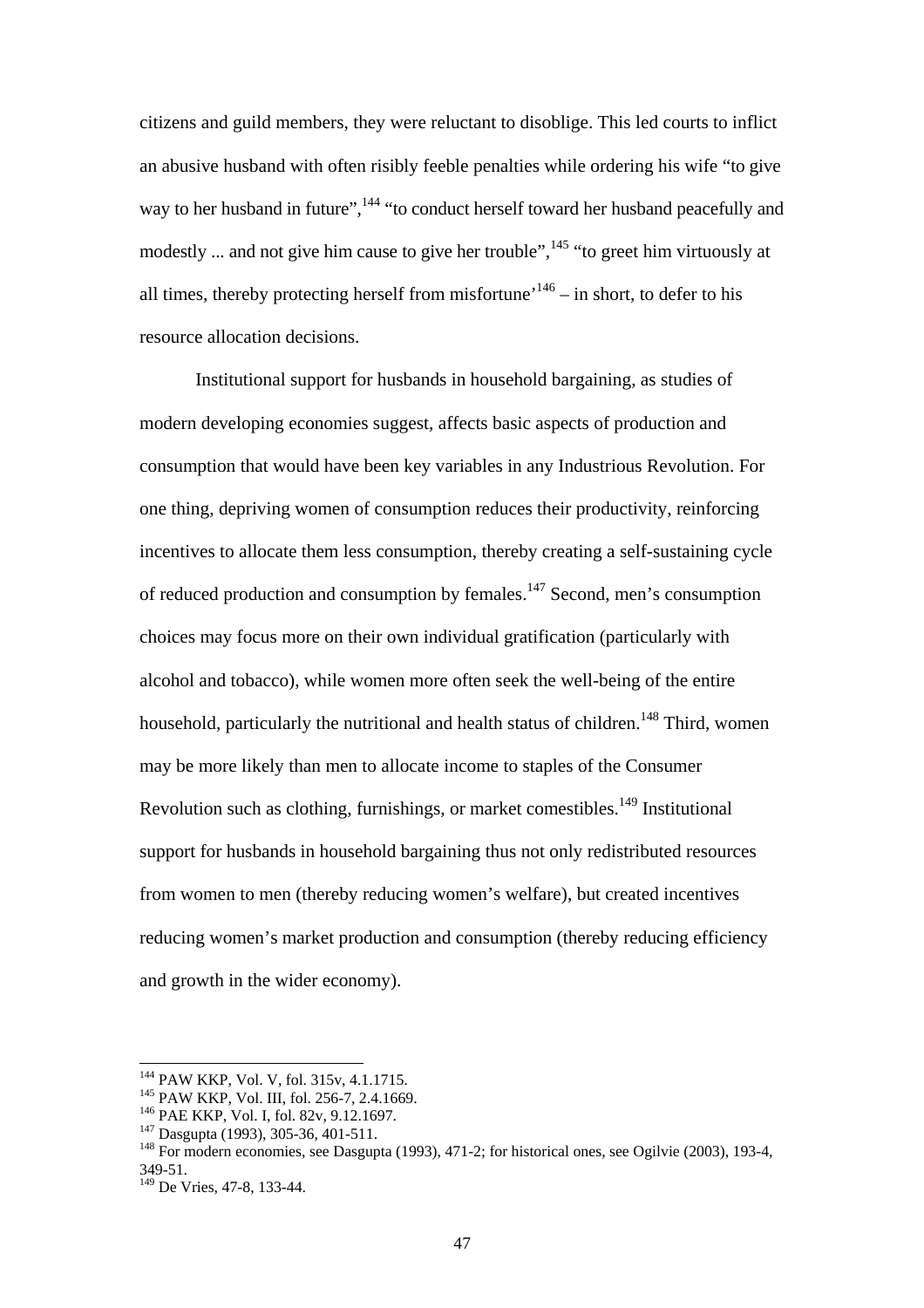Without analogous studies for different European societies, we cannot compare how women's bargaining position within households was affected by different institutional frameworks. The near invisibility of such institutional interventions inside households in studies of the Industrious Revolution in England or the Netherlands might be taken as *prima facie* evidence that they did not play the active role there that they did in Württemberg. Comparative studies of "social disciplining" certainly conclude that control of private life by community, church, or state was less effective in the early modern north Atlantic societies than in central, southern or Nordic Europe.<sup>150</sup> Comparative studies also tend to confirm that early modern Dutch and English women enjoyed an unusually strong position in household and market.<sup>151</sup> This is not to say that spouses in England or the Low Countries did not conflict over time-allocation and consumption, but that husbands there had fewer and weaker outside institutions to which they could appeal to shore up their bargaining power in such household conflicts. If future scholarship bears out these comparisons for the sphere of household bargaining, then the relative weakness of institutionalized social capital in England and the Netherlands, compared to societies such as Württemberg, may turn out to have been a crucial variable in enabling an early and vigorous Industrious Revolution.

#### 5. Conclusion

 $\overline{a}$ 

This paper began with three open questions about the Consumer and Industrious Revolutions. Did they happen outside the early-developing North Atlantic economies? Were they shaped by the "social capital" of institutions other than family and market?

<sup>&</sup>lt;sup>150</sup> See the literature surveyed in Ogilvie (2006).<br><sup>151</sup> Schmidt (2007); Van den Heuvel (2007); Van Nederveen Meerkerk (2006).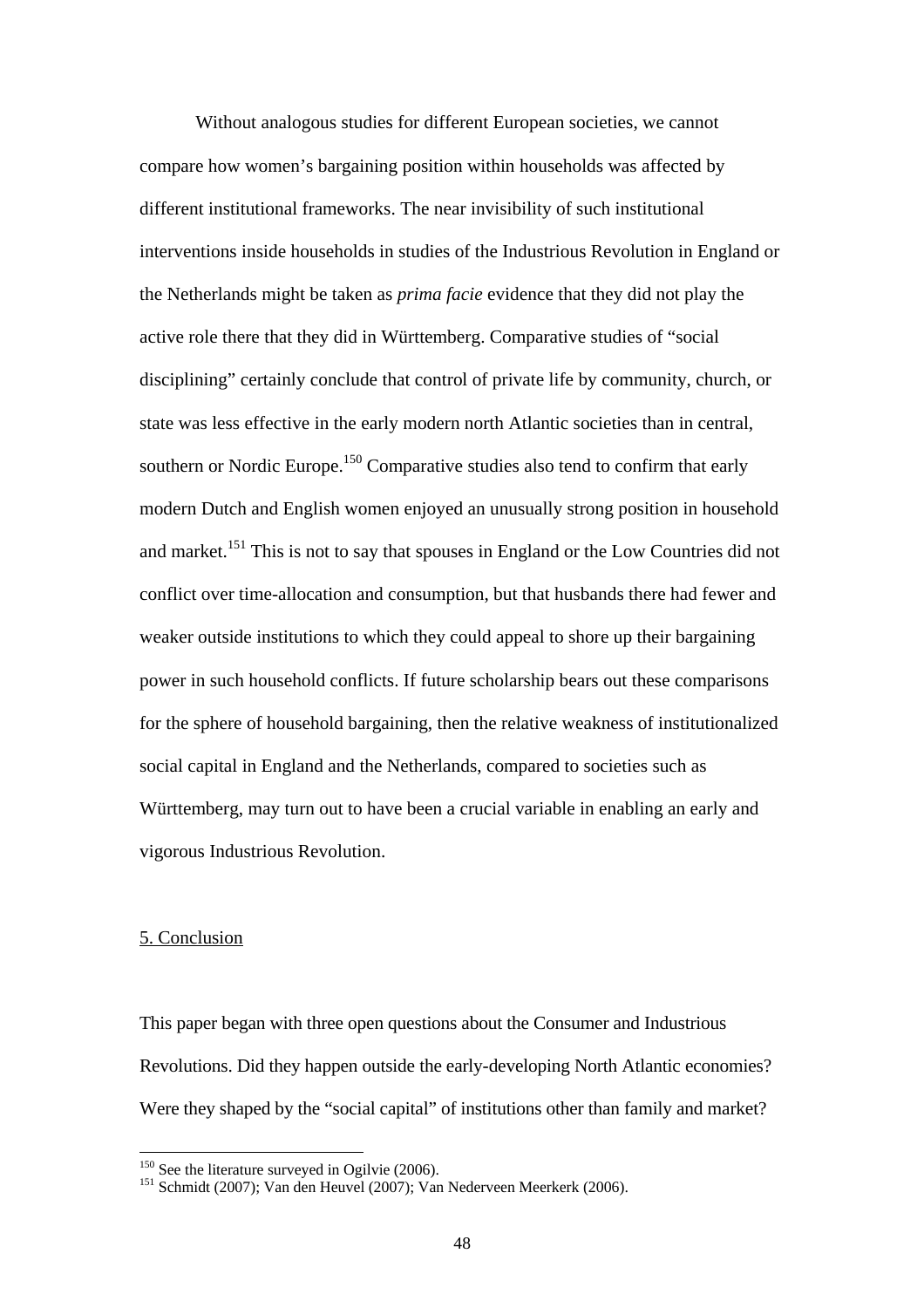And how were they affected by social constraints on women? Evidence from Württemberg, a late-developing, non-Atlantic economy where non-familial, non-market institutions observably influenced both sexes' economic options, sheds light on these questions.

 Economic agents – especially women – did seek to reallocate time from household to market in early modern Württemberg. But their ability and incentive to become more "industrious" was affected by a wide array of institutional constraints. Communal institutions restricted women's market work where it threatened or annoyed entrenched interests. Guilds, communities and state authorities capped the wages and piece-rates that could be charged by spinners, servants, and other dependent workers, and enforced unusually low female-male wage ratios. Guilds excluded women – as well as youths and adult male outsiders – from many of the industrial and commercial occupations in which they were most productive and hence best able to earn. Church courts forbade work at religiously prohibited times and prevented women from minimizing costs via spinning-bees. Institutionalized "social capital" thus restricted the incentive and capacity – particularly of women and lowerstatus males – to allocate more time to market work, and thus to power an Industrious Revolution on the Dutch or English model.

 Social capital also influenced the Consumer Revolution through commerce. Craft guilds in economies such as Württemberg restricted trade in industrial inputs and outputs to their own privileged, mainly male members. Community and state regulations reserved trade in many primary products to their producers, penalizing middlemen as "regraters". Retailers' guilds reserved trade in most other wares to their own members and a few outside applicants who begged or purchased guild permits or state dispensations. The privileged few who monopolized the legal licenses mobilized

49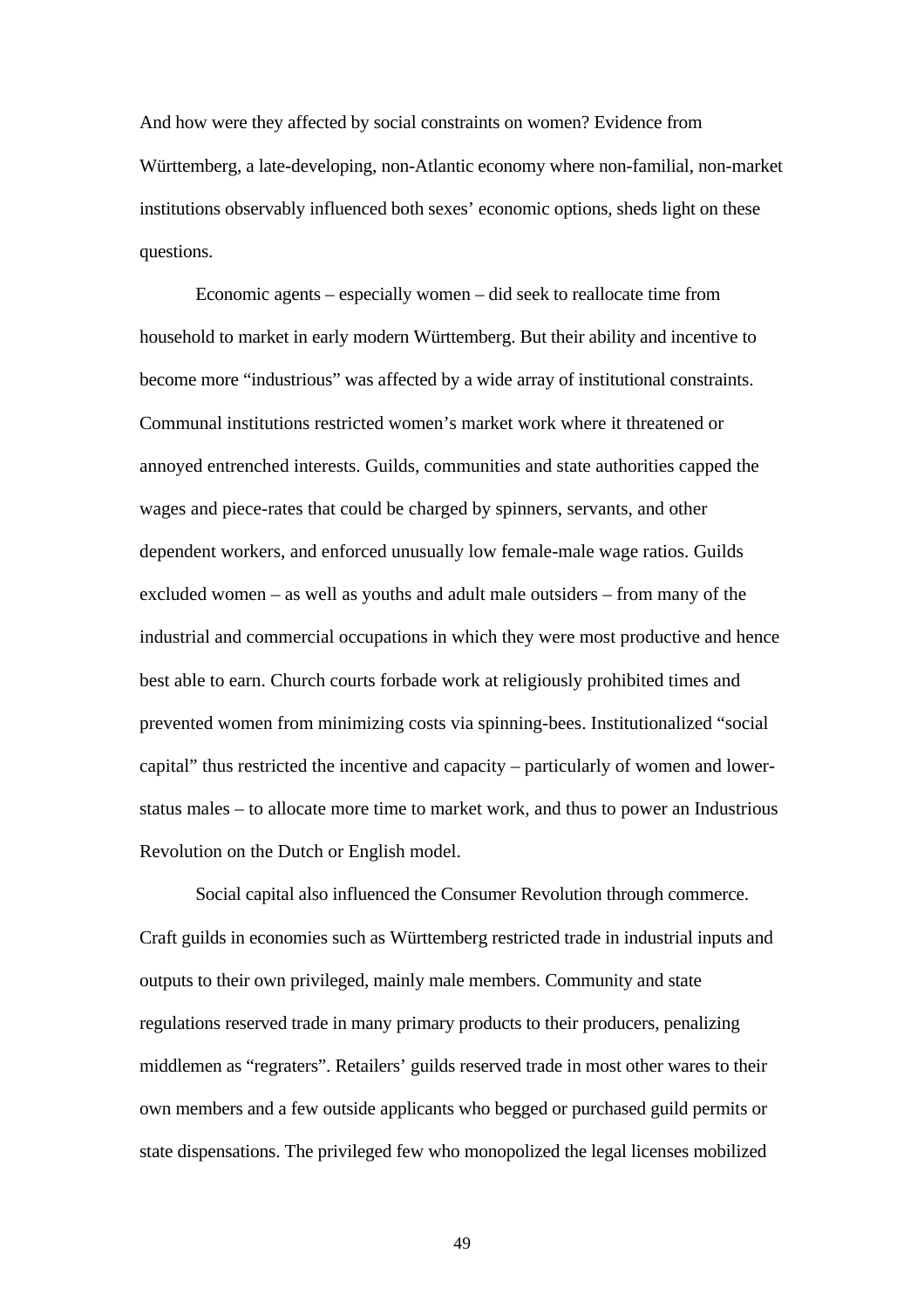corporate, communal and state institutions to prosecute "encroachers". This was reflected in economic outcomes, with retail ratios in strongly guilded German territories much lower than those in the Netherlands and England where guilds were weaker and more flexible. Corporative social capital thus hindered the new traders and commercial practices that brought new market wares within the knowledge and budgets of poorer social groups during the Dutch and English Consumer Revolutions.

 A third effect of social capital was to facilitate sumptuary regulation. In many European economies between c. 1650 and c. 1750, elites supported sumptuary regulations to demarcate their own social status. Male householders supported sumptuary controls to prevent female licentiousness and resist wives' and daughters' demand for new fashions. Guild masters lobbied for sumptuary regulations to protect their markets from exotic imports. Church elders favoured sumptuary "discipline" to limit worldly adornment and lavish sociability. And the state supported sumptuary laws to make citizens spend less so they could pay more in taxes. Together, these social pressures created powerful local constituencies favouring sumptuary controls well into the eighteenth century. Perfect enforcement was not necessary. Local records show that the controls were enforced sufficiently to limit purchases of clothes and comestibles by marginal consumers, particularly women (the main targets) and the poor (who could not afford the penalties) – key groups of new consumers in the English and Dutch Consumer Revolutions.

 Finally, the social capital of non-familial, non-market institutions affected bargaining inside households. Where communal and religious institutions were strong, husbands mobilized them to shore up their control over wives' time-allocation, earnings, and consumption choices. This inevitably reduced women's ability to do market work, their incentive to do so, the income they earned, and their autonomy in

50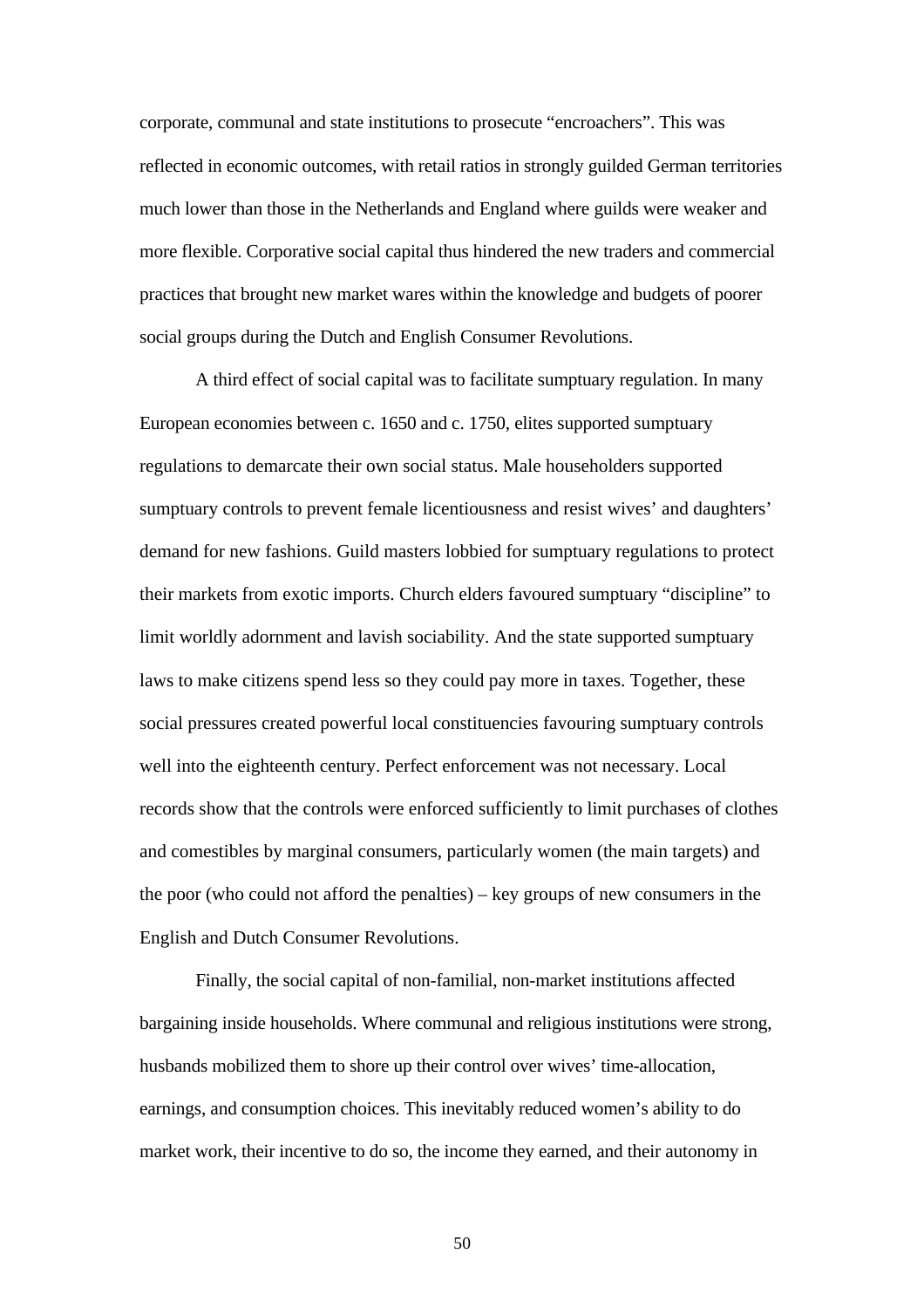spending it. The relative absence in the Netherlands and England of such institutional interventions in spousal bargaining may have facilitated an earlier and more vigorous reallocation of time and consumption by women, powering the Industrious Revolution.

 These findings for Württemberg help answer our opening questions. Populations outside the North Atlantic economies did desire to work and consume in the market between 1650 and 1800, generating some symptoms of the Industrious Revolution. But the extent to which they could *implement* these desires was constrained by guilds, communities, religious bodies, political authorities, and many other institutions. Entrenched elites who perceived new work and consumption practices as threats used these institutions to generate a "social capital" of norms, information, sanctions and collective action to oppose them. Although they seldom succeeded in blocking new practices wholly, they often delayed them, limited them socially, or increased their costs. They deployed such social capital particularly strongly against less powerful groups such as women, migrants, and the poor – central agents in any Consumer or Industrious Revolution.

 Cross-country comparisons suggest that such institutionalized social capital varied across early modern societies. It was widespread in many parts of central, nordic, eastern and southern Europe but relatively weak in the societies of the north Atlantic seaboard which were the cradle of the Industrious Revolution. Even in England and the Netherlands, the institutional powers of privileged elites were not altogether moribund after 1650, which may explain why the Industrious Revolution was less visible in some regions and social contexts there.<sup>152</sup>

 This analysis suggests that we may reap large dividends by focussing on economies where growth and development came late. Perhaps these economies had

<sup>&</sup>lt;sup>152</sup> See Overton et al. (2004) on regional variations in England; and Van den Heuvel (2007) on social and regional variations in the Dutch Republic.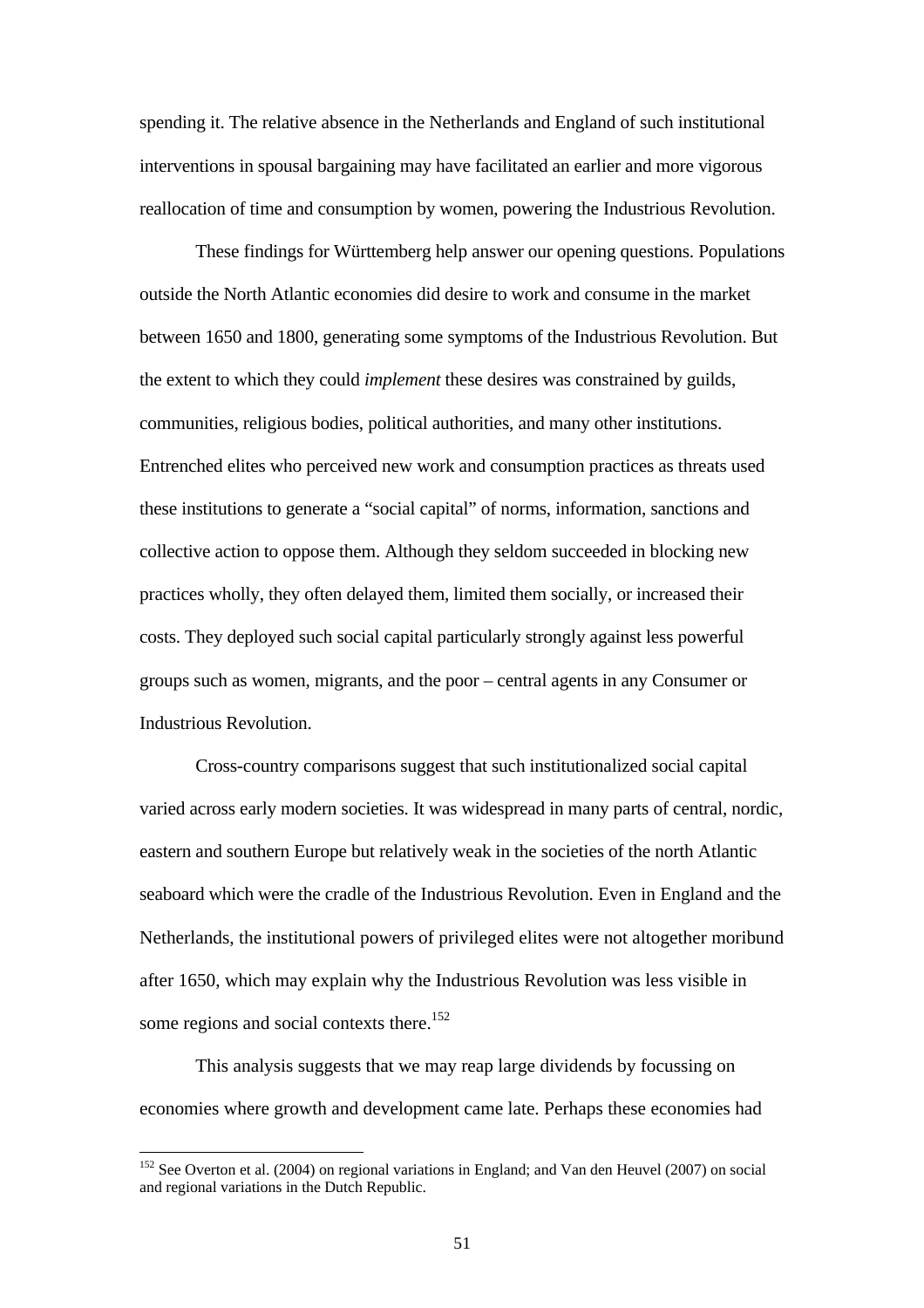their Industrious Revolutions but it led to nothing in terms of economic development. This would cast doubt on the broader logic of the Industrious and Consumer Revolutions – the idea that reallocating time and consumption from household to market prepares the way for modern economic growth. Alternatively, late-developing economies may not even have had an Industrious Revolution because it was stifled by institutional constraints. If so, then claims that social institutions are efficient or irrelevant to long-term economic growth must be wrong. Studying why some economies developed late may thus be central to understanding why other economies developed at all.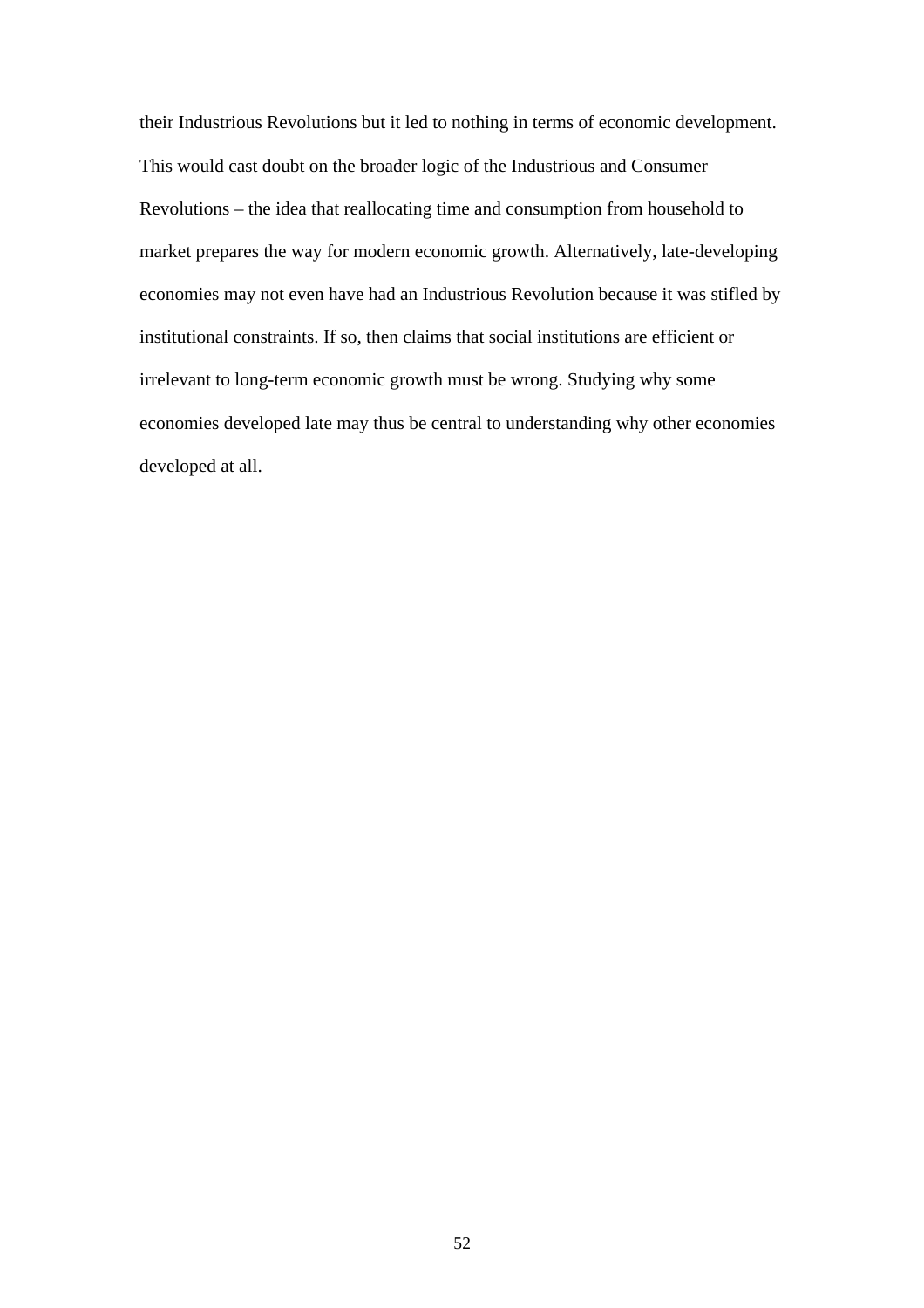#### References

- Ågren, M. and A. L. Erickson, Eds. (2005). *Marital economy in Scandinavia and Britain, 1400-1900*. Aldershot, Ashgate.
- Allen, R. C. (2006). "The high-wage economy of pre-industrial Britain." Paper presented to the XIV International Economic History Congress, Helsinki, 21 to 25 August.
- Bardsley, S. (1999). "Women's work reconsidered: gender and wage differentiation in late medieval England." *Past and present* 165: 3-29.
- Bayly, C. A. (2004). *The birth of the modern world, 1780-1914: global connections and comparisons*. Oxford, Blackwell.
- Beck, R. (2003). "Luxus oder Decencies? Zur Konsumgeschichte der Frühneuzeit als Beginn der Moderne." In *Luxus und Konsum. Eine historische Annäherung*. Eds. R. Reith and T. Meyer. Münster, Waxmann Verlag**:** 29-46.
- Belfanti, C. M. and F. Giusberti (2000). "Clothing and social inequality in early modern Europe: introductory remarks." *Continuity and change* 15: 359-365.
- Bekaert, G. (1991). "Caloric consumption in industrializing Belgium." *Journal of economic history* 51: 633-655.
- Benscheidt, A. R. (1985). *Kleinbürgerlicher Besitz: Nürtinger Handwerker-Inventare von 1660-1840*. Münster.
- Berg, M. (1985). *The age of manufactures: industry, innovation and work in Britain 1700-1820*. Oxford, Basil Blackwell / Fontana.
- Berg, M. (2005). *Luxury and pleasure in eighteenth-century Britain*. Oxford, Oxford University Press.
- Blondé, B., E. Briot, N. Coquery and L. Van Aert, eds. (2005). *Retailers and*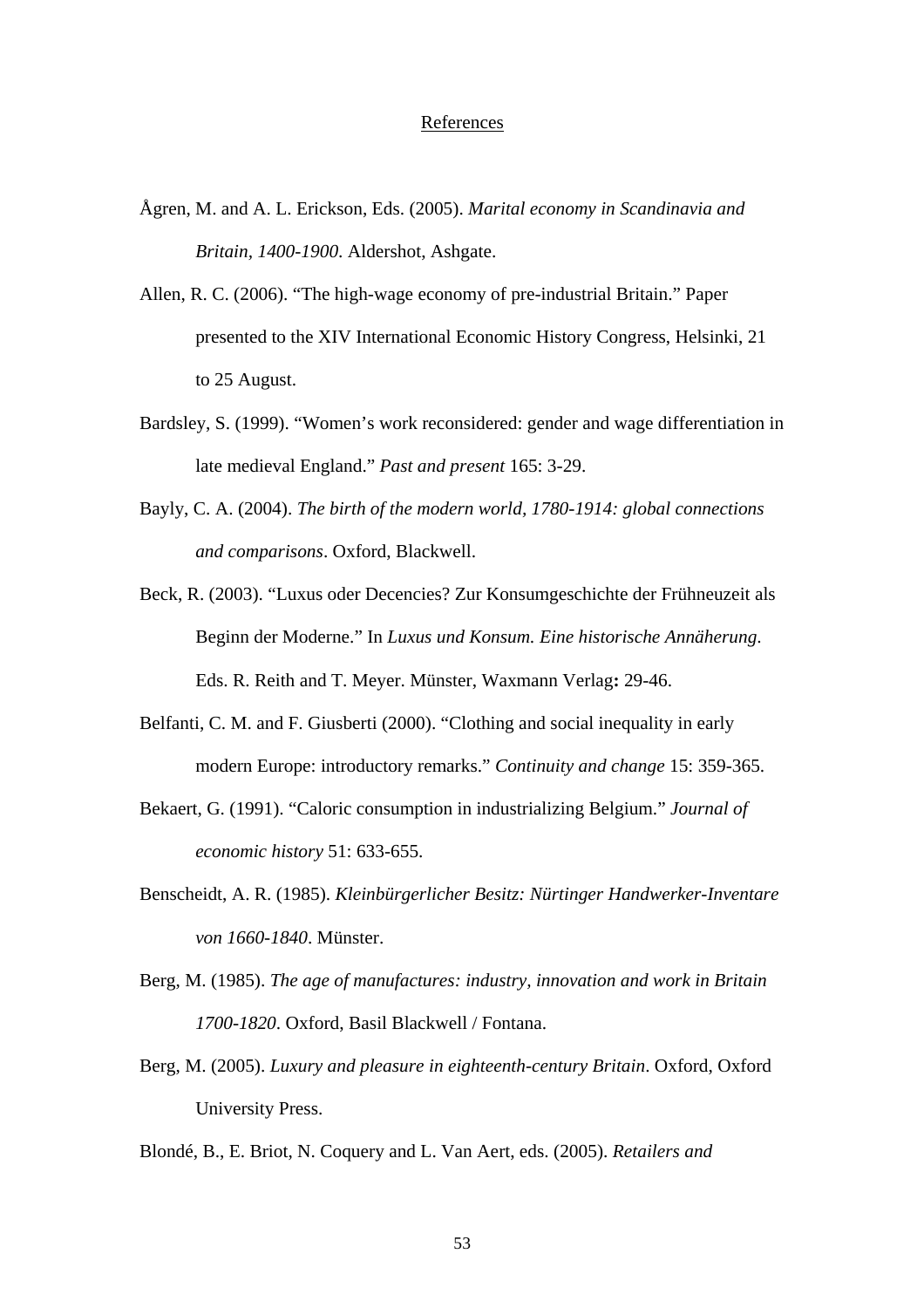*consumer changes in Early Modern Europe. England, France, Italy and the*  **Low Countries. Tours, Presses Universitaires Francois Rabelais.** 

- Blondé, B. and I. Van Damme (2006). "Consumer and retail 'revolutions': perspectives from a declining urban economy. Antwerp in the seventeenth and eighteenth centuries." Paper presented to the XIV International Economic History Congress, Helsinki, 21-25 Aug.
- Brewer, J. and R. Porter, eds. (1993). *Consumption and the world of goods*. London, Routledge.
- Bulst, N. (1993). "Kleidung als sozialer Konfliktstoff. Probleme kleidergesetzlicher Normierung im sozialen Gefüge." *Saeculum* 44(1): 32-46.
- Burnette, J. (1997). "An investigation of the female-male wage gap during the Industrial Revolution in Britain." *Economic history review* 2nd ser.(50): 257- 281.
- Clark, P. and P. Slack (1976). *English towns in transition 1500-1700*. Oxford, Oxford University Press.
- Coleman, D. C. (1977). *The economy of England 1450-1750*. Oxford, Oxford University Press.
- Dasgupta, P. (1993). *An inquiry into well-being and destitution*. Oxford, Clarendon Press.

Davids, C. A. (2003). "Guilds, guildsmen and technological innovation in early modern Europe: the case of the Dutch Republic." *Economy and Society of the* 

Davids, C. A. (1996). "Neringen, hallen en gilden. Kapitalisten, kleine ondernemers en stedelijke overheid in de tijd van de Republiek." In *Kapitaal, ondernemerschap en beleid*. Eds. K. Davids, W. Fritschy, and L. A. van der Valk. Amsterdam, NEHA**:** 95-121.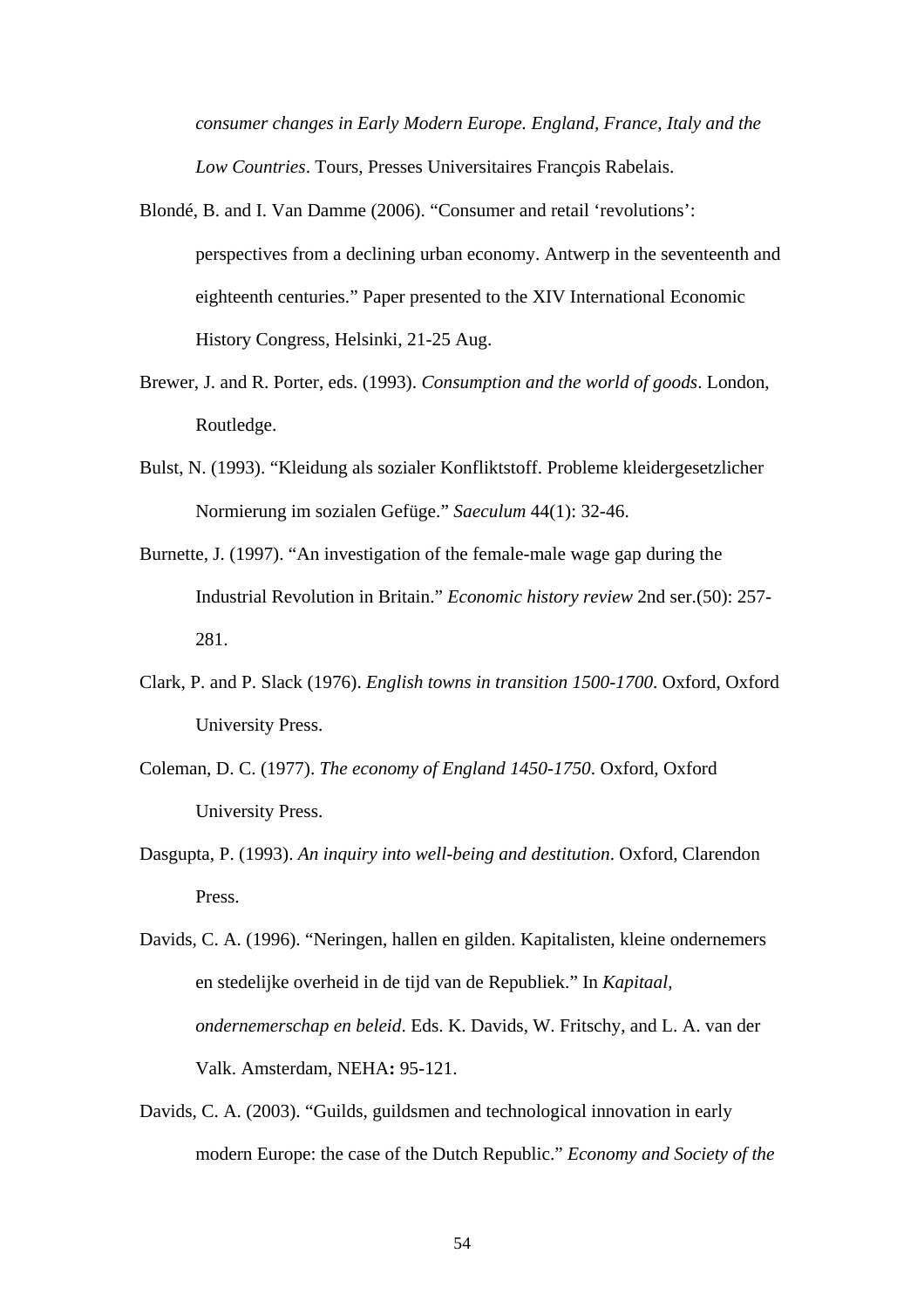*Low Countries working papers* 2003-2.

- De Vries, J. (1992). "Between purchasing power and the world of goods: understanding the household economy in early modern Europe." In *Consumption and the world of goods*. Eds. J. Brewer and R. Porter. London, Routledge**:** 85-132.
- De Vries, J. (1994). "The industrial revolution and the industrious revolution." *Journal of economic history* 54: 249-271.
- De Vries, J. (2003). "The industrious revolution and economic growth, 1650-1830." In *The economic future in historical perspective*. Eds. P. A. David and M. Thomas. Oxford, Oxford University Press**:** 43-71.
- De Vries, J. (2008). *The industrious revolution: consumer behavior and the household economy, 1650 to the present*. Cambridge, Cambridge University Press.
- De Vries, J. and A. Van der Woude (1997). *The first modern economy: success, failure, and perseverance of the Dutch economy, 1500-1815*. Cambridge, Cambridge University Press.
- Dennison, T. K. and S. Ogilvie (2007). "Serfdom and social capital in Bohemia and Russia." *Economic history review* 60(3): 513-544.
- Dürr, R. (1995). *Mägde in der Stadt. Das Beispiel Schwäbisch Hall in der Frühen Neuzeit*. Frankfurt / New York, Campus.
- Fairchilds, C. (1993). "Consumption in early modern Europe: a review article." *Comparative studies in society and history* 35(4): 850-858.
- Freudenberger, H. (1963). "Fashion, sumptuary laws, and business." *Business history review* 37(1/2): 37-48.
- Frey, D. A. (1999). "Industrious households: wealth management and 'Handwerker' strategies in Göppingen, 1735-1865." (Ph.D. dissertation, University of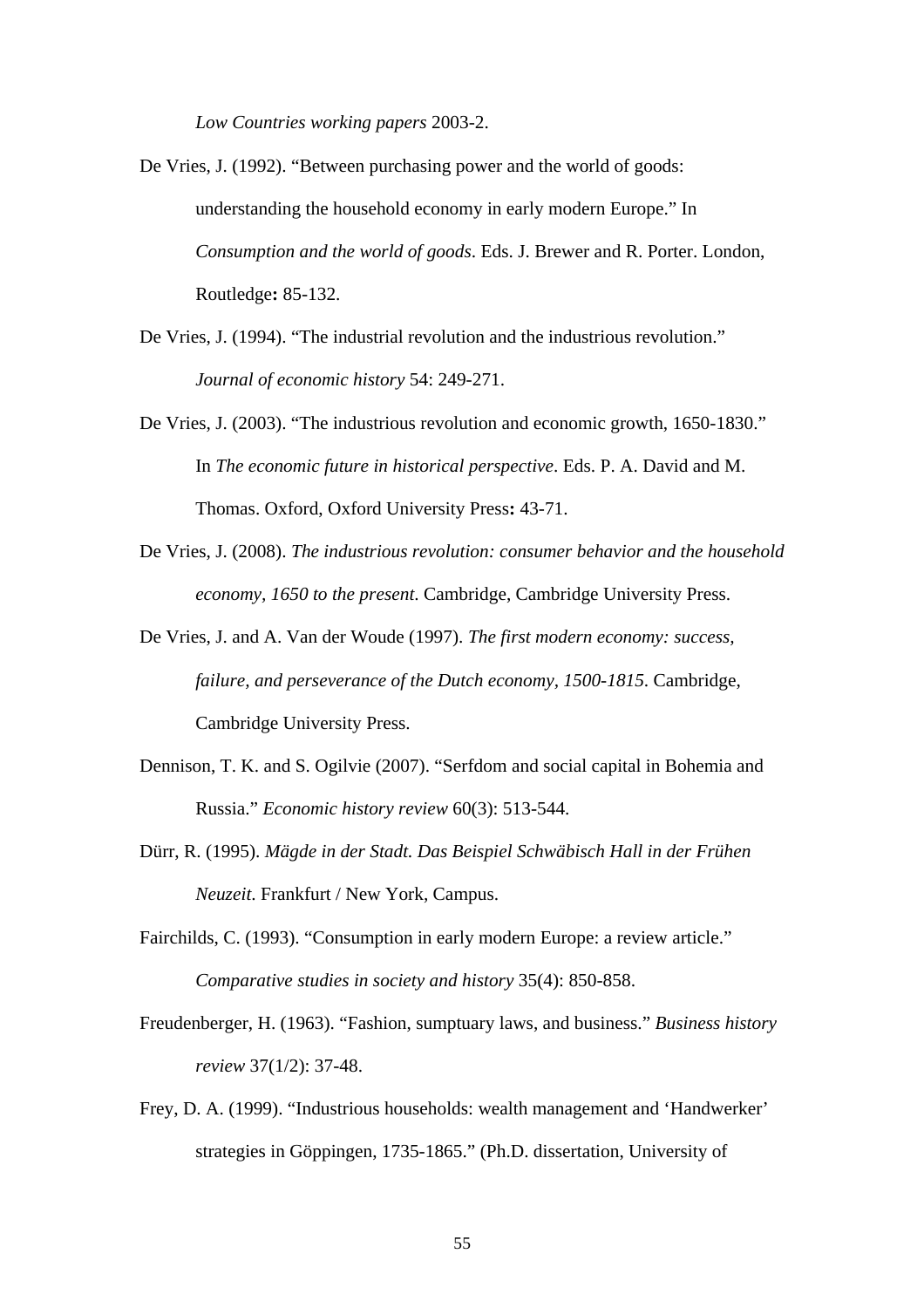Syracuse).

- Hartinger, W. (1975). "Bayerisches Dienstbotenleben auf dem Land vom 16. bis 18. Jahrhundert." *Zeitschrift für bayerische Landesgeschichte* 38: 598-637.
- Hooper, W. (1915). "The Tudor sumptuary laws." *English historical review* 30(119): 433-449.
- Hunt, A. (1996). *Governance of the consuming passions: a history of sumptuary law*. Houndmills, Basingstoke, Macmillan.
- Knodel, J. E. (1988). *Demographic behavior in the past: a study of fourteen German village populations in the eighteenth and nineteenth centuries*. Cambridge, Cambridge University Press.
- Knudsen, J. B. (2002). *Justus Möser and the German Enlightenment*. Cambridge, Cambridge University Press.
- Kussmaul, A. (1981). *Servants in husbandry in early modern England*. Cambridge, Cambridge University Press.
- Landwehr, A. (2000). *Policey im Alltag. Die Implementation fruhneuzeitlicher Policeyordnungen in Leonberg*. Frankfurt am Main, Vittorio Klostermann.
- Laurence, A. (1994). "How free were English women in the seventeenth century?" In *Women of the Golden Age: an international debate on women in seventeenthcentury Holland, England, and Italy*. Eds. E. Kloek, N. Teeuwen and M. Huisman. Hilversum, Verloren: 127-135.
- Maisch, A. (1992). *Notdürftiger Unterhalt und gehörige Schranken: Lebenbedingungen und Lebensstile in württembergischen Dörfern der frühen Neuzeit*. Stuttgart, G. Fischer.
- Maynes, M. J. (2004). "Gender, labor, and globalization in historical perspective: European spinsters in the international textile industry, 1750-1900." *Journal of*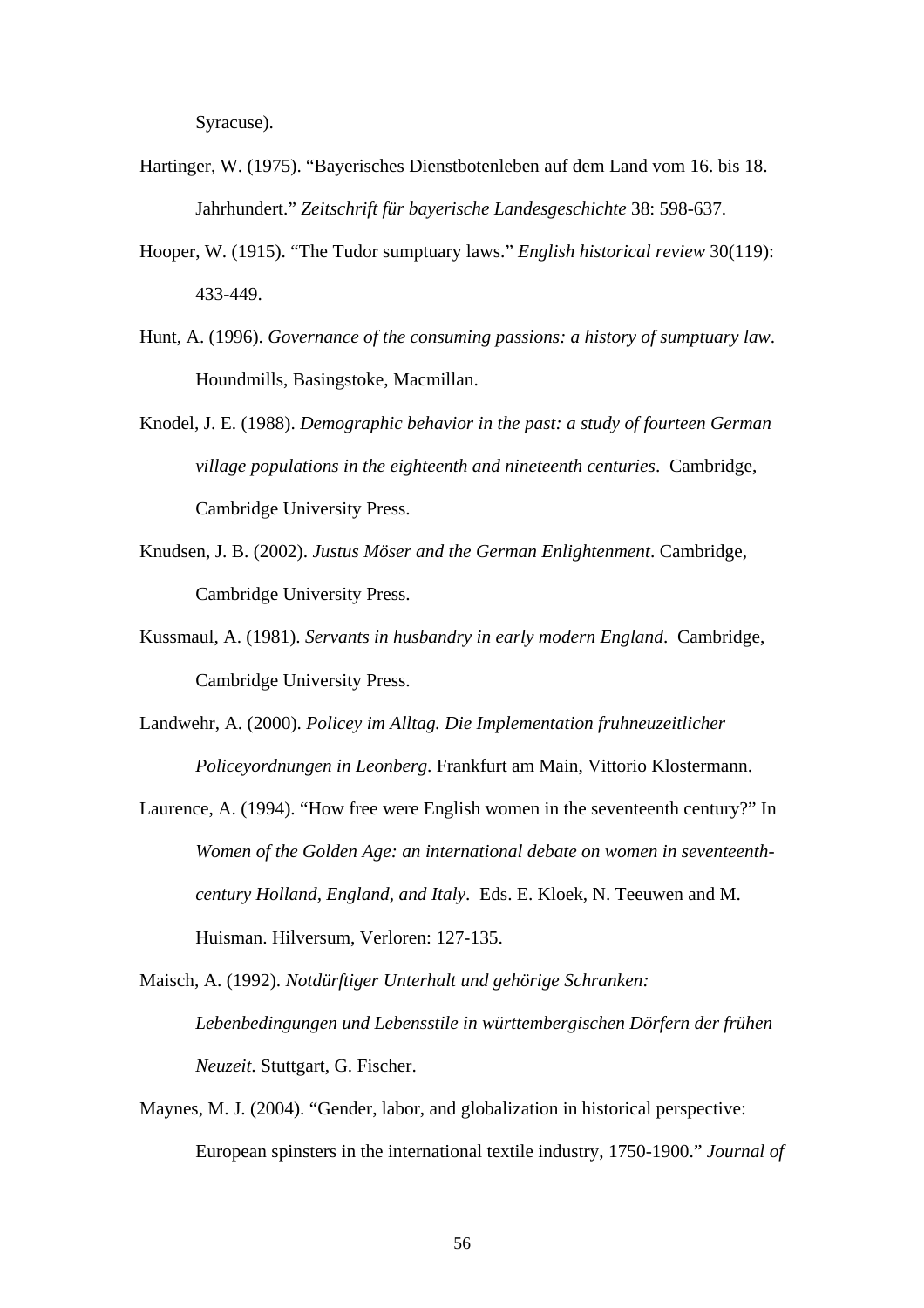*women's history* 15(4): 47-66.

- McCants, A. E. C. (2006). "After-death inventories as a source for the study of material culture, economic well-being, and household formation among the poor of eighteenth-century Amsterdam." *Historical methods* 39(1): 10-23.
- McKendrick, N. (1974). "Home demand and economic growth: a new view of women and children in the industrial revolution." In *Historical perspectives: studies in English thought and society*. Eds. N. McKendrick. Cambridge, Cambridge University Press**:** 152-210.
- McKendrick, N. (1982). "The consumer revolution in eighteenth-century England." In *The birth of a consumer society: the commercialisation of eighteenth century England*. Eds. N. McKendrick, J. Brewer and R. Porter. Bloomington, IN: Indiana University Press**:** 9-33.
- Medick, H. (1984). "Village spinning bees, sexual culture and free time among rural youth in early modern Germany." In *Interest and emotion: essays on the study of family and kinship*. Eds. H. Medick and D. W. Sabean. Cambridge / Paris, Cambridge University Press.
- Medick, H. (1991). "Biedermänner und Biederfrauen im alten Laichingen. Lebensweisen in einem schwäbischen Ort an der Schwelle zur Moderne." *Journal Geschichte* 13: 46-61.
- Medick, H. (1996). *Weben und Überleben in Laichingen 1650-1900*. Göttingen, Vandenhoeck & Ruprecht.
- Moyer, J. B. (1996). "Sumptuary law in Ancien Régime France, 1229–1806." (Ph.D. dissertation, Syracuse University).
- Noordegraaf, L. and J. L. Van Zanden (1995). "Early modern economic growth and the standard of living: did labour benefit from Holland's Golden Age?" In *A*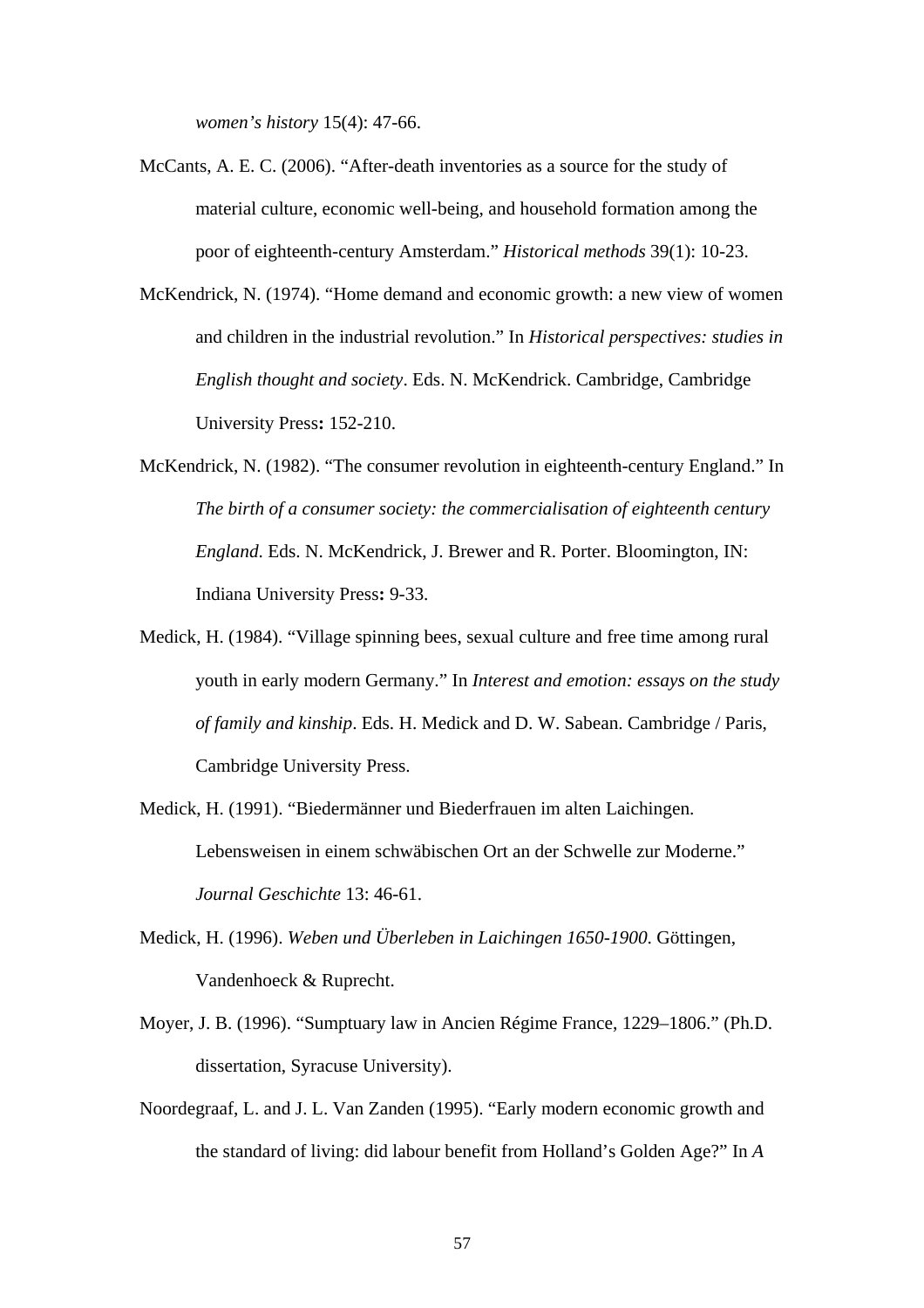*miracle mirrored: the Dutch Republic in European perspective*. Eds. K. Davids and J. Lucassen. Cambridge University Press, Cambridge**:** 410-435.

- Ogilvie, S. (1986). "Coming of age in a corporate society: capitalism, pietism and family authority in rural Württemberg, 1590-1740." *Continuity and change* 1: 279-331.
- Ogilvie, S. (1990). "Women and proto-industrialisation in a corporate society: Württemberg textile manufacture, 1590-1790." In *Women's work, family income and the structure of the family in historical perspective*. Eds. W. R. Lee and P. Hudson. Manchester, Manchester University Press**:** 76-103.
- Ogilvie, S. (1996). "Social institutions and proto-industrialization." In *European proto-industrialization*. Eds. S. Ogilvie and M. Cerman. Cambridge, Cambridge University Press**:** 23-37.
- Ogilvie, S. (1997). *State corporatism and proto-industry: the Württemberg Black Forest, 1580-1797*. Cambridge, Cambridge University Press.
- Ogilvie, S. (1999). "The German state: a non-Prussian view." In *Rethinking Leviathan: the eighteenth-century state in Britain and Germany*. Eds. E. Hellmuth and J. Brewer. Oxford, Oxford University Press**:** 167-202.
- Ogilvie, S. (2003). *A bitter living: women, markets, and social capital in early modern Germany*. Oxford, Oxford University Press.
- Ogilvie, S. (2004a). "Guilds, efficiency and social capital: evidence from German proto-industry." *Economic history review* 57: 286-333.
- Ogilvie, S. (2004b). "How does social capital affect women? Guilds and communities in early modern Germany." *American historical review* 109(2): 325-359.
- Ogilvie, S. (2004c). "Women and labour markets in early modern Germany." *Jahrbuch für Wirtschaftsgeschichte* 2004:2: 25-60.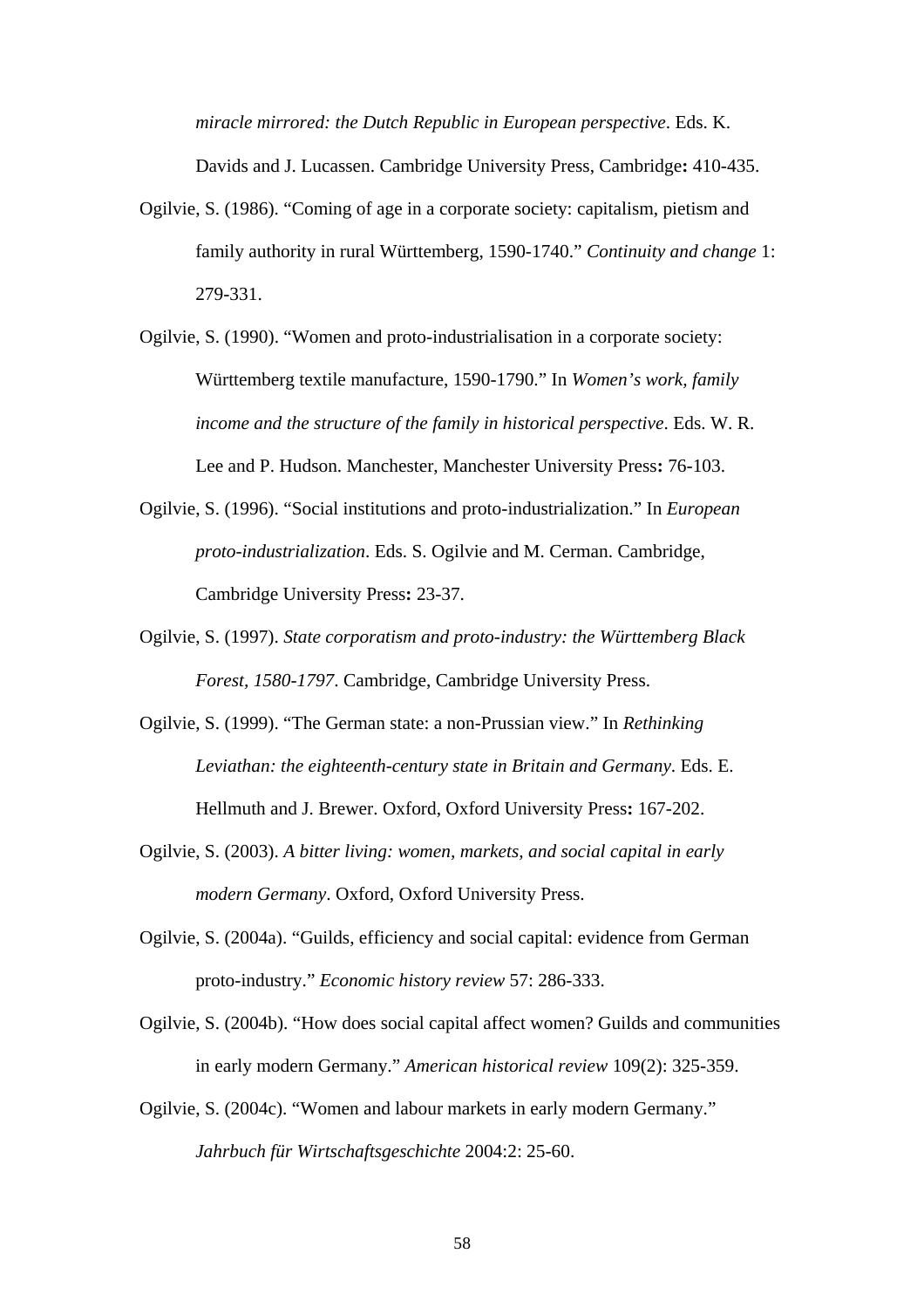- Ogilvie, S. (2005). "The use and abuse of trust: the deployment of social capital by early modern guilds." *Jahrbuch für Wirtschaftsgeschichte* 2005:1: 15-52.
- Ogilvie, S. (2006). " 'So that every subject knows how to behave': social disciplining in early modern Bohemia." *Comparative studies in society and history* 48(1): 38-78.
- Ogilvie, S. (2007a). " 'Whatever is, is right'? Economic institutions in pre-industrial Europe." *Economic history review* 60(4): 649-684.
- Ogilvie, S. (2007b). "Can we rehabilitate the guilds? A sceptical re-appraisal." *Cambridge working papers in economics* 0745.
- Ogilvie, S. (2008a). "Rehabilitating the guilds: a reply." *Economic history review* 61(1): 175-182.
- Ogilvie, S. (2008b). "Verheiratete Frauen und Märkte im Württemberg der Frühen Neuzeit." In *Frauen und Geld. Wider die ökonomische Unsichtbarkeit von Frauen*. Eds. R. J. Regnath and C. Rudolph. Königstein, Ulrike Helmer Verlag: 43-86.
- Ogilvie, S., M. Küpker and J. Maegraith (2009 forthcoming). "Women and the material culture of food in early modern Germany." *Early modern women: an interdisciplinary journal* 4.
- Overton, M., J. Whittle, et al. (2004). *Production and consumption in English households, 1600-1750.* London, Routledge.
- Penn, S. A. C. (1987). "Female wage earners in late fourteenth-century England." *Agricultural history review* 35: 1-14.
- Pinchera, V. (2006). "Art consumption in early modern Florence". Paper presented to the XIV International Economic History Congress, Helsinki, 21-25 Aug.

Pomeranz, K. (2000). *The great divergence: Europe, China, and the making of the*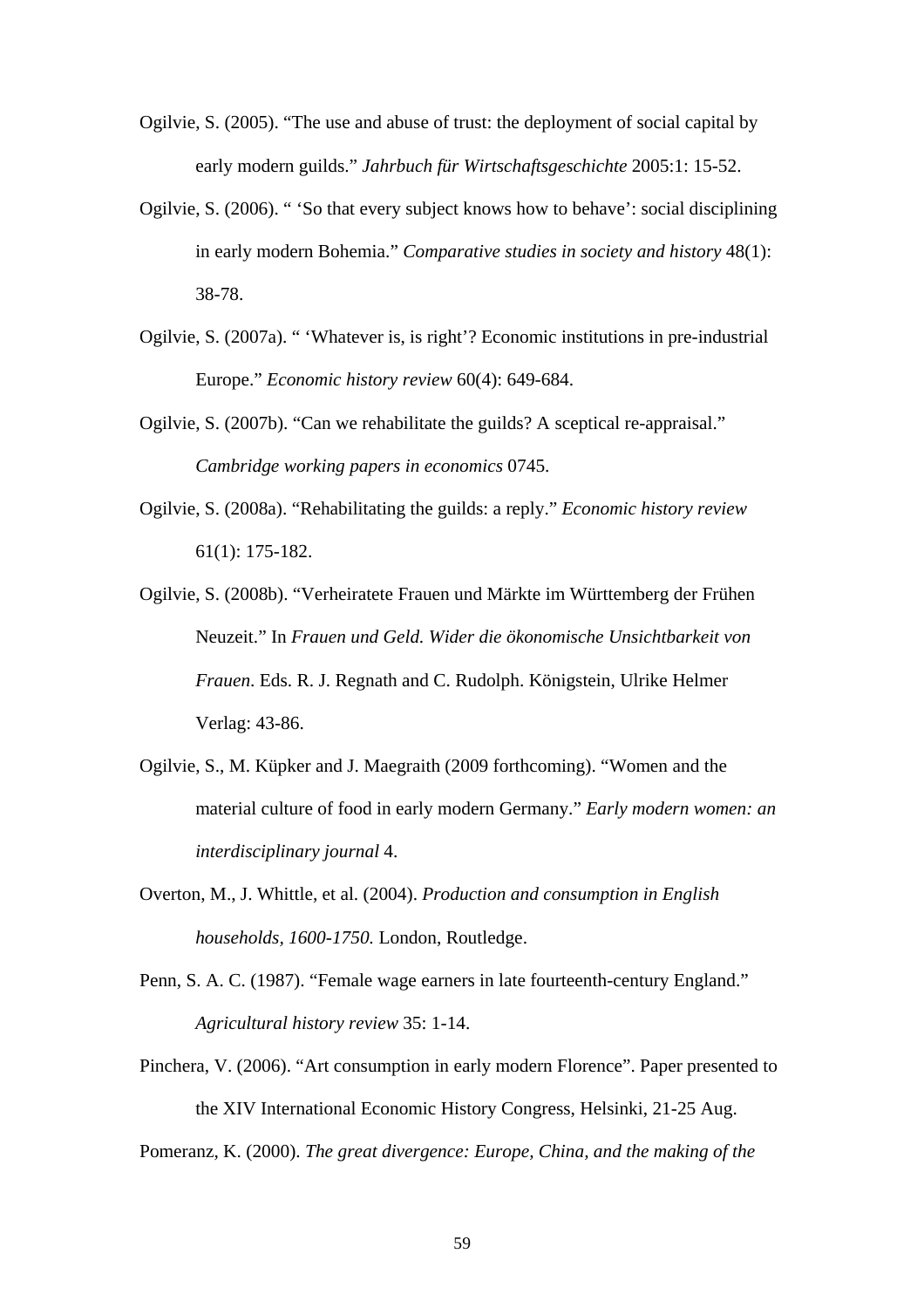*modern world economy*. Princeton, NJ, Princeton University Press.

- Popkin, B. (1996). "Der Kirchenkonvent in Württemberg." *Blätter für Württembergische Kirchengeschichte* 96: 98-118.
- Putnam, R. (2000). *Bowling alone: the collapse and revival of American community*. New York, Simon & Schuster.
- Putnam, R. D., R. Leonardi, et al. (1993). *Making democracy work: civic traditions in modern Italy*. Princeton, NJ, Princeton University Press.
- Ramos, F. (2004). "Patterns of textile consumption in pre-industrial Spain: Castile, 1750-1850. Consumption revolution without industrial revolution?" Paper presented to the Economic History Society Annual Conference, London, 2-4 Apr.
- Reyscher, A. L. (1828ff). *Vollständige, historisch und kritisch bearbeitete Sammlung der württembergische Gesetze*. Stuttgart.
- Ringrose, D. R. (1996). *Spain, Europe, and the "Spanish miracle", 1700-1900*. Cambridge, Cambridge University Press.
- Roberts, M. (1979). "Sickles and scythes: women's work and men's work at harvest time." *History workshop* 7: 3-28.
- Roberts, M. (1981). "Wages and wage-earners in England, 1563-1725." (Ph. D. dissertation, University of Oxford).
- Robisheaux, T. (1989). *Rural society and the search for order in early modern Germany*. Cambridge, Cambridge University Press.
- Roche, D. (2000). *A history of everyday things: the birth of consumption in France, 1600-1800*. Cambridge, Cambridge University Press.
- Roper, L. (1989). *The holy household: women and morals in Reformation Augsburg*. Oxford, Clarendon.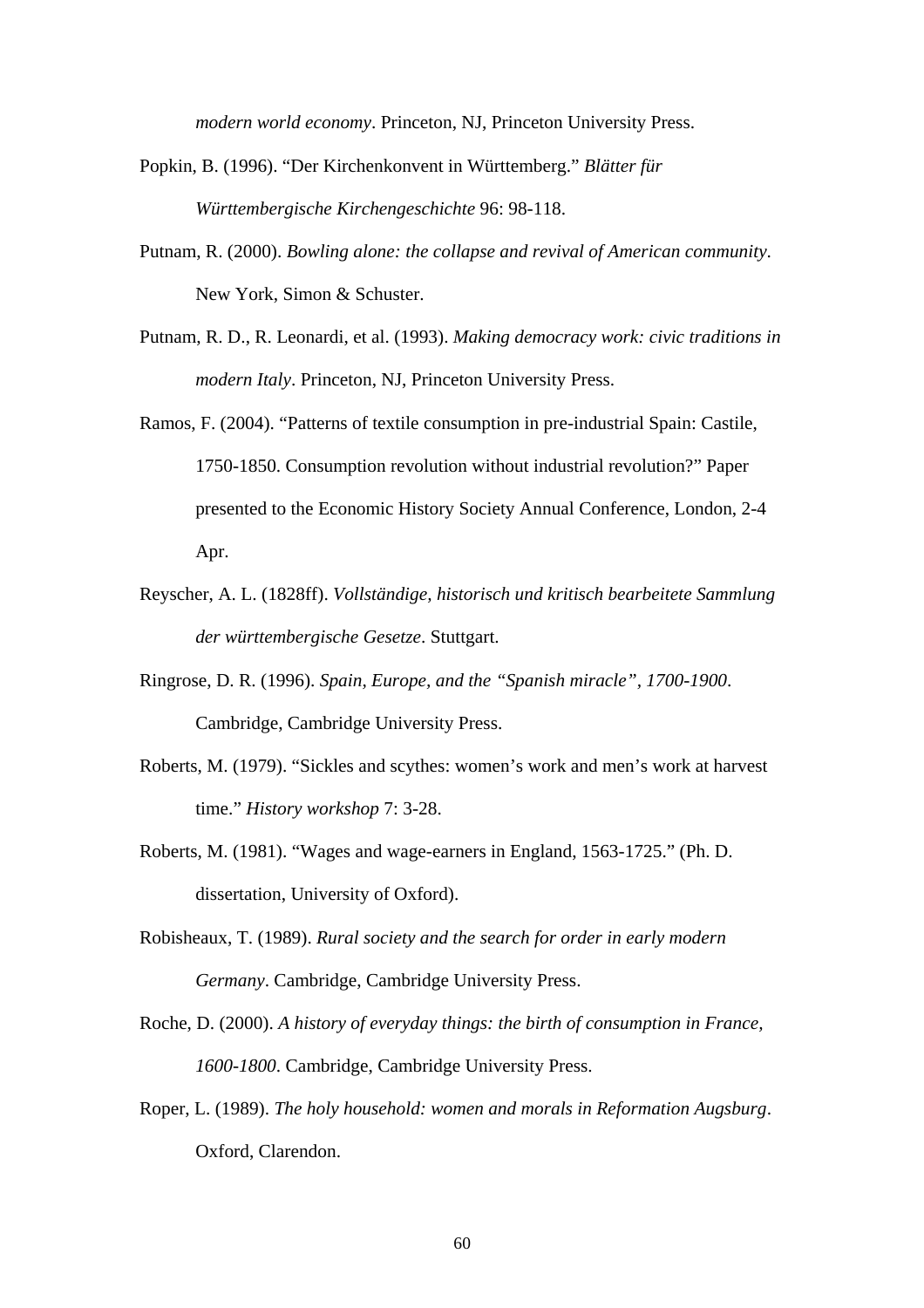- Ross, R. (2006). "Sumptuary laws in Europe, the Netherlands and the Dutch colonies." In *Contingent lives: social identity and material culture in the VOC world* Ed. Nigel Worden. Cape Town, University of Cape Town.**:** 382-391.
- Rublack, U. (1999). *The crimes of women in early modern Germany*. Oxford, Clarendon.
- Rye, W. B. (1865). *England as seen by foreigners in the days of Elizabeth and James I*. London, John Russell Smith.
- Sabean, D. W. (1990). *Property, production and family in Neckarhausen, 1700-1870*. Cambridge, Cambridge University Press.
- Safley, T. M. (2005). *Children of the laboring poor: expectation and experience among the orphans of early modern Augsburg*. Leiden / Boston, Brill.
- Saito, O. (2005). "Pre-modern economic growth revisited: Japan and the West." *LSE Department of Economic History working paper* 16/05.
- Schama, S. (1987). *The embarrassment of riches. An interpretation of Dutch culture in the Golden Age*. London, Collins.
- Schmidt, A. (2007). "Survival strategies of widows and their families in early modern Holland, c. 1580–1750." *The history of the family* 12(4): 268-281.
- Sen, A. K. (1984). *Resources, values and development*. Cambridge, MA, Harvard University Press.
- Soly, H. (2008). "The political economy of European craft guilds: power relations and economic strategies of merchants and master artisans in the medieval and early modern textile industries." *International review of social history* 53: 45-71.
- Styles, J. and A. Vickery, eds. (2006). *Gender, taste, and material culture in Britain and North America, 1700-1830*. New Haven, CT, Yale University Press.

Troeltsch, W. (1897). *Die Calwer Zeughandlungskompagnie und ihre Arbeiter.*